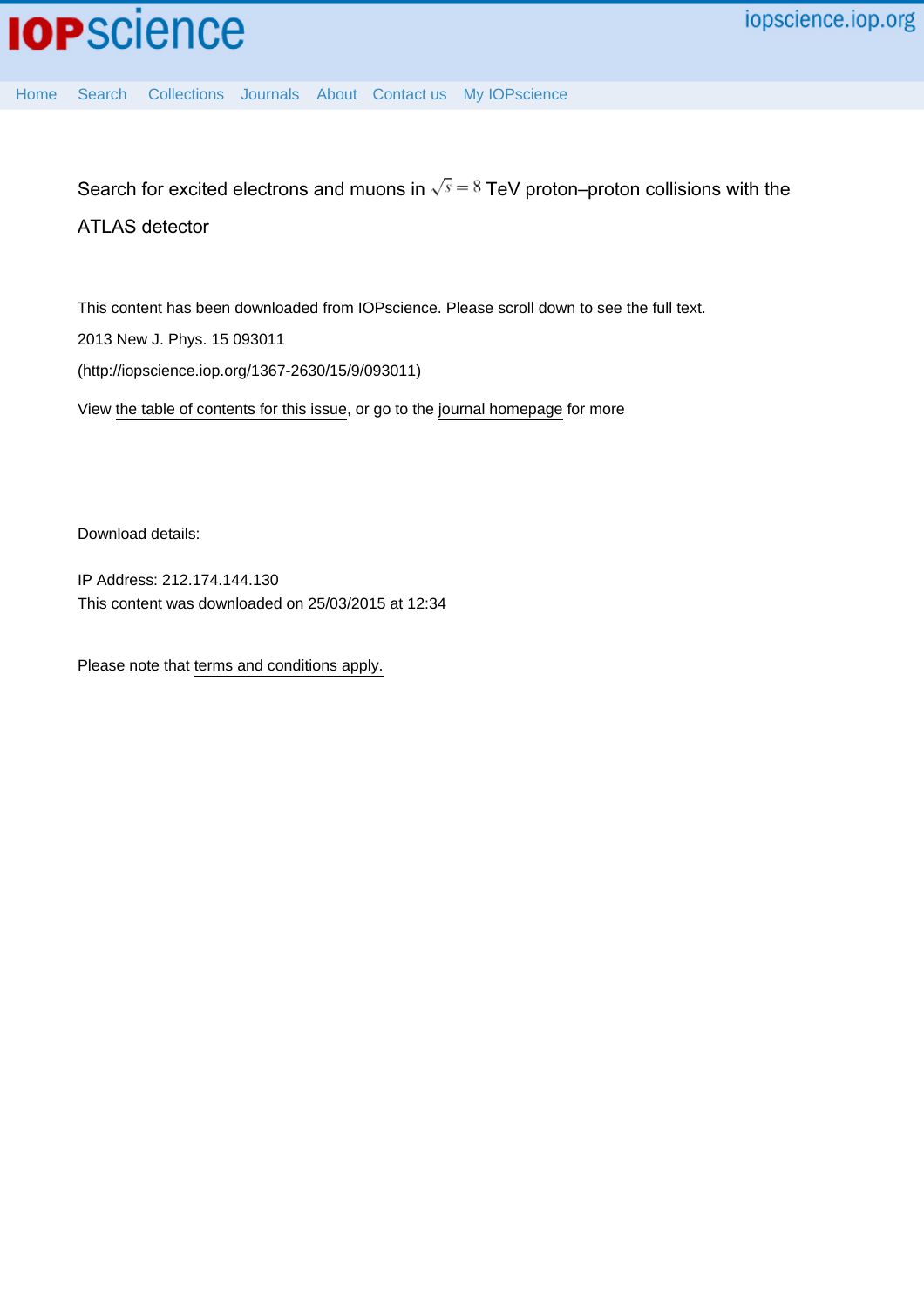# **New Journal of Physics** The open access journal for physics

## **Search for excited electrons and muons in** <sup>√</sup> *s*= **8 TeV proton–proton collisions with the ATLAS detector**

## **The ATLAS Collaboration**

*New Journal of Physics* **15** (2013) 093011 (32pp) Received 6 August 2013 Published 6 September 2013 Online at <http://www.njp.org/> doi:10.1088/1367-2630/15/9/093011 E-mail: [atlas.publications@cern.ch](mailto:atlas.publications@cern.ch)

**Abstract.** The ATLAS detector at the Large Hadron Collider is used to search for excited electrons and excited muons in the channel  $pp \to \ell \ell^* \to \ell \ell \gamma$ , assuming that excited leptons are produced via contact interactions. The analysis is based on 13 fb<sup>−</sup><sup>1</sup> of *pp* collisions at a centre-of-mass energy of 8 TeV. No evidence for excited leptons is found, and a limit is set at the 95% credibility level on the cross section times branching ratio as a function of the excitedlepton mass  $m_{\ell^*}$ . For  $m_{\ell^*} \geqslant 0.8$  TeV, the respective upper limits on  $\sigma B(\ell^* \to \ell \gamma)$ are 0.75 and 0.90 fb for the  $e^*$  and  $\mu^*$  searches. Limits on  $\sigma B$  are converted into lower bounds on the compositeness scale  $\Lambda$ . In the special case where  $\Lambda = m_{\ell^*}$ , excited-electron and excited-muon masses below 2.2 TeV are excluded.

*New Journal of Physics* **15** (2013) 093011 1367-2630/13/093011+32\$33.00

© CERN 2013 for the benefit of the ATLAS Collaboration, published under the terms of the [Creative Commons Attribution 3.0](http://creativecommons.org/licenses/by/3.0) [licence](http://creativecommons.org/licenses/by/3.0) by IOP Publishing Ltd and Deutsche Physikalische Gesellschaft. Any further distribution of this work must maintain attribution to the author(s) and the published article's title, journal citation and DOI.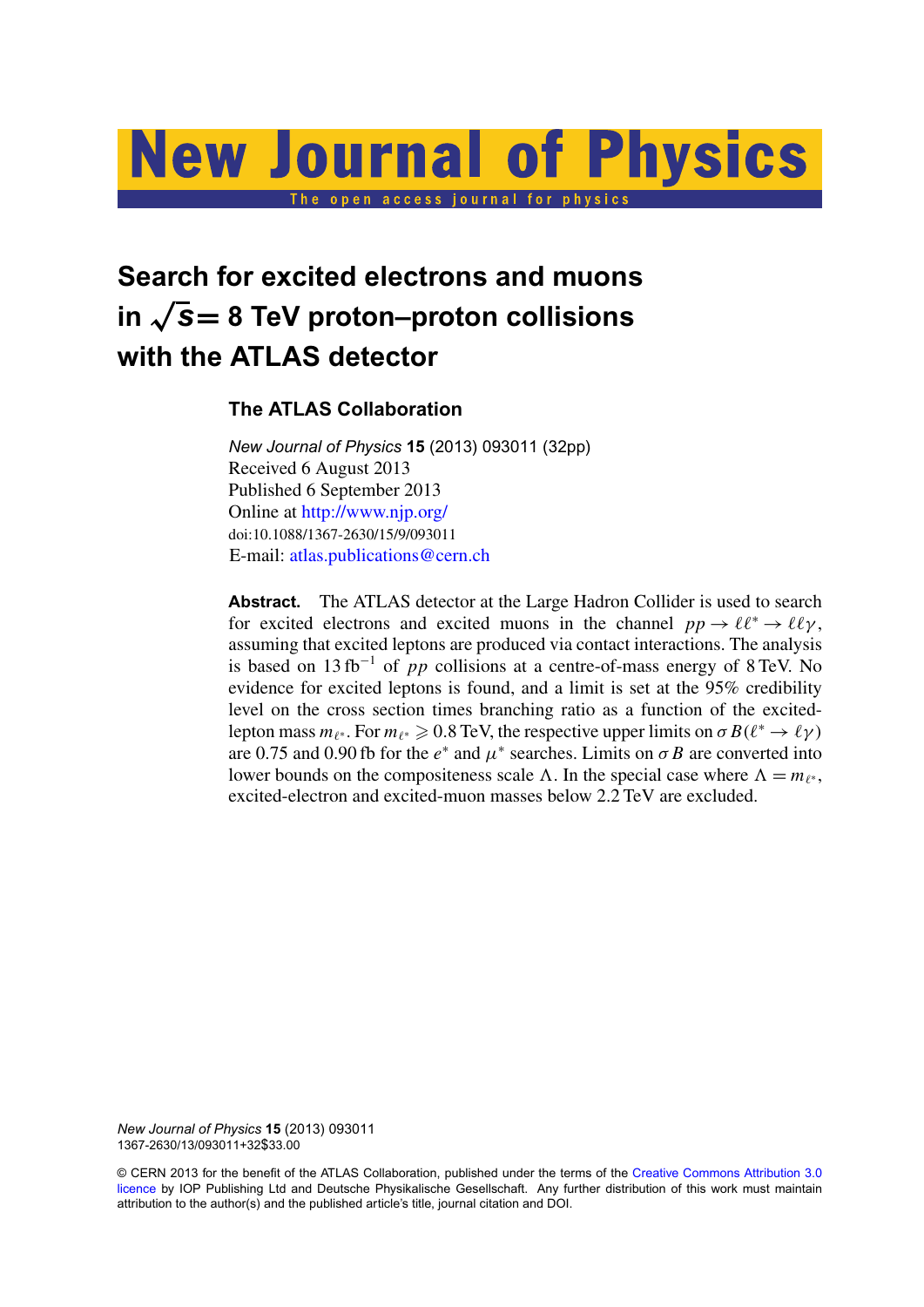#### **Contents**

|                                | 1. Introduction                    | $\boldsymbol{2}$        |
|--------------------------------|------------------------------------|-------------------------|
|                                | 2. ATLAS detector                  | 3                       |
|                                | 3. Simulated samples               | 3                       |
|                                | 4. Data and selection              | $\overline{\mathbf{4}}$ |
|                                | <b>5. Background determination</b> | 6                       |
|                                | <b>6.</b> Systematic uncertainties | 10                      |
|                                | 7. Results                         | 11                      |
|                                | 8. Conclusions                     | 13                      |
| <b>Acknowledgments</b>         |                                    | 13                      |
| <b>The ATLAS Collaboration</b> |                                    | 14                      |
| <b>References</b>              |                                    | 31                      |

#### **1. Introduction**

Although the Standard Model (SM) of particle physics is very successful at describing a large range of phenomena, it does not provide an explanation for the generational structure and mass hierarchy of quarks and leptons. Fermion compositeness models [\[1–6\]](#page-31-0) aim at reducing the number of fundamental matter constituents by describing SM fermions as bound states of more-elementary particles. The existence of excited states would then be a direct consequence of the fermion substructure.

This paper reports on searches for excited electrons  $(e^*)$  and excited muons  $(\mu^*)$  using This paper reports on searches for excited electrons ( $e^*$ ) and excited muons ( $\mu^*$ ) using 13 fb<sup>-1</sup> of *pp* collision data at a centre-of-mass energy of  $\sqrt{s} = 8 \text{ TeV}$  recorded in 2012 with the ATLAS detector at the Large Hadron Collider (LHC). Searches are based on a benchmark model [\[6\]](#page-31-0) that describes excited-fermion interactions using an effective Lagrangian. Excited leptons  $(\ell^*)$  would be predominantly produced via four-fermion contact interactions, and are expected to decay into a lepton and a gauge boson, or a lepton and a pair of fermions. All unknown couplings of the model are set as in  $[6]$ . The contact interaction is then described by the Lagrangian

$$
\mathcal{L}_{\text{contact}} = \frac{2\pi}{\Lambda^2} j^{\mu} j_{\mu}, \quad j_{\mu} = \overline{f}_{\text{L}} \gamma_{\mu} f_{\text{L}} + \overline{f}_{\text{L}}^* \gamma_{\mu} f_{\text{L}}^* + \overline{f}_{\text{L}}^* \gamma_{\mu} f_{\text{L}} + \text{h.c.},
$$

where  $\Lambda$  is the compositeness scale,  $j_{\mu}$  is the fermion current for ground states (*f*) and excited states  $(f^*)$ , and 'h.c.' stands for Hermitian conjugate. The gauge-mediated decays are given by the Lagrangian

$$
\mathcal{L}_{GM} = \frac{1}{2\Lambda} \overline{\ell}_{R}^{*} \sigma^{\mu\nu} \left[ g \frac{\tau^{a}}{2} W_{\mu\nu}^{a} + g' \frac{Y}{2} B_{\mu\nu} \right] \ell_{L} + \text{h.c.},
$$

where  $\ell$  and  $\ell^*$  are the lepton and excited-lepton fields, respectively,  $W_{\mu\nu}$  and  $B_{\mu\nu}$  are the  $SU(2)$ <sub>L</sub> and  $U(1)_Y$  field-strength tensors and *g* and *g'* are the corresponding gauge couplings. The searches described here focus on the single-production mechanism  $(q\overline{q} \rightarrow \ell^{*\pm} \ell^{\mp})$  and the electromagnetic radiative decay mode  $\ell^* \to \ell \gamma$ . The signature thus consists of events containing two same-flavour, opposite-charge leptons and a photon  $(\ell^+ \ell^- \gamma$  final state). The kinematic properties of the signal are determined by the excited-lepton mass  $(m_{\ell^*})$  and the compositeness

*New Journal of Physics* **15** (2013) 093011 [\(http://www.njp.org/\)](http://www.njp.org/)

2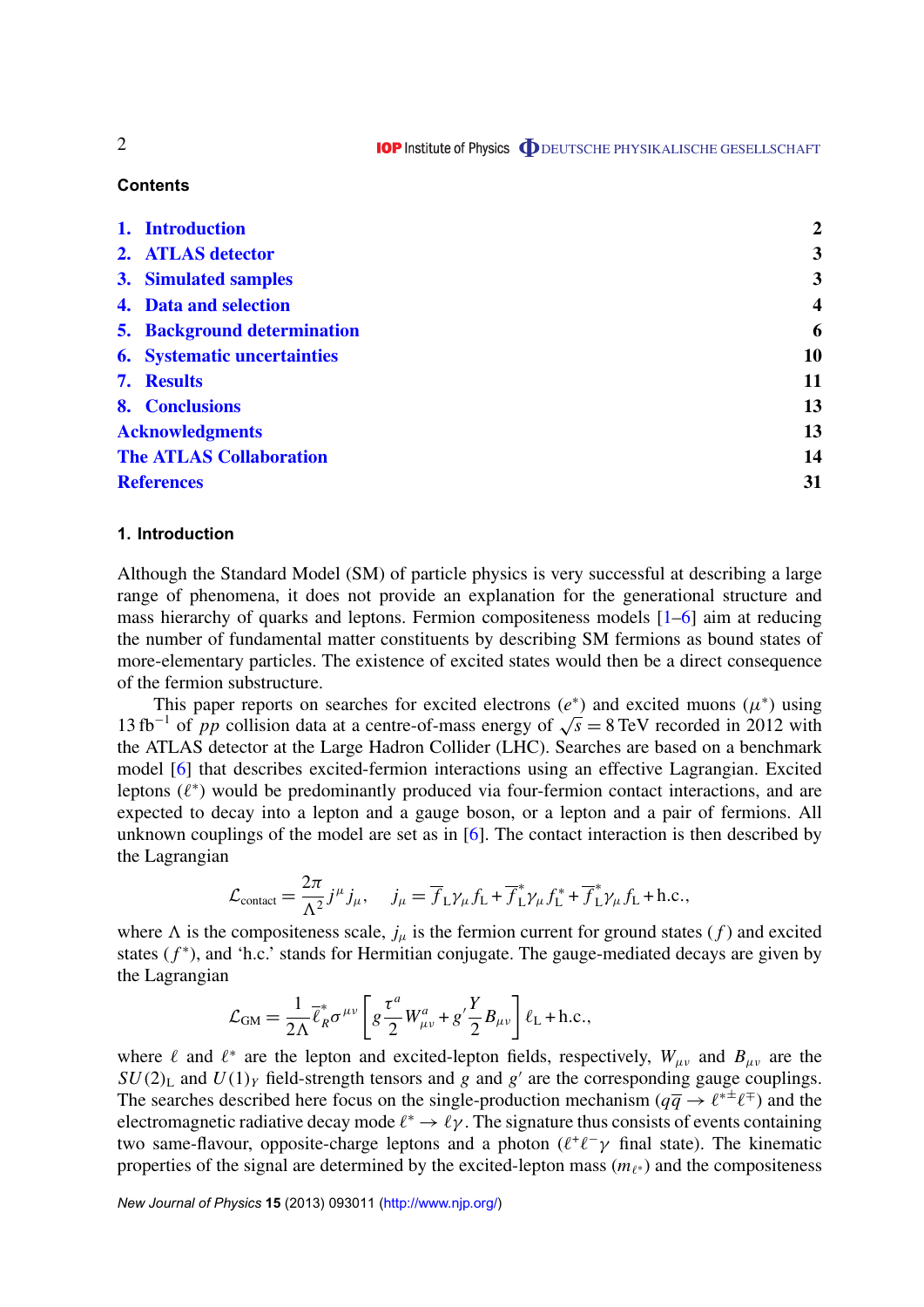<span id="page-3-0"></span>scale  $(\Lambda)$ . Due to unitarity constraints on contact interactions [\[6,](#page-31-0) [7\]](#page-31-0), the model does not apply in the regime  $m_{\ell^*} > \Lambda$ . For most of the parameter space, the presence of excited leptons would appear as a peak in the lepton–photon mass spectrum. However, for  $m_{\ell^*} \simeq \Lambda$ , the width of the resonance can become significantly larger than the experimental mass resolution of the detector. To avoid this complication as well as the lepton–photon pairing ambiguity, a search is performed for an excess in the  $\ell\ell\gamma$  invariant mass ( $m_{\ell\ell\gamma}$ ) spectrum.

Previous searches at LEP  $[8-11]$ , HERA  $[12, 13]$  $[12, 13]$  $[12, 13]$  and the Tevatron  $[14-17]$  have found no evidence for excited leptons. For the case where  $m_{\ell^*} = \Lambda$ ,  $e^*$  and  $\mu^*$  masses below 1.9 TeV have evidence for excited leptons. For the case where  $m_{\ell^*} = \Lambda$ ,  $e^*$  and  $\mu^*$  masses below 1.9 TeV h<br>been excluded by both the ATLAS [\[18\]](#page-31-0) and CMS [\[19\]](#page-31-0) experiments using  $\sqrt{s} = 7$  TeV data.

#### **2. ATLAS detector**

The ATLAS detector [\[20\]](#page-32-0) consists of an inner tracking system surrounded by a superconducting solenoid, electromagnetic and hadronic calorimeters, and a muon spectrometer. It has a forward–backward symmetric cylindrical geometry<sup>1</sup> and nearly  $4\pi$  coverage in solid angle. Charged-particle tracks and vertices are reconstructed in silicon-based pixel and microstrip tracking detectors that cover  $|\eta| < 2.5$  and transition radiation detectors extending to  $|\eta| < 2.0$ . A hermetic calorimeter system, which covers  $|\eta|$  < 4.9, surrounds the solenoid. The liquidargon electromagnetic calorimeter, which plays an important role in electron and photon identification and measurement, is finely segmented for  $|\eta| < 2.5$  to provide excellent energy and position resolution. Hadron calorimetry is provided by an iron–scintillator tile calorimeter in the central pseudorapidity range  $|\eta|$  < 1.7 and a liquid-argon calorimeter with copper or tungsten as absorber material in the pseudorapidity range  $1.5 < |\eta| < 4.9$ . A spectrometer is installed outside the calorimeter to identify muons and measure their momenta with high precision. The toroidal magnetic field of the muon spectrometer is provided by three air-core superconducting magnet systems: one for the barrel and one per endcap, each composed of eight coils. Three layers of drift-tube chambers and/or cathode-strip chambers provide precise coordinate measurement in the bending plane  $(r-z)$  in the region  $|\eta| < 2.7$ . A system consisting of resistive-plate chambers for  $|\eta|$  < 1.05 and thin-gap chambers for 1.05 <  $|\eta|$  < 2.7 provides measurement of the  $\phi$  coordinate. It also provides triggering capability up to  $|\eta| = 2.4$ .

#### **3. Simulated samples**

The simulation of the excited-lepton signal is based on calculations from [\[6\]](#page-31-0). Signal samples are generated at leading order (LO) with CompHEP 4.5.1 [\[21\]](#page-32-0) using MSTW2008 LO [\[22\]](#page-32-0) parton distribution functions (PDFs). CompHEP is interfaced with PYTHIA version 8 [\[23,](#page-32-0) [24\]](#page-32-0) for the simulation of parton showers and hadronization. The emission of photons via initialstate radiation and final-state radiation (FSR) is handled by PYTHIA. Only the single production of excited leptons followed by a  $\ell^* \to \ell \gamma$  decay is simulated.

For both the  $e^*$  and  $\mu^*$  searches, the dominant background arises from Drell–Yan processes accompanied by either a prompt photon from initial- or final-state radiation  $(Z + \gamma)$  or a jet misidentified as a photon  $(Z + jets)$ . The  $Z + \gamma$  background results in the same final state as the

<sup>1</sup> ATLAS uses a right-handed coordinate system with the *z*-axis along the beam pipe. The *x*-axis points to the centre of the LHC ring, and the *y*-axis points upward. Cylindrical coordinates  $(r, \phi)$  are used in the transverse plane,  $\phi$  being the azimuthal angle. The pseudorapidity is defined in terms of the polar angle  $\theta$  as  $\eta = -\ln \tan(\theta/2)$ .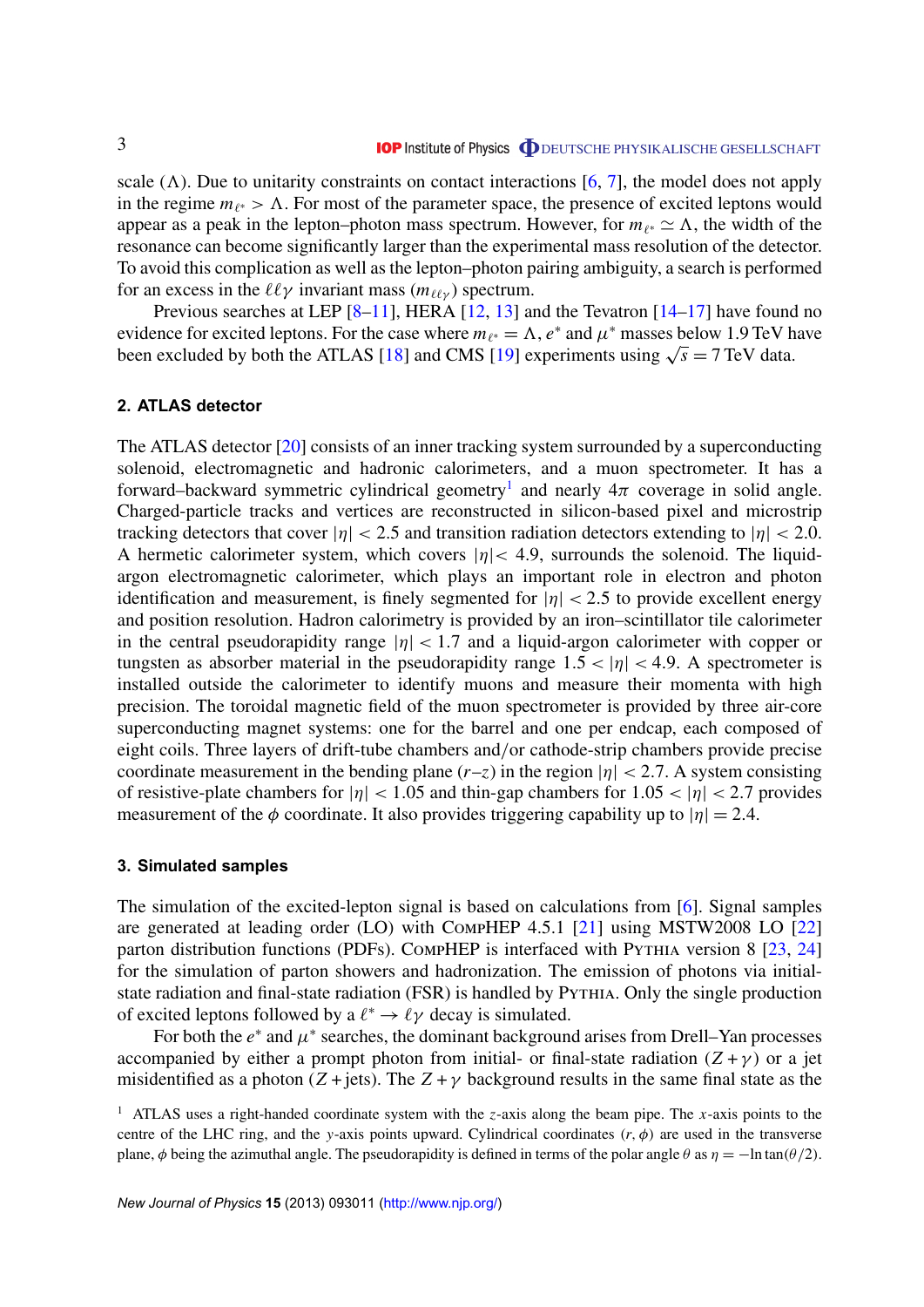<span id="page-4-0"></span>signal, whereas the  $Z +$  jets background is suppressed by imposing stringent requirements on the quality and isolation of the reconstructed photon. Small contributions from  $t\bar{t}$  and diboson (*W W*, *W Z* and *Z Z*) production are also present in both channels. In the electron channel, the  $W + \gamma$  + jets background contributes to the *ee*  $\gamma$  selection when a jet is misidentified as an electron. Backgrounds from  $W +$  jets and multi-jet events, including semileptonic decays of heavy-flavour hadrons, are suppressed by requiring the leptons and the photon to be isolated, and have negligible contribution to the total background after selection.

The  $Z + \gamma$  sample is generated with SHERPA 1.4.1 [\[25\]](#page-32-0) using CT10 [\[26\]](#page-32-0) PDFs and includes the LO emission of up to three partons in the initial state. To avoid phase-space regions where matrix elements diverge, the angular separation between the photon and each lepton is required to be  $\Delta R(\ell, \gamma) = \sqrt{(\Delta \eta)^2 + (\Delta \phi)^2} > 0.1$  and the transverse momentum of the photon (*p*<sup>2</sup><sub>1</sub>  $Y_T^{\gamma}$ ) is required to be above 10 GeV. To ensure adequate statistics, 1.2 million events (equivalent to  $37 \text{ fb}^{-1}$ ) were generated for each of the electron and muon channels.

The  $Z$  + jets and  $W + \gamma$  + jets backgrounds are generated with ALPGEN 2.13 [\[27\]](#page-32-0) using CTEQ6L1 [\[28\]](#page-32-0) PDFs. The  $t\bar{t}$  background is produced with MC@NLO 3.41 [\[29\]](#page-32-0) with CT10 PDFs. In both cases, Jimmy 4.31 [\[30\]](#page-32-0) is used to describe multiple parton interactions and HERWIG 6.510 [\[31\]](#page-32-0) is used to simulate the remaining underlying event, parton showers and hadronization. The diboson processes are generated with Powheg [\[32\]](#page-32-0) and PyTHIA using CT10 PDFs. For all these samples, FSR is handled by Photos [\[33\]](#page-32-0). To remove overlaps between the *Z* + jets and *Z* + *γ* samples, *Z* + jets events with prompt photons are rejected if  $p_T^{\gamma} > 10$  GeV and  $\Delta R(\ell, \gamma) > 0.1$ . The predictions for  $Z + \text{jets}$  and  $W + \gamma + \text{jets}$  backgrounds are normalized using the data-driven techniques described in section [5.](#page-6-0) Cross sections for diboson processes are evaluated at next-to-LO  $[34]$  and the  $t\bar{t}$  cross section is calculated at approximate-next-to-next-to-LO [\[35\]](#page-32-0), with uncertainties of 5% and  $^{+10\%}_{-9\%}$ , respectively.

The generated samples are processed using a detailed detector simulation [\[36\]](#page-32-0) based on Geant4 [\[37\]](#page-32-0) to propagate the particles and account for the detector response. Monte Carlo (MC) minimum-bias events are overlaid on both the signal and background processes to simulate the effect of additional *pp* collisions (pile-up). Simulated events are weighted so that the distribution of the expected number of interactions per event agrees with the data, with an average of 20 interactions per bunch crossing.

#### **4. Data and selection**

The data were collected between April and October 2012 during stable-beam periods of  $\sqrt{s}$  = 8 TeV *pp* collisions, and correspond to an integrated luminosity of 13.0 fb<sup>-1</sup> for the electron channel and 12.8 fb<sup>-1</sup> for the muon channel [\[38\]](#page-32-0). For the  $e^*$  search, a trigger relying only on calorimetric information is used to select events. It requires two electromagnetic clusters with transverse momentum  $(p_T)$  thresholds of 35 and 25 GeV for the leading and subleading clusters, respectively, with loose shower-shape requirements aiming to select electrons and photons. For the  $\mu^*$  search, a single-muon trigger is used. It requires a track to be reconstructed in both the muon spectrometer and the inner detector with a combined track  $p_T > 24$  GeV.

Offline, events are selected if they contain at least two lepton candidates and a photon candidate. A primary vertex with at least three associated charged-particle tracks with  $p<sub>T</sub>$  > 0.4 GeV is also required. If several vertices fulfil this requirement, the vertex with the largest  $\Sigma p_{\rm T}^2$  is selected, where the sum is over all reconstructed tracks associated with the vertex.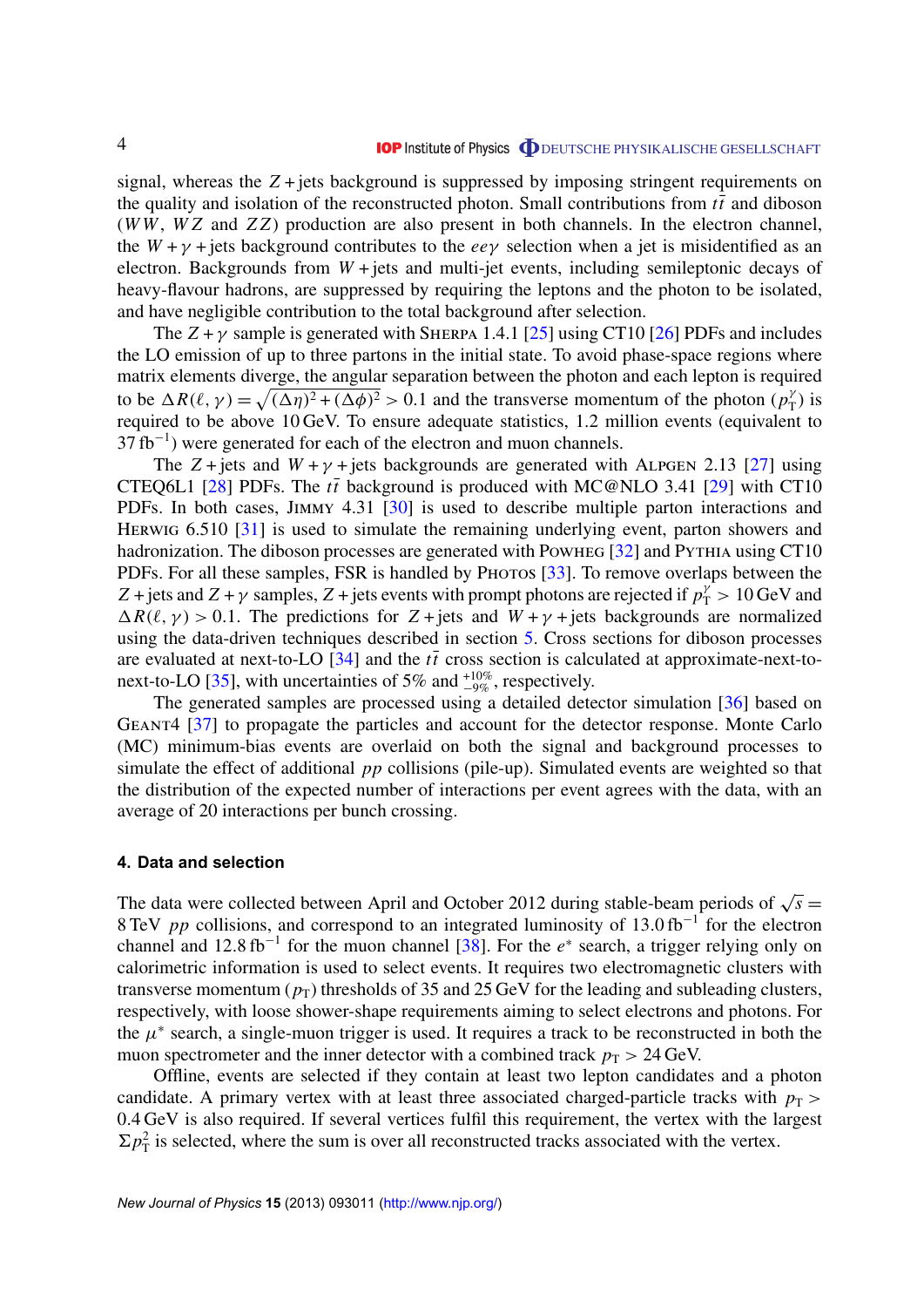Each electron candidate is formed from a cluster of cells in the electromagnetic calorimeter associated with a charged-particle track in the inner detector. For the  $e^*$  search, two electron candidates are required. Their transverse momentum ( $p_T^e$ ) must satisfy  $p_T^e > 40 \,\text{GeV}$  (30 GeV) for the leading (subleading) electron. Both electrons must be reconstructed within the range  $|\eta|$  < 2.47 and not in the transition region 1.37 <  $|\eta|$  < 1.52 between the barrel and endcap calorimeters. The ATLAS *medium* electron identification criteria [\[39\]](#page-32-0) for the transverse shower shape, the longitudinal leakage into the hadronic calorimeter and the association with an innerdetector track are applied to the cluster. The electron energy is obtained from the calorimeter measurement, and its direction is given by the associated track. A hit in the innermost layer of the pixel detector is required (if an active pixel layer is traversed) to suppress background from photon conversions. To suppress background from jets, the highest- $p<sub>T</sub>$  electron is required to be isolated by demanding that the sum of the transverse energies in the cells around the electron direction in a cone of radius  $\Delta R = 0.2$  be less than 7 GeV. The core of the electron energy deposition is excluded and the sum is corrected for transverse shower leakage and pile-up from additional *pp* collisions to make the isolation variable essentially independent of  $p_T^e$ . The electron trigger and reconstruction efficiencies are evaluated using tag-and-probe techniques with  $Z \rightarrow ee$  events [\[39\]](#page-32-0) for data and MC simulation. Correction factors are extracted in several  $\eta \times p_T^e$  bins and applied to the simulation. In cases where more than two electrons are found to satisfy the above requirements, the pair with the largest invariant mass is chosen. No requirement is applied to the electric charge of the electrons, as it could induce an inefficiency in the signal selection for high- $p_T$  electrons due to charge misidentification.

Each muon candidate has to be reconstructed independently in both the inner detector and the muon spectrometer. Its momentum is determined from a combined fit to these two measurements. For the  $\mu^*$  search, two muon candidates with a transverse momentum ( $p_T^{\mu}$ )  $\binom{\mu}{\mathrm{T}}$ above 25 GeV are required. Both muons must have a minimum number of hits in the inner detector and hits in each of the inner, middle and outer layers of the muon spectrometer. This requirement, which restricts the muon acceptance to  $|\eta| < 2.5$ , guarantees a precise momentum measurement. Muons with hits in the barrel–endcap overlap regions of the muon spectrometer  $(1.05 \leq |\eta| \leq 1.4)$  are discarded because of the limited coverage with drift-tube chambers in this angular range. To suppress background from cosmic rays, the muon tracks are required to have transverse and longitudinal impact parameters  $|d_0| < 0.2$  and  $|z_0| < 1$  mm with respect to the selected primary vertex. To reduce background from heavy-flavour hadrons, each muon is required to be isolated such that  $\Sigma p_{\rm T}/p_{\rm T}^{\mu} < 5\%$ , where the sum is over inner-detector tracks with  $p_T > 1$  GeV that are contained in a cone of radius  $\Delta R = 0.3$  surrounding the candidate muon track, the latter being excluded from the sum. The muon trigger and reconstruction efficiencies are evaluated using tag-and-probe techniques with  $Z \rightarrow \mu \mu$  events [\[40\]](#page-32-0), and  $\eta$ -dependent corrections to be applied to the simulation are determined. The two muons are additionally required to have opposite electric charge. In cases where more than one pair of muons are found to satisfy the above requirements, the pair with the largest invariant mass is considered.

Each photon candidate is formed from a cluster of cells in the electromagnetic calorimeter. A photon can be reconstructed either as an unconverted photon, with no associated track, or as a photon that converted to an electron–positron pair, associated with one or two tracks. The presence of at least one photon candidate with  $p_T^{\gamma} > 30 \,\text{GeV}$  and  $|\eta| < 2.37$  is required in both channels. As for electrons, photons within the transition region between the barrel and endcap calorimeters are excluded. Photon candidates are required to satisfy the ATLAS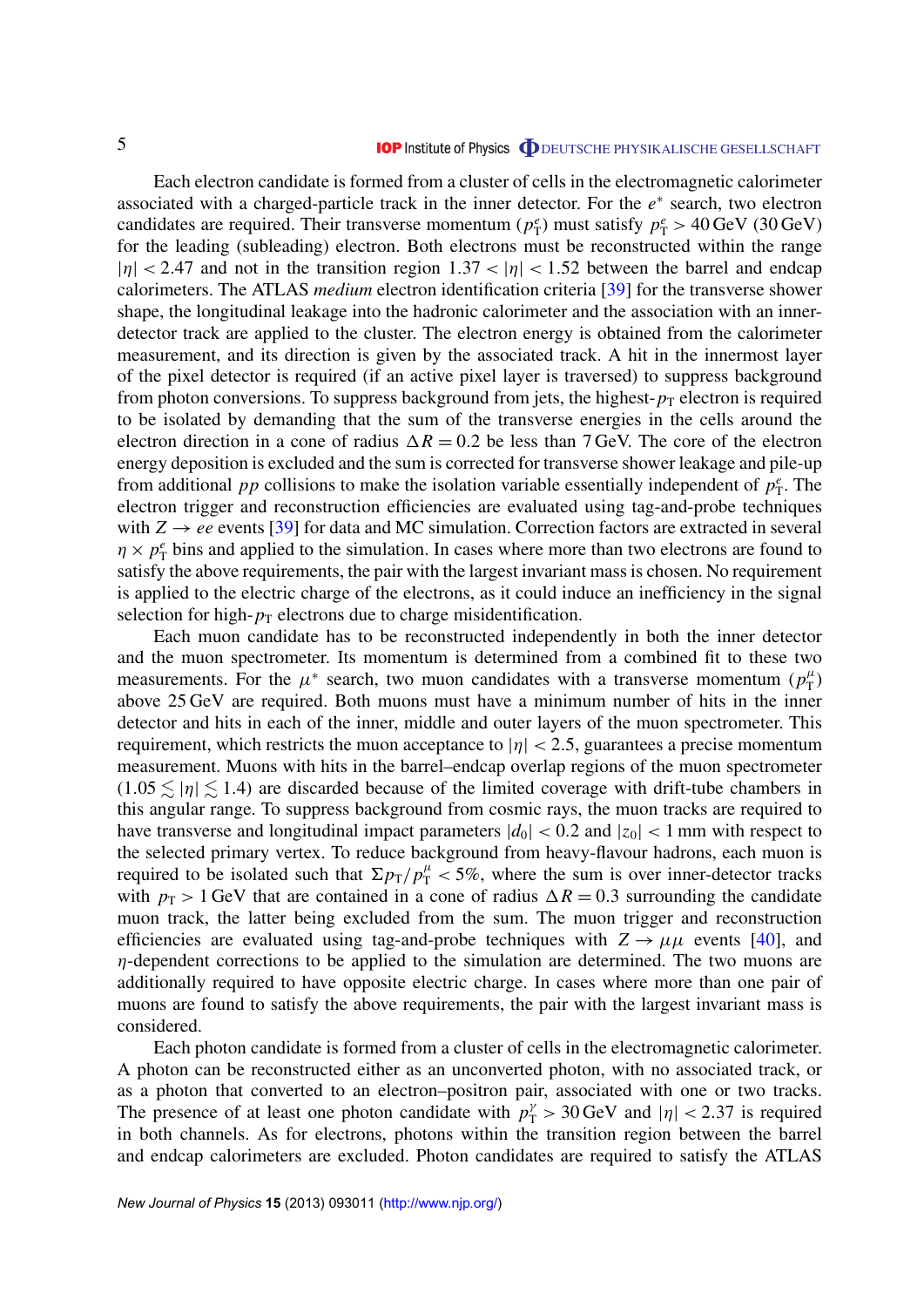<span id="page-6-0"></span>*tight* photon definition [\[41\]](#page-32-0). This selection includes constraints on the energy leakage into the hadronic calorimeter as well as stringent requirements on the energy distribution in the first and second sampling layers of the electromagnetic calorimeter. These requirements increase the purity of the selected photon sample by rejecting most of the jet background, including jets with a leading neutral hadron (usually a  $\pi^0$ ) that decays into a pair of collimated photons. The photonidentification efficiency and shower shapes in the electromagnetic calorimeter are studied using FSR photons from *Z* boson decays with loose lepton–photon separation requirements. Shower shapes are then adjusted in the simulation so that the resulting photon-identification efficiency matches the efficiency measured in data [\[42\]](#page-32-0).

To further reduce background from misidentified jets, photon candidates are required to be isolated by demanding that either  $E_T^{iso} < 10 \text{ GeV}$  or  $E_T^{iso}/p_T^{\gamma} < 1\%$ , where  $E_T^{iso}$  is the sum of the transverse energies of the clusters within a cone of radius  $\Delta R = 0.4$  surrounding the photon. As for the electron isolation, the clusters from the photon energy deposition are excluded and the sum is corrected for transverse shower leakage and pile-up. The relative-isolation criterion reduces the efficiency loss for high- $p_T$  photons ( $p_T^{\gamma} > 1$  TeV). Since the photon and the leptons are expected to be well separated for the excited-lepton signal, only photons satisfying  $\Delta R(\ell, \gamma) > 0.7$  are retained. This requirement is effective at suppressing Drell–Yan events with FSR photons that are typically highly collimated with the leptons. If more than one photon candidate in an event satisfy the above requirements, the one with the largest  $p<sub>T</sub>$  is used in the search.

Finally, two additional requirements are applied to drastically reduce the background level. The first one, referred to as the '*Z* veto' in the following, requires the dilepton mass to satisfy  $m_{\ell\ell} > 110$  GeV. The second is a variable lower bound on the dilepton–photon mass that defines the signal search region. As a result of optimization studies, the signal region for  $m_{\ell^*}$  < 900 GeV is  $m_{\ell\ell\gamma} > m_{\ell^*}$  + 150 GeV. For  $m_{\ell^*} \ge 900$  GeV, it is fixed to  $m_{\ell\ell\gamma} > 1050$  GeV. The signal efficiency for these two requirements is above 98% for  $m_{\ell^*} \geq 200 \,\text{GeV}$ .

The total signal acceptance times efficiency  $(A \times \epsilon)$  is shown in figure [1](#page-7-0) as a function of the excited-lepton mass. For low values of  $m_{\ell^*}$ , the photon and the leptons tend to be produced more forward and have a softer  $p<sub>T</sub>$  spectrum than at high mass, which explains the decrease in  $A \times \epsilon$ . The lower geometrical acceptance in the muon channel is due to the requirement of hits in all three layers of precision chambers.

#### **5. Background determination**

Most of the background predictions are estimated with MC samples normalized with calculated cross sections and the measured integrated luminosity of the data. Because the misidentification of jets as photons is not accurately modelled in the simulation, the *Z* + jets background is instead normalized to the data using a control region defined as  $70 < m_{\ell\ell} < 110$  GeV, where the contribution from signal events is at most 3% for  $m_{\ell^*} \geq 200$  GeV. In this control region, the number of  $Z$  + jets events is estimated by subtracting from the data all simulated backgrounds except  $Z$  + jets. The normalization of the  $Z$  + jets MC sample is corrected accordingly by a scale factor, separately determined to be  $0.53 \pm 0.10$  for both the electron and muon channels. The quoted uncertainty combines the statistical uncertainties on the data and simulated backgrounds and the uncertainty on the  $Z + \gamma$  cross section. Other sources of uncertainty including the integrated luminosity and the cross sections of the  $t\bar{t}$  and diboson processes are negligible.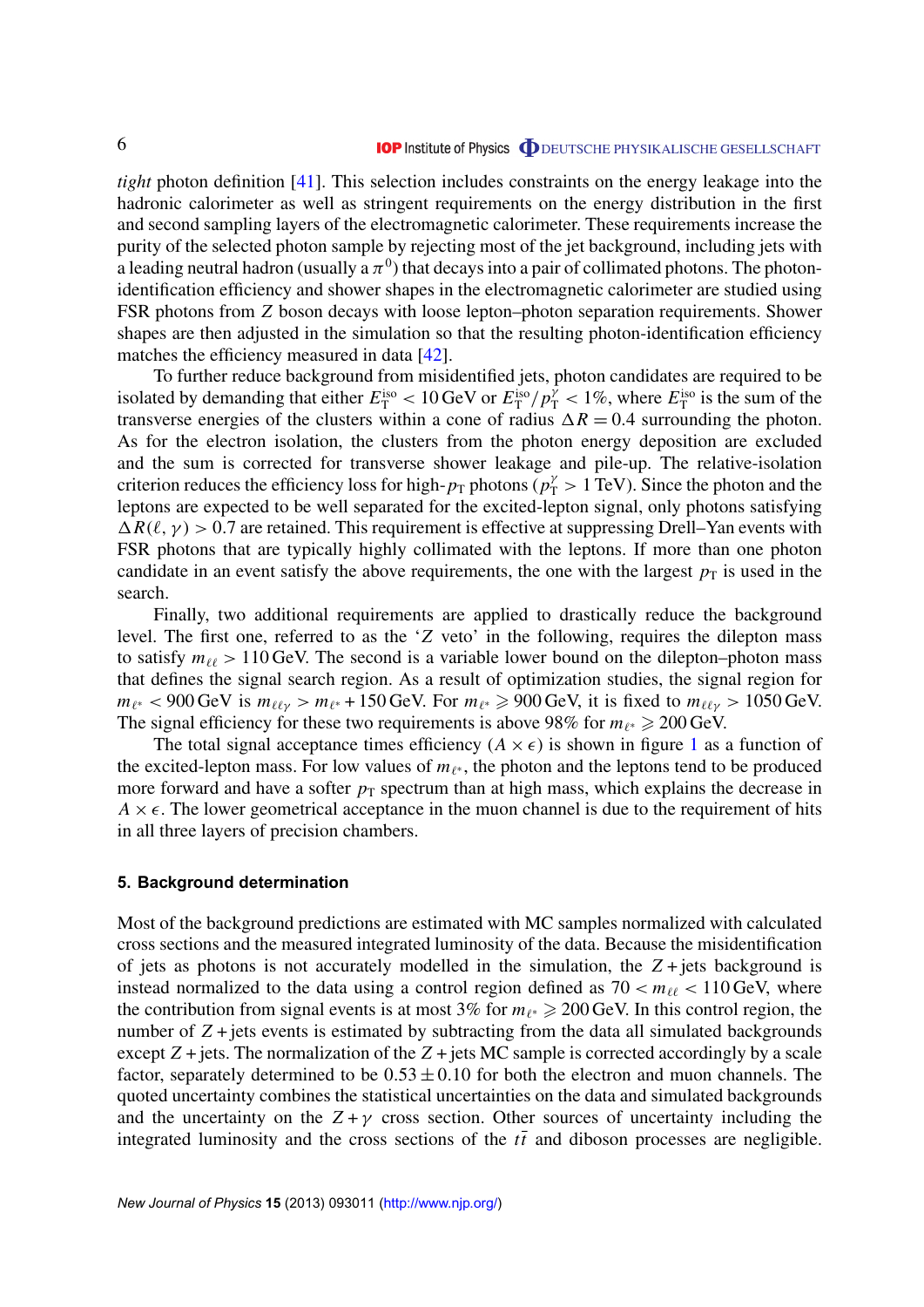<span id="page-7-0"></span>

**Figure 1.** Acceptance times efficiency ( $A \times \epsilon$ ) of the excited-lepton selection as a function of the excited-lepton mass  $(m_{\ell^*})$ , evaluated for a compositeness scale of 5 TeV. The uncertainties correspond to the sum in quadrature of the statistical uncertainty and systematic uncertainties associated with the lepton and photon efficiencies.

Scale factors were evaluated in different  $p_T^{\gamma}$  bins, and results are consistent within statistical uncertainties.

In the electron channel, the  $W + \gamma$  + jets background is also normalized to the data because of the imperfect modelling of the jet-to-electron fake rate. For this background only, the identification criteria were relaxed for one electron to increase the MC statistics. The  $W + \gamma$  + jets normalization is derived using a likelihood template fit to the data, in the same control region as for  $Z + jets$ . The fit is simultaneously performed on transverse mass distributions  $m_T(e_1, E_T^{\text{miss}})$  and  $m_T(e_2, E_T^{\text{miss}})$ , where  $E_T^{\text{miss}}$  denotes the magnitude of the missing transverse momentum, which is calculated [\[43\]](#page-32-0) from calorimeter cells with  $|\eta|$  < 4.9 using the local energy calibration of electrons, photons, hadronically decaying  $\tau$ -leptons and jets. Cells belonging to clusters not associated with such reconstructed objects as well as cells associated with a muon candidate are also included. The transverse mass is  $m_T(e_i, E_T^{\text{miss}})$  =  $\sqrt{2p_T^{e_i}E_T^{\text{miss}}(1-\cos\Delta\phi)}$ , where  $\Delta\phi$  is the angle between the transverse momentum of electron *i*  $(p_T^{e_i})$  $\binom{e_i}{T}$  and the missing transverse momentum. The only floating parameter in the fit is the scale factor of the  $W + \gamma$  + jets background, which is found to be  $0.22^{+0.25}_{-0.22}$  (stat  $\oplus$  syst). Systematic uncertainties account for correlations between the two  $m<sub>T</sub>$  variables, the choice of control region in which the fit is performed, the loosening of the electron identification criteria, and the dependence on the  $Z$  + jets scale factor.

The numbers of events in the control region (70  $< m_{\ell\ell} < 110 \,\text{GeV}$ ) and the numbers after the *Z* veto ( $m_{\ell\ell} > 110$  $m_{\ell\ell} > 110$  $m_{\ell\ell} > 110$  GeV) are shown in table 1 after scaling the *Z* + jets background, as well as the  $W + \gamma$  + jets background in the electron channel. In the control region, by construction, the total background is equal to the number of events in data. After the *Z* veto, the observed data are found to be consistent with the background prediction. Good agreement is also observed between data and background in the control region for the lepton and photon kinematic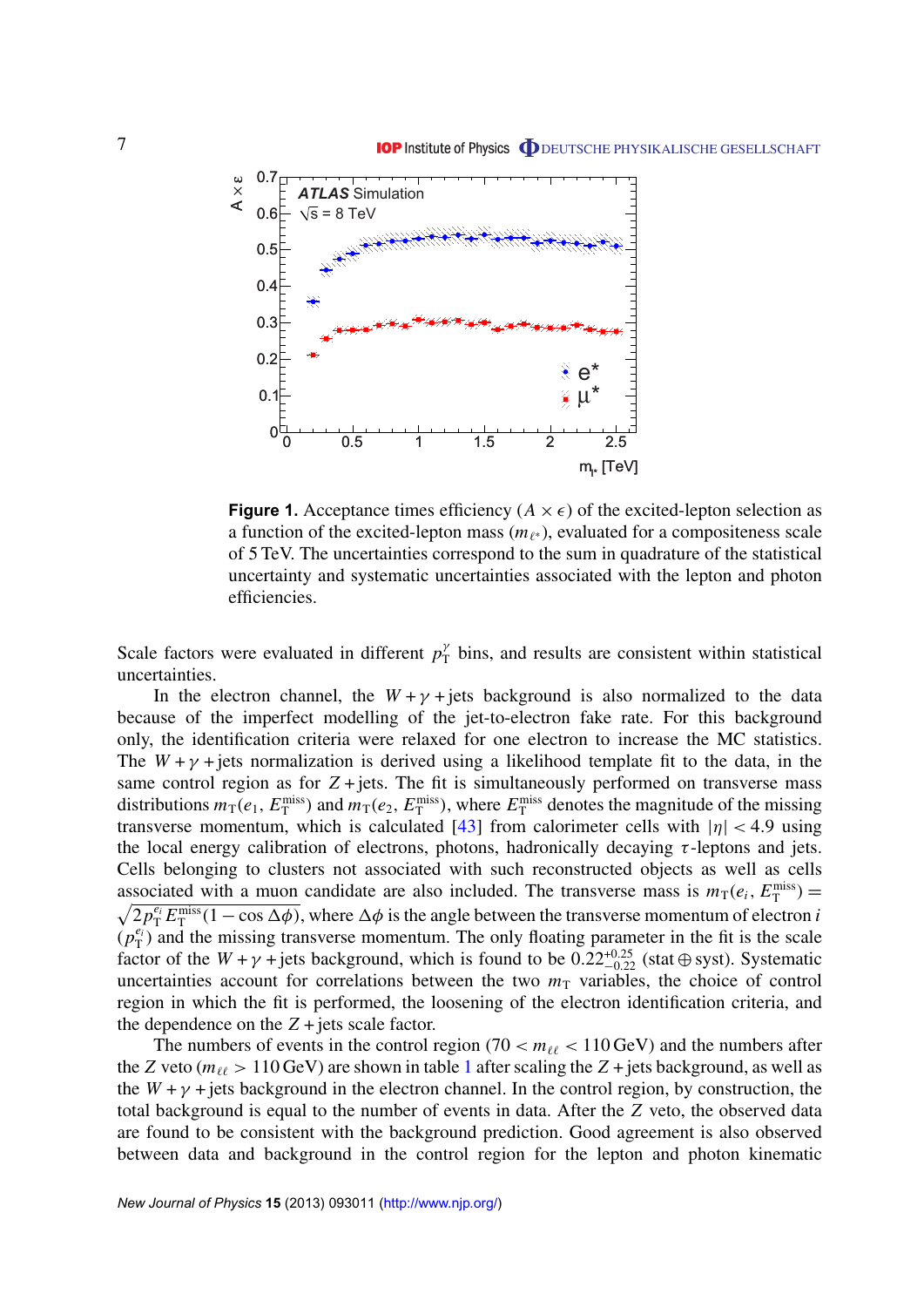<span id="page-8-0"></span>**Table 1.** Data yields and background expectations in the control region and after the *Z* veto. The *Z* + jets and  $W + \gamma$  + jets backgrounds are scaled as described in the text. The uncertainties shown are purely from MC statistics, except for  $Z +$  jets and  $W + \gamma +$  jets where the statistical uncertainty on the associated scale factor is reported.

|                           | Regions (GeV)       |                |                         |                    |
|---------------------------|---------------------|----------------|-------------------------|--------------------|
| Samples                   | $70 < m_{ee} < 110$ | $m_{ee} > 110$ | $70 < m_{\mu\mu} < 110$ | $m_{\mu\mu} > 110$ |
| $Z + \gamma$              | $1235 \pm 25$       | $208 \pm 10$   | $1067 \pm 22$           | $131 \pm 8$        |
| $Z + jets$                | $371 \pm 48$        | $25 \pm 7$     | $334 \pm 43$            | $12 \pm 3$         |
| $t\overline{t}$ , diboson | $18 \pm 1$          | $19 \pm 2$     | $16 \pm 1$              | $6 \pm 1$          |
| $W + \gamma$ + jets       | $9 \pm 9$           | $21 \pm 21$    |                         |                    |
| Total MC                  | $1633 \pm 55$       | $273 \pm 24$   | $1417 \pm 48$           | $149 \pm 8$        |
| Data                      | 1633                | 263            | 1417                    | 147                |



**Figure 2.** Distributions of the transverse momentum of the photon  $(p_T^{\lambda})$  $T(T)$  for the electron (a) and muon (b) channels, in the control region defined by the dilepton mass range  $70 < m_{\ell\ell} < 110$  GeV. The background uncertainty corresponds to the sum in quadrature of the statistical uncertainties and the uncertainty in the datadriven  $Z$  + jets normalization.

distributions. In particular, figure 2 shows that the background prediction for the photon  $p<sub>T</sub>$ distribution matches the data for both the  $e^*$  and  $\mu^*$  searches.

Because only a small fraction of the simulated background events survive the  $m_{\ell\ell}$  > 110 GeV requirement, the  $m_{\ell\ell\nu}$  distributions of dominant backgrounds are separately fitted with an exponential function and extrapolated to the high-mass region. The binned results of these fits are used as final background estimates in the statistical analysis. The same operation is performed for the  $m_{\ell\nu}$  distribution of each background, although in this case, the fit results are not used in any numerical analysis. The resulting background estimates are shown in figures [3](#page-9-0) and [4](#page-9-0) as functions of the invariant mass of the  $\ell\gamma$  and  $\ell\ell\gamma$  systems, respectively. For table 1 and figures 2[–4,](#page-9-0) the lower bound on  $m_{\ell\ell\gamma}$  described in section [4](#page-4-0) is not applied.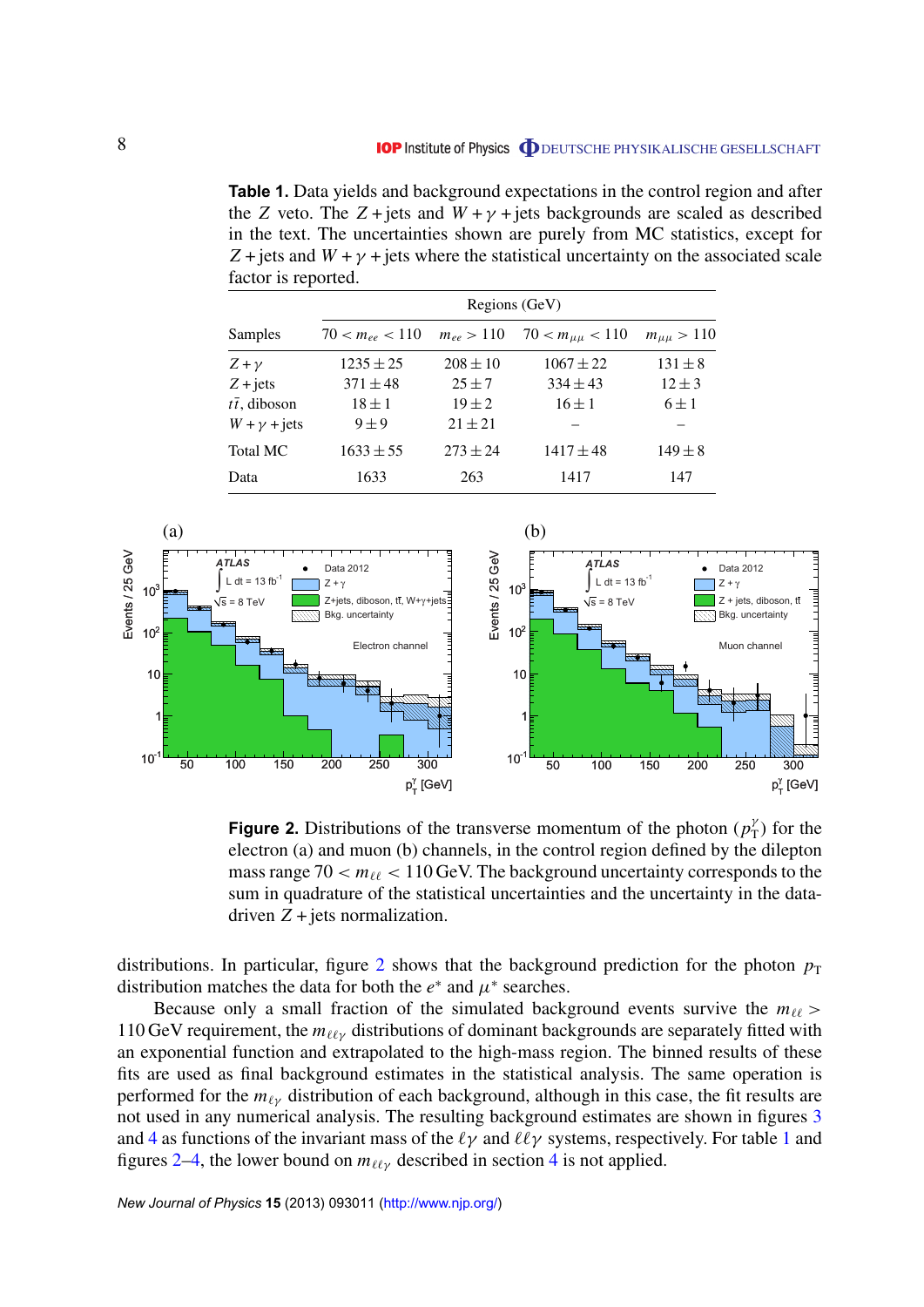<span id="page-9-0"></span>

**Figure 3.** Distributions of the  $\ell \gamma$  invariant mass  $(m_{\ell \gamma})$  for the electron (a) and muon (b) channels after requiring the dilepton mass to satisfy  $m_{\ell\ell} > 110$  GeV. Combinations with both the leading and subleading leptons are shown. The binned results of exponential fits are used for all backgrounds. The background uncertainty corresponds to the sum in quadrature of the statistical and systematic uncertainties. The last bin contains the sum of all entries with  $m_{\ell \nu} > 875$  GeV. Signal predictions for three different values of the excited-lepton mass  $(m_{\ell^*})$  with a compositeness scale  $(\Lambda)$  of 10 TeV are also shown.



**Figure 4.** Distributions of the  $\ell\ell\gamma$  invariant mass ( $m_{\ell\ell\gamma}$ ) for the electron (a) and muon (b) channels after requiring the dilepton mass to satisfy  $m_{\ell\ell} > 110$  GeV. The binned results of exponential fits are used for the  $Z + \gamma$ ,  $Z + \text{jets}$ ,  $t\bar{t}$  and  $W + \gamma$  + jets backgrounds. The background uncertainty combining the statistical and systematic uncertainties is displayed as the hatched area. The last bin contains the sum of all events with  $m_{\ell\ell\gamma} > 1350$  GeV. Signal predictions for three different values of the excited-lepton mass  $(m_{\ell^*})$  with a compositeness scale ( $\Lambda$ ) of 10 TeV are also shown.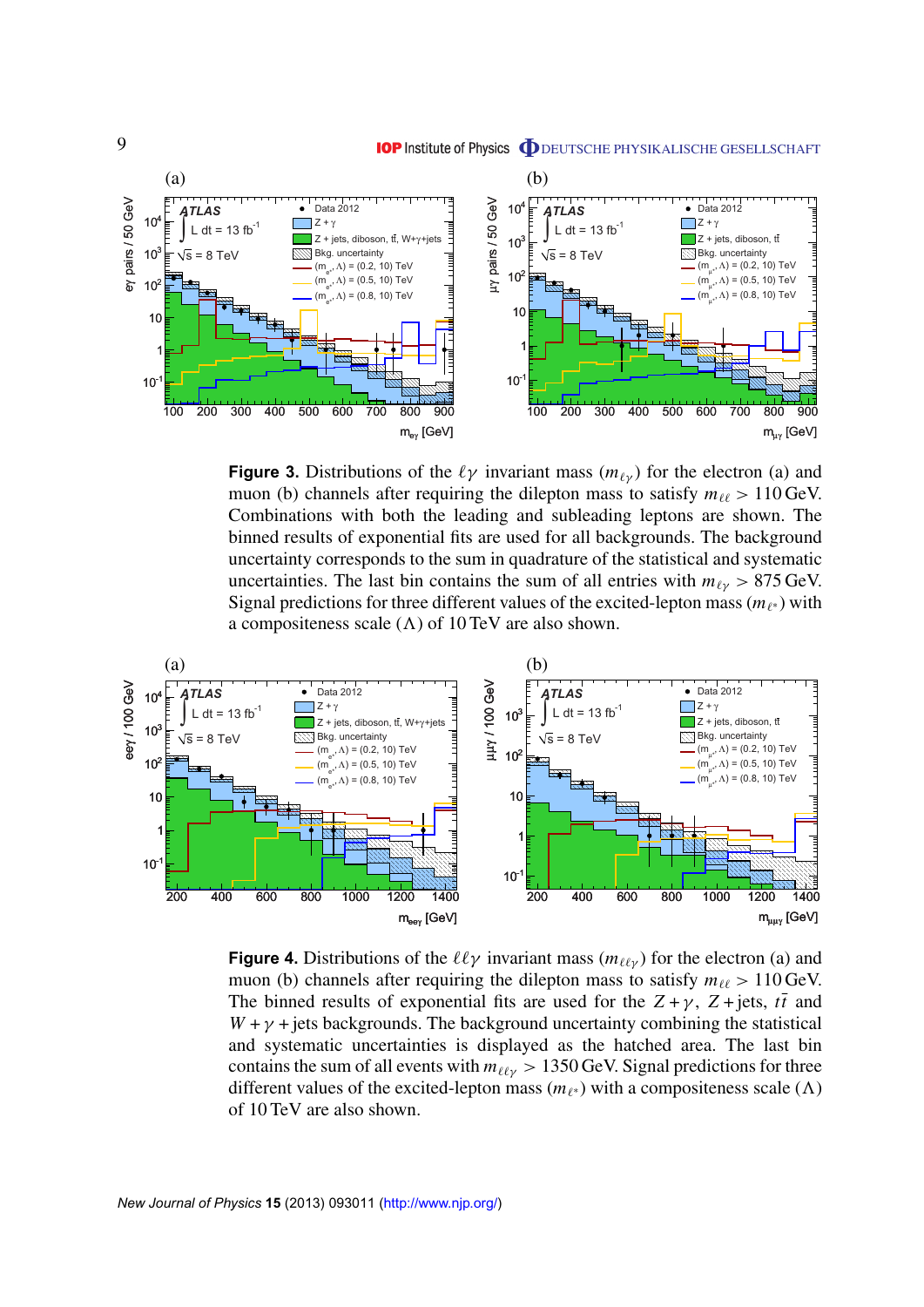| the background corresponds to the uncertainty on the |           |                              |             |                |
|------------------------------------------------------|-----------|------------------------------|-------------|----------------|
|                                                      | $e^*(\%)$ |                              | $\mu^*$ (%) |                |
| Source                                               | Signal    | Background Signal Background |             |                |
| Theory                                               |           | $+25$<br>$-16$               |             | $+25$<br>$-16$ |
| <b>Statistics</b>                                    |           | 18                           |             | 21             |
| Luminosity                                           |           | 3                            |             | 3              |
| <b>Efficiencies</b>                                  |           |                              |             |                |

<span id="page-10-0"></span>**Table 2.** Dominant uncertainties on the expected numbers of events for the lowest-mass search region,  $m_{\ell\ell\gamma} > 350$  GeV. The theory uncertainty reported for the background corresponds to the uncertainty on the  $Z + \gamma$  cross section only.

#### **6. Systematic uncertainties**

The most important sources of uncertainty are discussed below and summarized in table 2. A large part of the background uncertainty comes from the  $Z + \gamma$  cross-section calculation. It includes the renormalization and factorization scale uncertainties, obtained by varying independently each scale by a factor of two, as well as uncertainties in the PDFs and the strong coupling constant  $\alpha_s$ . These uncertainties are evaluated by generating  $Z + \gamma$  SHERPA samples for the 52 CT10 eigenvector PDF sets, the four CT10.AS PDF sets corresponding to  $\alpha_s = 0.116, 0.117, 0.119$  and 0.120, and the four combinations of scales. For  $m_{\ell\ell\gamma}$  > 350 GeV ( $m_{\ell\ell\gamma} > 1050$  GeV), the resulting uncertainty is  $^{+25\%}_{-16\%}$  ( $^{+32\%}_{-18\%}$ ) for both channels. Crosssection uncertainties for the  $t\bar{t}$  and diboson processes have a negligible impact on the total background uncertainty.

The statistical uncertainties associated with the  $m_{\ell\ell\gamma}$  fits contribute to the background uncertainty at a comparable level at low mass, and become increasingly important at high mass. The sum in quadrature of fit uncertainties, including uncertainties on data-driven scale factors for the relevant backgrounds, increases from about  $\pm 20\%$  for  $m_{\ell\ell\gamma} > 350$  GeV in both channels to  $^{+215\%}_{-65\%}$  ( $^{+200\%}_{-60\%}$ ) for  $m_{\ell\ell\gamma} > 1050$  GeV in the  $e^*$  ( $\mu^*$ ) search. The main contributions come from the  $Z + \gamma$  and  $Z + \text{jets}$  backgrounds, as well as the  $W + \gamma + \text{jets}$  background in the electron channel.

Experimental systematic uncertainties that affect both the signal and background yields include the uncertainty on the luminosity measurement and uncertainties in particle reconstruction and identification as described below.

The uncertainty on the integrated luminosity is 2.8%. It is based on a preliminary calibration of the luminosity scale derived from beam-separation scans [\[38\]](#page-32-0) performed in November 2012.

The total uncertainty on the photon reconstruction and identification efficiencies is  $4\%$  [\[42\]](#page-32-0). The combination of uncertainties on the electron trigger, reconstruction, identification and isolation efficiencies results in a 2% uncertainty on both the signal efficiency and background level. The combined uncertainty on the trigger, reconstruction and identification efficiencies for muons is estimated to increase linearly as a function of  $m_{\ell^*}$  to about 2% for  $m_{\ell^*} = 2 \text{ TeV}$ . This uncertainty is dominated by the impact of large energy loss from muon bremsstrahlung in the calorimeter. The sum in quadrature of the lepton and photon uncertainties for the lowest  $m_{\ell\ell\gamma}$ threshold is shown in table 2. Uncertainties on the energy scale and resolution for final-state objects have a negligible effect on signal and background selection efficiencies.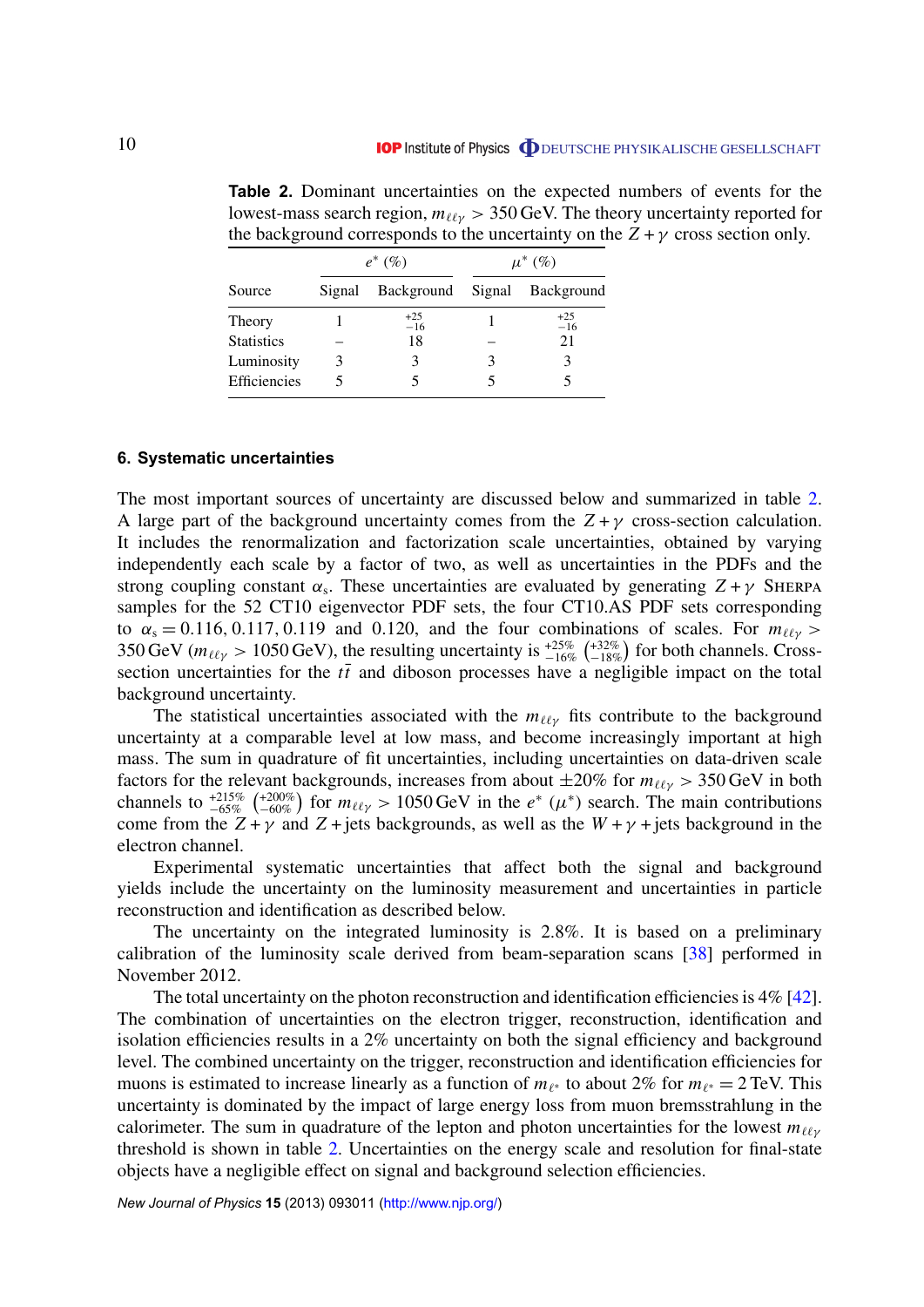| $\cdots$ $\cdots$ $\cdots$  |                     |                     |      |  |  |
|-----------------------------|---------------------|---------------------|------|--|--|
| $m_{ee\gamma}$ region (GeV) | $Z + \gamma$        | Total background    | Data |  |  |
| >350                        | $53^{+16}_{-14}$    | $69^{+18}_{-16}$    | 60   |  |  |
| >450                        | $27 \pm 9$          | $34^{+11}_{-10}$    | 19   |  |  |
| > 550                       | $14^{+6}_{-5}$      | $17^{+7}_{-6}$      | 12   |  |  |
| > 650                       | $7.0^{+3.6}_{-3.3}$ | $8.7^{+4.8}_{-3.4}$ | 7    |  |  |
| >750                        | $3.5^{+2.5}_{-1.9}$ | $4.4^{+3.4}_{-2.0}$ | 3    |  |  |
| > 850                       | $1.8^{+1.8}_{-1.1}$ | $2.2^{+2.5}_{-1.1}$ | 2    |  |  |
| > 950                       | $0.9^{+1.2}_{-0.6}$ | $1.1_{-0.6}^{+1.7}$ | 1    |  |  |
| >1050                       | $0.4^{+0.8}_{-0.3}$ | $0.5^{+1.2}_{-0.4}$ | 1    |  |  |
|                             |                     |                     |      |  |  |

<span id="page-11-0"></span>**Table 3.** Data yields and background expectation as a function of a lower bound on  $m_{ee\gamma}$  for the  $e^*$  search. The uncertainties represent the sum in quadrature of the statistical and systematic uncertainties.

**Table 4.** Data yields and background expectation as a function of a lower bound on  $m_{\mu\mu\gamma}$  for the  $\mu^*$  search. The uncertainties represent the sum in quadrature of the statistical and systematic uncertainties.

| $m_{\mu\mu\gamma}$ region (GeV) | $Z + \nu$           | Total background    | Data           |
|---------------------------------|---------------------|---------------------|----------------|
| >350                            | $33^{+11}_{-9}$     | $40^{+11}_{-10}$    | 32             |
| >450                            | $17 \pm 6$          | $21^{+7}_{-6}$      | 12             |
| > 550                           | $8.7^{+3.8}_{-3.6}$ | $11^{+5}_{-4}$      | 3              |
| > 650                           | $4.4^{+2.4}_{-2.2}$ | $5.9^{+3.5}_{-2.6}$ | 3              |
| >750                            | $2.2^{+1.5}_{-1.3}$ | $3.2^{+2.6}_{-1.6}$ | $\mathfrak{D}$ |
| > 850                           | $1.1^{+1.0}_{-0.8}$ | $1.7^{+2.0}_{-0.9}$ | 1              |
| > 950                           | $0.6^{+0.7}_{-0.4}$ | $0.9^{+1.5}_{-0.6}$ | 0              |
| >1050                           | $0.3^{+0.5}_{-0.2}$ | $0.5^{+1.0}_{-0.3}$ | 0              |
|                                 |                     |                     |                |

The impact of the  $\ell^*$  decay width on the signal selection efficiency was also investigated. The decay width is computed with formulas given in [\[6\]](#page-31-0). It increases with  $m_{\ell^*}$  and decreases with  $\Lambda$ , and over the  $\Lambda$ – $m_{\ell^*}$  region accessible in these searches, it ranges from  $\simeq 1 \text{ MeV}$  to  $\simeq$  200 GeV. Signal efficiencies were computed at the generator level for different values of  $\Lambda$ , and efficiency variations were observed to be at most 1%, which is negligible compared to the other uncertainties in the selection efficiency.

#### **7. Results**

The  $m_{\ell\ell\gamma}$  distributions are shown in figure [4](#page-9-0) for the data, the expected backgrounds, and three signal predictions. The expected and observed numbers of events in each of the search regions, used for the statistical analysis, are shown in tables 3 and 4 for the electron and muon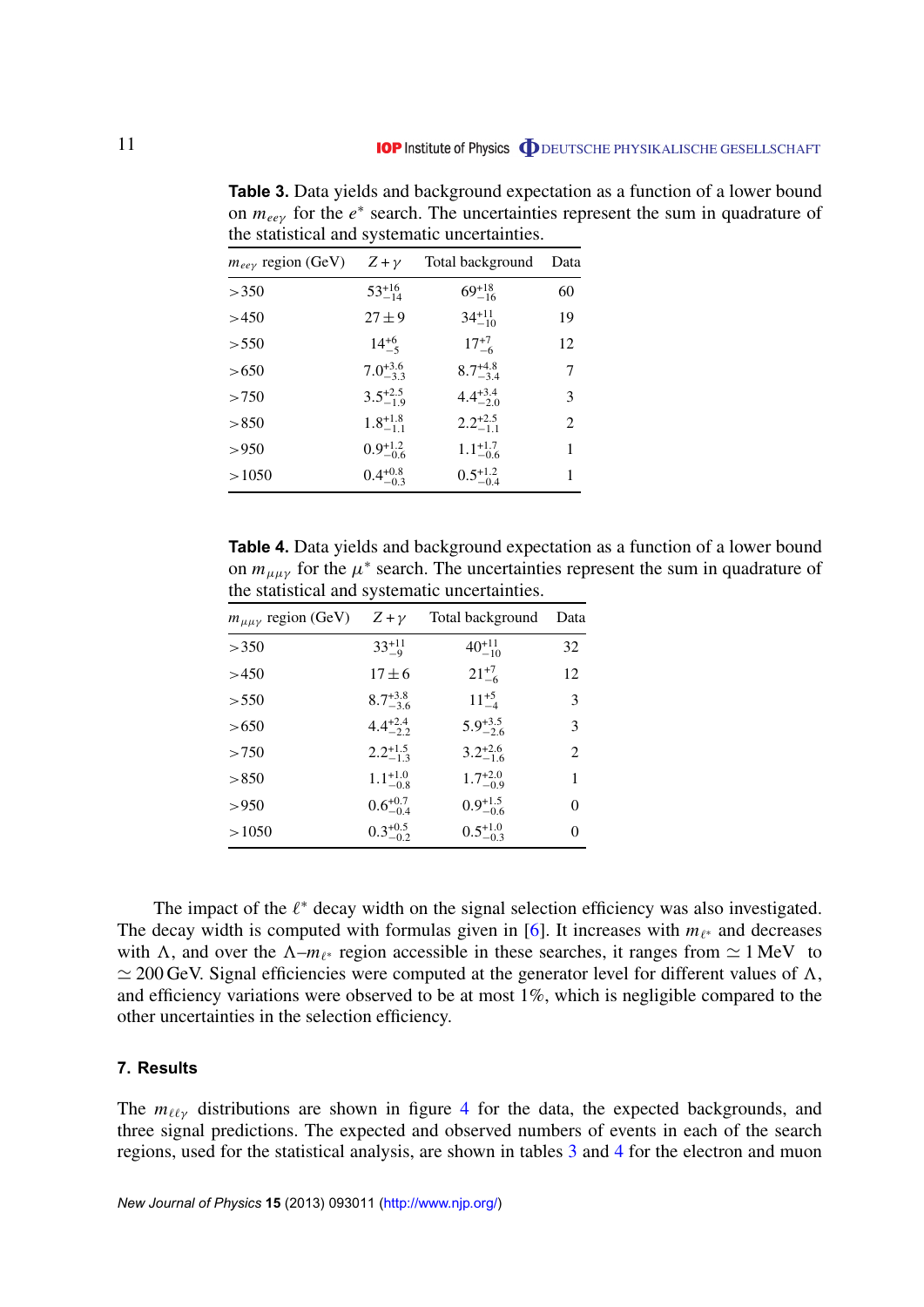<span id="page-12-0"></span>

**Figure 5.** Upper limits at 95% CL on the cross section times branching ratio ( $\sigma$  *B*) as a function of the excited-lepton mass  $(m_{\ell^*})$ , for the electron (a) and muon (b) channels. LO signal predictions with uncertainties from renormalization and factorization scales and PDFs are shown for three different compositeness scales  $(\Lambda)$ .



**Figure 6.** Exclusion limits in the compositeness scale  $(\Lambda)$  versus excited-lepton mass  $(m_{\ell^*})$  parameter space for the electron (a) and muon (b) channels. The filled area is excluded at 95% CL. No limits are set in the dark shaded region  $m_{\ell^*} > \Lambda$ where the model is not applicable.

channels, respectively. The uncertainties include both the statistical and systematic contributions as described earlier. The data are consistent with the background expectation, and no significant excess is observed in the signal region.

An upper limit on the cross section times branching ratio  $\sigma(pp \to \ell \ell^*) \times B(\ell^* \to \ell \gamma)$ is determined for each channel and each  $m_{\ell^*}$  hypothesis at the 95% credibility level (CL) using a Bayesian approach [\[44\]](#page-32-0) with a flat positive prior for  $\sigma B$ . Systematic uncertainties are incorporated into the limit calculation as nuisance parameters with Gaussian priors.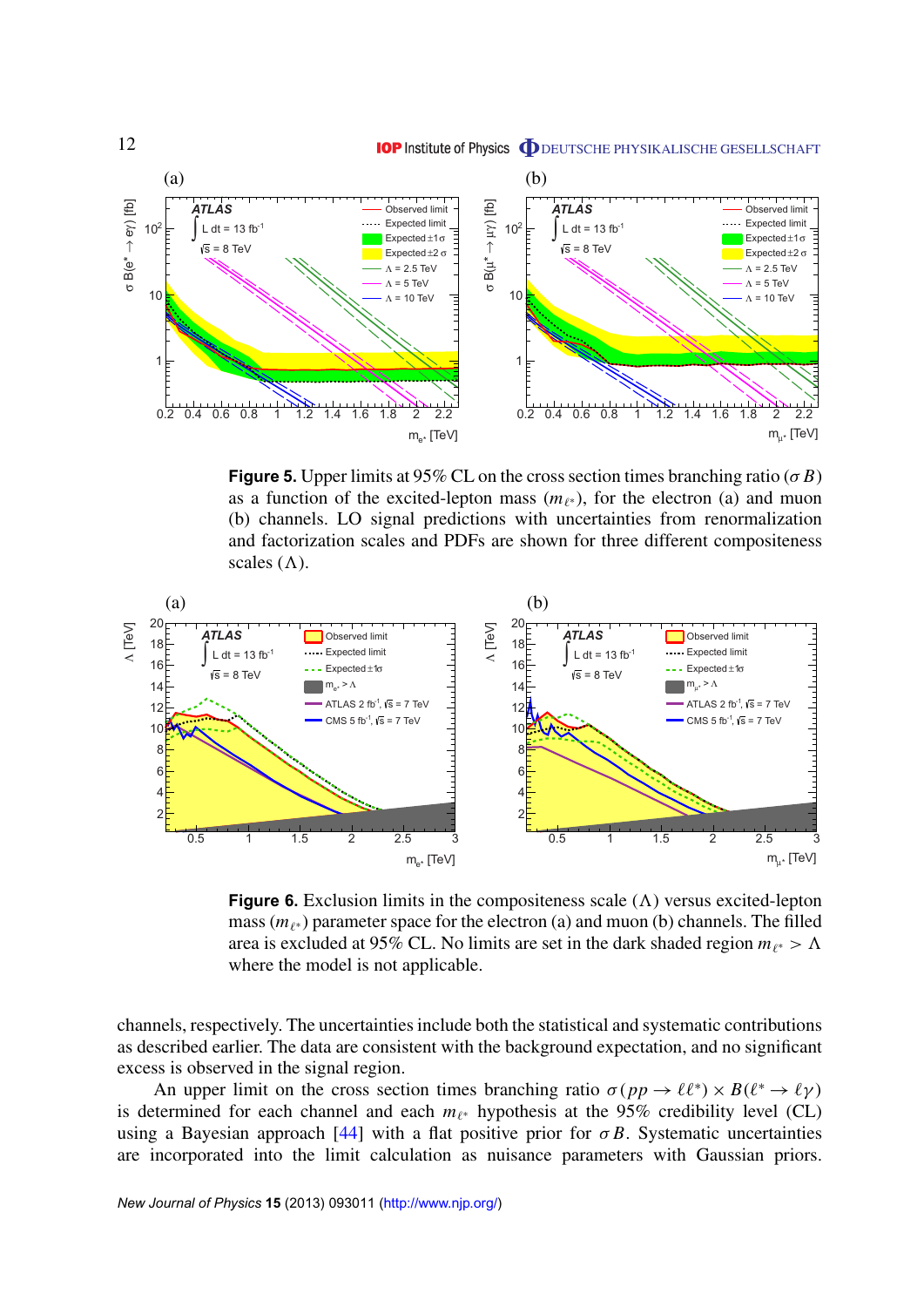<span id="page-13-0"></span>Uncertainties in particle reconstruction and identification efficiencies as well as the uncertainty on the luminosity are fully correlated between signal and backgrounds. All other uncertainties are uncorrelated. The expected limit is evaluated as the median of the upper-limit distribution obtained with a set of background-only pseudo-experiments. Figure [5](#page-12-0) shows the 95% CL expected and observed limits on  $\sigma B$  for the *e*<sup>\*</sup> and  $\mu$ <sup>\*</sup> searches. For  $m_{\ell^*} \geq 800$  GeV, the observed upper limits are 0.75 and 0.90 fb for the electron and muon channels, respectively. The sensitivity to the prior for  $\sigma B$  was studied using a reference prior [\[45\]](#page-32-0), resulting in 20–25% better limits for both channels. Theoretical predictions of  $\sigma B$  for three different values of  $\Lambda$  are also displayed in figure [5,](#page-12-0) along with the uncertainties from renormalization and factorization scales and PDFs. These uncertainties are shown for illustrative purpose only and are not used when setting limits.

For each  $m_{\ell^*}$  hypothesis, the limit on  $\sigma B$  is then translated into a lower bound on the compositeness scale. This bound corresponds to the value of  $\Lambda$  for which the theoretical prediction  $\sigma B(m_{\ell^*}, \Lambda)$  is equal to the upper limit on  $\sigma B$ . The excluded region in the  $\Lambda - m_{\ell^*}$ plane is shown in figure [6](#page-12-0) for both the  $e^*$  and  $\mu^*$  searches. For  $m_{\ell^*} = \Lambda$ , excited-electron and excited-muon masses are both excluded at 95% CL up to 2.2 TeV. The limits obtained with  $\sqrt{s}$  = 7 TeV data by ATLAS [\[18\]](#page-31-0) and CMS [\[19\]](#page-31-0) are also shown.

#### **8. Conclusions**

The results of a search for excited electrons and excited muons with the ATLAS detector at the The results of a search for excited electrons and excited muons with the ATLAS detector at the LHC are reported, using a sample of  $\sqrt{s} = 8 \,\text{TeV}$  *pp* collisions corresponding to an integrated luminosity of 13 fb<sup>-1</sup>. The observed data are consistent with SM background expectations. An upper limit is set at 95% CL on the cross section times branching ratio  $\sigma B(\ell^* \to \ell \gamma)$  as a function of the excited-lepton mass. For  $m_{\ell^*} \geqslant 0.8$  TeV, the respective limits on  $\sigma B$  are 0.75 and 0.90 fb for the  $e^*$  and  $\mu^*$  searches. These upper limits are converted into lower bounds on the compositeness scale  $\Lambda$ . In the special case where  $\Lambda = m_{\ell^*}$ , excited-electron and excitedmuon masses below 2.2 TeV are excluded.

#### **Acknowledgments**

We thank CERN for the very successful operation of the LHC, as well as the support staff from our institutions without whom ATLAS could not be operated efficiently. We acknowledge the support of ANPCyT, Argentina; YerPhI, Armenia; ARC, Australia; BMWF and FWF, Austria; ANAS, Azerbaijan; SSTC, Belarus; CNPq and FAPESP, Brazil; NSERC, NRC and CFI, Canada; CERN; CONICYT, Chile; CAS, MOST and NSFC, China; COLCIENCIAS, Colombia; MSMT CR, MPO CR and VSC CR, Czech Republic; DNRF, DNSRC and Lundbeck Foundation, Denmark; EPLANET, ERC and NSRF, European Union; IN2P3-CNRS, CEA-DSM/IRFU, France; GNSF, Georgia; BMBF, DFG, HGF, MPG and AvH Foundation, Germany; GSRT and NSRF, Greece; ISF, MINERVA, GIF, DIP and Benoziyo Center, Israel; INFN, Italy; MEXT and JSPS, Japan; CNRST, Morocco; FOM and NWO, Netherlands; BRF and RCN, Norway; MNiSW, Poland; GRICES and FCT, Portugal; MERYS (MECTS), Romania; MES of Russia and ROSATOM, Russian Federation; JINR; MSTD, Serbia; MSSR, Slovakia; ARRS and MIZŠ, Slovenia; DST/NRF, South Africa; MICINN, Spain; SRC and Wallenberg Foundation, Sweden; SER, SNSF and Cantons of Bern and Geneva, Switzerland; NSC, Taiwan; TAEK, Turkey; STFC, the Royal Society and Leverhulme Trust, UK; DOE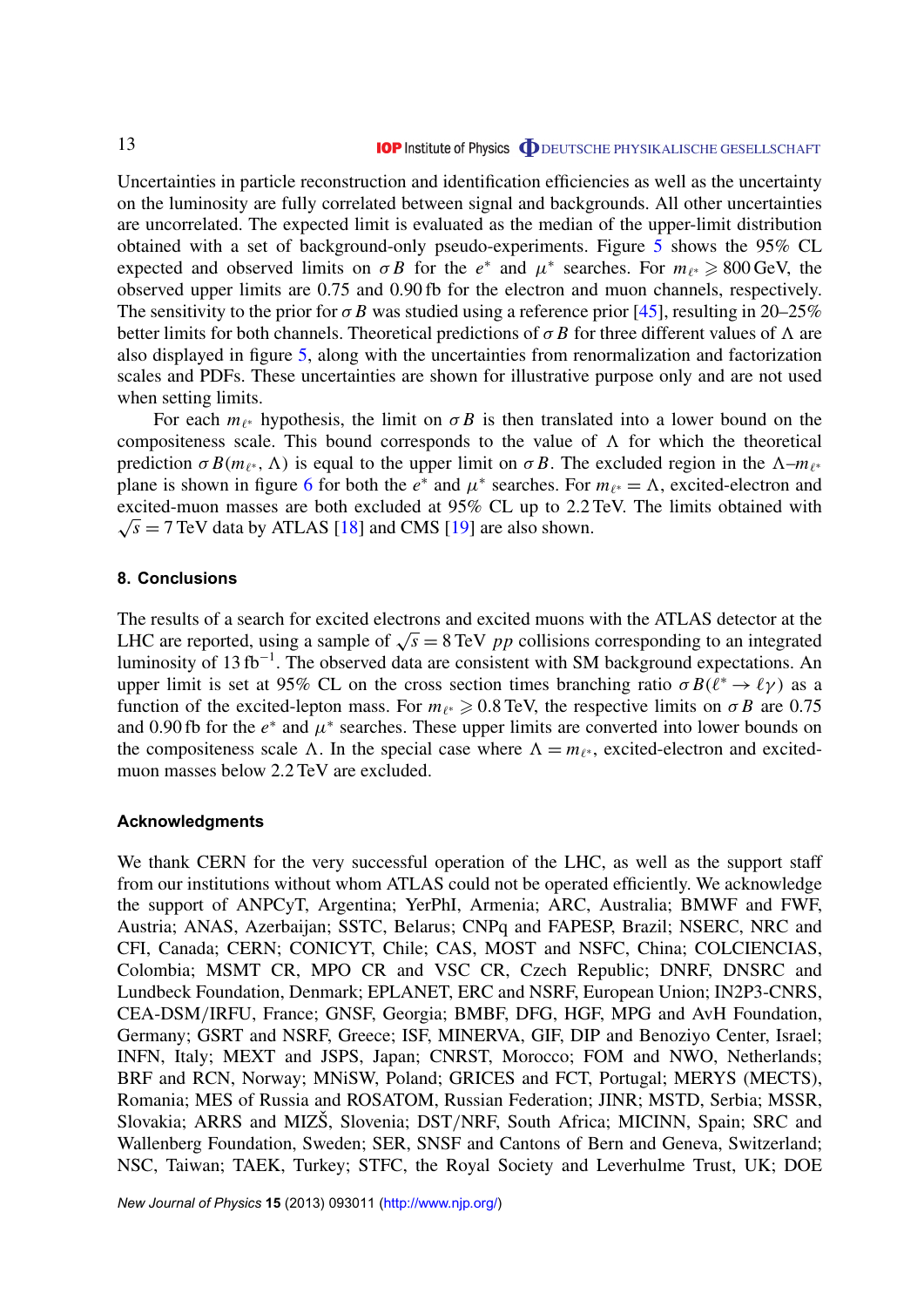<span id="page-14-0"></span>and NSF, USA. The crucial computing support from all WLCG partners is acknowledged gratefully, in particular from CERN and the ATLAS Tier-1 facilities at TRIUMF (Canada), NDGF (Denmark, Norway, Sweden), CC-IN2P3 (France), KIT/GridKA (Germany), INFN-CNAF (Italy), NL-T1 (Netherlands), PIC (Spain), ASGC (Taiwan), RAL (UK) and BNL (USA) and in the Tier-2 facilities worldwide.

#### **The ATLAS Collaboration**

G Aad<sup>48</sup>, T Abajyan<sup>21</sup>, B Abbott<sup>112</sup>, J Abdallah<sup>12</sup>, S Abdel Khalek<sup>116</sup>, O Abdinov<sup>11</sup>, R Aben<sup>106</sup>, B Abi<sup>113</sup>, M Abolins<sup>89</sup>, O S AbouZeid<sup>159</sup>, H Abramowicz<sup>154</sup>, H Abreu<sup>137</sup>, Y Abulaiti<sup>147a,147b</sup>, B S Acharya<sup>165a,165b,180</sup>, L Adamczyk<sup>38a</sup>, D L Adams<sup>25</sup>, T N Addy<sup>56</sup>, J Adelman<sup>177</sup>, S Adomeit<sup>99</sup>, T Adye<sup>130</sup>, S Aefsky<sup>23</sup>, T Agatonovic-Jovin<sup>13b</sup>, J A Aguilar-Saavedra<sup>125b,181</sup>, M Agustoni<sup>17</sup>, S P Ahlen<sup>22</sup>, A Ahmad<sup>149</sup>, F Ahmadov<sup>64,182</sup>, M Ahsan<sup>41</sup>, G Aielli<sup>134a,134b</sup>, T P A Åkesson<sup>80</sup>, G Akimoto<sup>156</sup>, A V Akimov<sup>95</sup>, M A Alam<sup>76</sup>, J Albert<sup>170</sup>, S Albrand<sup>55</sup>, M J Alconada Verzini<sup>70</sup>, M Aleksa<sup>30</sup>, I N Aleksandrov<sup>64</sup>, F Alessandria<sup>90a</sup>, C Alexa<sup>26a</sup>, G Alexander<sup>154</sup>, G Alexandre<sup>49</sup>, T Alexopoulos<sup>10</sup>, M Alhroob<sup>165a,165c</sup>, M Aliev<sup>16</sup>, G Alimonti<sup>90a</sup>, L Alio<sup>84</sup>, J Alison<sup>31</sup>, B M M Allbrooke<sup>18</sup>, L J Allison<sup>71</sup>, P P Allport<sup>73</sup>, S E Allwood-Spiers<sup>53</sup>, J Almond<sup>83</sup>, A Aloisio<sup>103a,103b</sup>, R Alon<sup>173</sup>, A Alonso<sup>36</sup>, F Alonso<sup>70</sup>, A Altheimer<sup>35</sup>, B Alvarez Gonzalez<sup>89</sup>, M G Alviggi<sup>103a,103b</sup>, K Amako<sup>65</sup>, Y Amaral Coutinho<sup>24a</sup>, C Amelung<sup>23</sup>, V V Ammosov<sup>129,223</sup>, S P Amor Dos Santos<sup>125a</sup>, A Amorim<sup>125a,183</sup>, S Amoroso<sup>48</sup>, N Amram<sup>154</sup>, C Anastopoulos<sup>30</sup>, L S Ancu<sup>17</sup>, N Andari<sup>30</sup>, T Andeen<sup>35</sup>, C F Anders<sup>58b</sup>, G Anders<sup>58a</sup>, K J Anderson<sup>31</sup>, A Andreazza<sup>90a, 90b</sup>, V Andrei<sup>58a</sup>, X S Anduaga<sup>70</sup>, S Angelidakis<sup>9</sup>, P Anger<sup>44</sup>, A Angerami<sup>35</sup>, F Anghinolfi<sup>30</sup>, A V Anisenkov<sup>108</sup>, N Anjos<sup>125a</sup>, A Annovi<sup>47</sup>, A Antonaki<sup>9</sup>, M Antonelli<sup>47</sup>, A Antonov<sup>97</sup>, J Antos<sup>145b</sup>, F Anulli<sup>133a</sup>, M Aoki<sup>102</sup>, L Aperio Bella<sup>18</sup>, R Apolle<sup>119,184</sup>, G Arabidze<sup>89</sup>, I Aracena<sup>144</sup>, Y Arai<sup>65</sup>, A T H Arce<sup>45</sup>, S Arfaoui<sup>149</sup>, J-F Arguin<sup>94</sup>, S Argyropoulos<sup>42</sup>, E Arik<sup>19a,223</sup>, M Arik<sup>19a</sup>, A J Armbruster<sup>88</sup>, O Arnaez<sup>82</sup>, V Arnal<sup>81</sup>, O Arslan<sup>21</sup>, A Artamonov<sup>96</sup>, G Artoni<sup>133a, 133b</sup>, S Asai<sup>156</sup>, N Asbah<sup>94</sup>, S Ask<sup>28</sup>, B Åsman<sup>147a,147b</sup>, L Asquith<sup>6</sup>, K Assamagan<sup>25</sup>, R Astalos<sup>145a</sup>, A Astbury<sup>170</sup>, M Atkinson<sup>166</sup>, N B Atlay $^{142}$ , B Auerbach $^6$ , E Auge $^{116}$ , K Augsten $^{127}$ , M Aurousseau $^{146\mathrm{b}}$ , G Avolio $^{30}$ , D Axen $^{169}$ , G Azuelos<sup>94,185</sup>, Y Azuma<sup>156</sup>, M A Baak<sup>30</sup>, C Bacci<sup>135a,135b</sup>, A M Bach<sup>15</sup>, H Bachacou<sup>137</sup>, K Bachas<sup>155</sup>, M Backes<sup>30</sup>, M Backhaus<sup>21</sup>, J Backus Mayes<sup>144</sup>, E Badescu<sup>26a</sup>, P Bagiacchi<sup>133a,133b</sup>, P Bagnaia<sup>133a,133b</sup>, Y Bai<sup>33a</sup>, D C Bailey<sup>159</sup>, T Bain<sup>35</sup>, J T Baines<sup>130</sup>, O K Baker<sup>177</sup>, S Baker<sup>77</sup>, P Balek<sup>128</sup>, F Balli<sup>137</sup>, E Banas<sup>39</sup>, Sw Banerjee<sup>174</sup>, D Banfi<sup>30</sup>, A Bangert<sup>151</sup>, V Bansal<sup>170</sup>, H S Bansil<sup>18</sup>, L Barak<sup>173</sup>, S P Baranov<sup>95</sup>, T Barber<sup>48</sup>, E L Barberio<sup>87</sup>, D Barberis<sup>50a,50b</sup>, M Barbero<sup>84</sup>, D Y Bardin<sup>64</sup>, T Barillari<sup>100</sup>, M Barisonzi<sup>176</sup>, T Barklow<sup>144</sup>, N Barlow<sup>28</sup>, B M Barnett<sup>130</sup>, R M Barnett<sup>15</sup>, A Baroncelli<sup>135a</sup>, G Barone<sup>49</sup>, A J Barr<sup>119</sup>, F Barreiro<sup>81</sup>, J Barreiro Guimarães da Costa<sup>57</sup>, R Bartoldus<sup>144</sup>, A E Barton<sup>71</sup>, V Bartsch<sup>150</sup>, A Bassalat<sup>116</sup>, A Basye<sup>166</sup>, R L Bates<sup>53</sup>, L Batkova<sup>145a</sup>, J R Batley<sup>28</sup>, M Battistin<sup>30</sup>, F Bauer<sup>137</sup>, H S Bawa<sup>144,186</sup>, S Beale<sup>99</sup>, T Beau<sup>79</sup>, P H Beauchemin<sup>162</sup>, R Beccherle<sup>50a</sup>, P Bechtle<sup>21</sup>, H P Beck<sup>17</sup>, K Becker<sup>176</sup>, S Becker<sup>99</sup>, M Beckingham<sup>139</sup>, A J Beddall<sup>19c</sup>, A Beddall<sup>19c</sup>, S Bedikian<sup>177</sup>, V A Bednyakov<sup>64</sup>, C P Bee $^{84}$ , L J Beemster<sup>106</sup>, T A Beermann<sup>176</sup>, M Begel<sup>25</sup>, C Belanger-Champagne<sup>86</sup>, P J Bell<sup>49</sup>, W H Bell<sup>49</sup>, G Bella<sup>154</sup>, L Bellagamba<sup>20a</sup>, A Bellerive<sup>29</sup>, M Bellomo<sup>30</sup>, A Belloni<sup>57</sup>, O L Beloborodova<sup>108,187</sup>, K Belotskiy<sup>97</sup>, O Beltramello<sup>30</sup>, O Benary<sup>154</sup>, D Benchekroun<sup>136a</sup>, K Bendtz<sup>147a, 147b</sup>, N Benekos<sup>166</sup>, Y Benhammou<sup>154</sup>, E Benhar Noccioli<sup>49</sup>, J A Benitez Garcia<sup>160b</sup>, D P Benjamin<sup>45</sup>, J R Bensinger<sup>23</sup>, K Benslama<sup>131</sup>, S Bentvelsen<sup>106</sup>, D Berge<sup>30</sup>, E Bergeaas Kuutmann<sup>16</sup>, N Berger<sup>5</sup>, F Berghaus<sup>170</sup>, E Berglund<sup>106</sup>, J Beringer<sup>15</sup>, C Bernard<sup>22</sup>,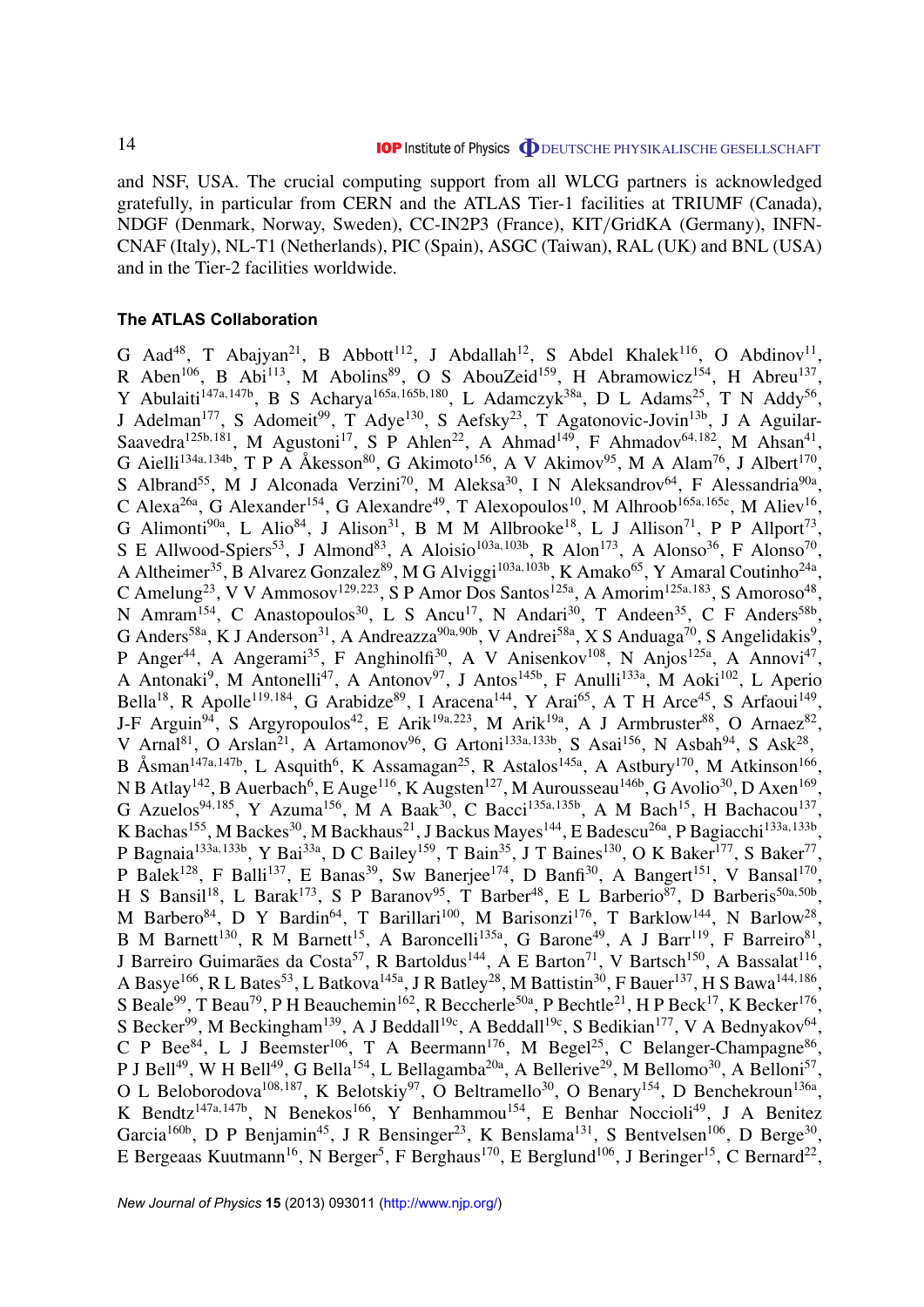P Bernat<sup>77</sup>, R Bernhard<sup>48</sup>, C Bernius<sup>78</sup>, F U Bernlochner<sup>170</sup>, T Berry<sup>76</sup>, P Berta<sup>128</sup>, C Bertella<sup>84</sup>, F Bertolucci<sup>123a,123b</sup>, M I Besana<sup>90a</sup>, G J Besjes<sup>105</sup>, O Bessidskaia<sup>147a,147b</sup>, N Besson<sup>137</sup>, S Bethke<sup>100</sup>, W Bhimji<sup>46</sup>, R M Bianchi<sup>124</sup>, L Bianchini<sup>23</sup>, M Bianco<sup>30</sup>, O Biebel<sup>99</sup>, S P Bieniek<sup>77</sup>, K Bierwagen<sup>54</sup>, J Biesiada<sup>15</sup>, M Biglietti<sup>135a</sup>, J Bilbao De Mendizabal<sup>49</sup>, H Bilokon<sup>47</sup>, M Bindi<sup>20a,20b</sup>, S Binet<sup>116</sup>, A Bingul<sup>19c</sup>, C Bini<sup>133a,133b</sup>, B Bittner<sup>100</sup>, C W Black<sup>151</sup>, J E Black<sup>144</sup>, K M Black<sup>22</sup>, D Blackburn<sup>139</sup>, R E Blair<sup>6</sup>, J-B Blanchard<sup>137</sup>, T Blazek<sup>145a</sup>, I Bloch<sup>42</sup>, C Blocker<sup>23</sup>, J Blocki<sup>39</sup>, W Blum<sup>82,223</sup>, U Blumenschein<sup>54</sup>, G J Bobbink<sup>106</sup>, V S Bobrovnikov<sup>108</sup>, S S Bocchetta<sup>80</sup>, A Bocci<sup>45</sup>, C R Boddy<sup>119</sup>, M Boehler<sup>48</sup>, J Boek<sup>176</sup>, T T Boek<sup>176</sup>, N Boelaert<sup>36</sup>, J A Bogaerts<sup>30</sup>, A G Bogdanchikov<sup>108</sup>, A Bogouch<sup>91,223</sup>, C Bohm<sup>147a</sup>, J Bohm<sup>126</sup>, V Boisvert<sup>76</sup>, T Bold<sup>38a</sup>, V Boldea<sup>26a</sup>, A S Boldyrev<sup>98</sup>, N M Bolnet<sup>137</sup>, M Bomben<sup>79</sup>, M Bona<sup>75</sup>, M Boonekamp<sup>137</sup>, S Bordoni<sup>79</sup>, C Borer<sup>17</sup>, A Borisov<sup>129</sup>, G Borissov<sup>71</sup>, M Borri<sup>83</sup>, S Borroni<sup>42</sup>, J Bortfeldt<sup>99</sup>, V Bortolotto<sup>135a,135b</sup>, K Bos<sup>106</sup>, D Boscherini<sup>20a</sup>, M Bosman<sup>12</sup>, H Boterenbrood<sup>106</sup>, J Bouchami<sup>94</sup>, J Boudreau<sup>124</sup>, E V Bouhova-Thacker<sup>71</sup>, D Boumediene<sup>34</sup>, C Bourdarios<sup>116</sup>, N Bousson<sup>84</sup>, S Boutouil<sup>136d</sup>, A Boveia<sup>31</sup>, J Boyd<sup>30</sup>, I R Boyko<sup>64</sup>, I Bozovic-Jelisavcic<sup>13b</sup>, J Bracinik<sup>18</sup>, P Branchini<sup>135a</sup>, A Brandt<sup>8</sup>, G Brandt<sup>15</sup>, O Brandt<sup>54</sup>, U Bratzler<sup>157</sup>, B Brau<sup>85</sup>, J E Brau $^{115}$ , H M Braun $^{176,223}$ , S F Brazzale $^{165$ a, $165$ c, B Brelier $^{159}$ , K Brendlinger $^{121}$ , R Brenner $^{167}$ , S Bressler<sup>173</sup>, T M Bristow<sup>46</sup>, D Britton<sup>53</sup>, F M Brochu<sup>28</sup>, I Brock<sup>21</sup>, R Brock<sup>89</sup>, F Broggi<sup>90a</sup>, C Bromberg<sup>89</sup>, J Bronner<sup>100</sup>, G Brooijmans<sup>35</sup>, T Brooks<sup>76</sup>, W K Brooks<sup>32b</sup>, E Brost<sup>115</sup>, G Brown<sup>83</sup>, J Brown<sup>55</sup>, P A Bruckman de Renstrom<sup>39</sup>, D Bruncko<sup>145b</sup>, R Bruneliere<sup>48</sup>, S Brunet<sup>60</sup>, A Bruni<sup>20a</sup>, G Bruni<sup>20a</sup>, M Bruschi<sup>20a</sup>, L Bryngemark<sup>80</sup>, T Buanes<sup>14</sup>, Q Buat<sup>55</sup>, F Bucci<sup>49</sup>, J Buchanan<sup>119</sup>, P Buchholz<sup>142</sup>, R M Buckingham<sup>119</sup>, A G Buckley<sup>46</sup>, S I Buda<sup>26a</sup>, I A Budagov<sup>64</sup>, B Budick<sup>109</sup>, F Buehrer<sup>48</sup>, L Bugge<sup>118</sup>, O Bulekov<sup>97</sup>, A C Bundock<sup>73</sup>, M Bunse<sup>43</sup>, H Burckhart<sup>30</sup>, S Burdin<sup>73</sup>, T Burgess<sup>14</sup>, S Burke<sup>130</sup>, I Burmeister<sup>43</sup>, E Busato<sup>34</sup>, V Büscher<sup>82</sup>, P Bussey<sup>53</sup>, C P Buszello<sup>167</sup>, B Butler<sup>57</sup>, J M Butler<sup>22</sup>, A I Butt<sup>3</sup>, C M Buttar<sup>53</sup>, J M Butterworth<sup>77</sup>, W Buttinger<sup>28</sup>, A Buzatu<sup>53</sup>, M Byszewski<sup>10</sup>, S Cabrera Urbán<sup>168</sup>, D Caforio<sup>20a, 20b</sup>, O Cakir<sup>4a</sup>, P Calafiura<sup>15</sup>, G Calderini<sup>79</sup>, P Calfayan<sup>99</sup>, R Calkins<sup>107</sup>, L P Caloba<sup>24a</sup>, R Caloi<sup>133a,133b</sup>, D Calvet<sup>34</sup>, S Calvet<sup>34</sup>, R Camacho Toro<sup>49</sup>, P Camarri<sup>134a,134b</sup>, D Cameron<sup>118</sup>, L M Caminada<sup>15</sup>, R Caminal Armadans<sup>12</sup>, S Campana<sup>30</sup>, M Campanelli<sup>77</sup>, V Canale<sup>103a,103b</sup>, F Canelli<sup>31</sup>, A Canepa<sup>160a</sup>, J Cantero<sup>81</sup>, R Cantrill<sup>76</sup>, T Cao<sup>40</sup>, M D M Capeans Garrido<sup>30</sup>, I Caprini<sup>26a</sup>, M Caprini<sup>26a</sup>, M Capua<sup>37a,37b</sup>, R Caputo<sup>82</sup>, R Cardarelli<sup>134a</sup>, T Carli<sup>30</sup>, G Carlino<sup>103a</sup>, L Carminati<sup>90a, 90b</sup>, S Caron<sup>105</sup>, E Carquin<sup>32a</sup>, G D Carrillo-Montoya<sup>146c</sup>, A A Carter<sup>75</sup>, J R Carter<sup>28</sup>, J Carvalho<sup>125a,188</sup>, D Casadei<sup>77</sup>, M P Casado<sup>12</sup>, C Caso<sup>50a,50b,223</sup>, E Castaneda-Miranda<sup>146b</sup>, A Castelli<sup>106</sup>, V Castillo Gimenez<sup>168</sup>, N F Castro<sup>125a</sup>, G Cataldi<sup>72a</sup>, P Catastini<sup>57</sup>, A Catinaccio<sup>30</sup>, J R Catmore<sup>30</sup>, A Cattai<sup>30</sup>, G Cattani<sup>134a,134b</sup>, S Caughron<sup>89</sup>, V Cavaliere<sup>166</sup>, D Cavalli<sup>90a</sup>, M Cavalli-Sforza<sup>12</sup>, V Cavasinni<sup>123a,123b</sup>, F Ceradini<sup>135a,135b</sup>, B Cerio<sup>45</sup>, A S Cerqueira<sup>24b</sup>, A Cerri<sup>15</sup>, L Cerrito<sup>75</sup>, F Cerutti<sup>15</sup>, A Cervelli<sup>17</sup>, S A Cetin<sup>19b</sup>, A Chafaq<sup>136a</sup>, D Chakraborty<sup>107</sup>, I Chalupkova<sup>128</sup>, K Chan<sup>3</sup>, P Chang<sup>166</sup>, B Chapleau<sup>86</sup>, J D Chapman<sup>28</sup>, J W Chapman<sup>88</sup>, D G Charlton<sup>18</sup>, V Chavda<sup>83</sup>, C A Chavez Barajas<sup>30</sup>, S Cheatham<sup>86</sup>, S Chekanov<sup>6</sup>, S V Chekulaev<sup>160a</sup>, G A Chelkov<sup>64</sup>, M A Chelstowska<sup>88</sup>, C Chen<sup>63</sup>, H Chen<sup>25</sup>, K Chen<sup>149</sup>, S Chen<sup>33c</sup>, X Chen<sup>174</sup>, Y Chen<sup>35</sup>, Y Cheng<sup>31</sup>, A Cheplakov<sup>64</sup>, R Cherkaoui El Moursli<sup>136e</sup>, V Chernyatin<sup>25,223</sup>, E Cheu<sup>7</sup>, L Chevalier<sup>137</sup>, V Chiarella<sup>47</sup>, G Chiefari<sup>103a,103b</sup>, J T Childers<sup>30</sup>, A Chilingarov<sup>71</sup>, G Chiodini<sup>72a</sup>, A S Chisholm<sup>18</sup>, R T Chislett<sup>77</sup>, A Chitan<sup>26a</sup>, M V Chizhov<sup>64</sup>, G Choudalakis<sup>31</sup>, S Chouridou<sup>9</sup>, B K B Chow<sup>99</sup>, I A Christidi<sup>77</sup>, A Christov<sup>48</sup>, D Chromek-Burckhart<sup>30</sup>, M L Chu<sup>152</sup>, J Chudoba<sup>126</sup>, G Ciapetti<sup>133a,133b</sup>, A K Ciftci<sup>4a</sup>, R Ciftci<sup>4a</sup>, D Cinca<sup>62</sup>, V Cindro<sup>74</sup>, A Ciocio<sup>15</sup>, M Cirilli<sup>88</sup>, P Cirkovic<sup>13b</sup>, Z H Citron<sup>173</sup>, M Citterio<sup>90a</sup>, M Ciubancan<sup>26a</sup>, A Clark<sup>49</sup>, P J Clark<sup>46</sup>, R N Clarke<sup>15</sup>, J C Clemens<sup>84</sup>, B Clement<sup>55</sup>,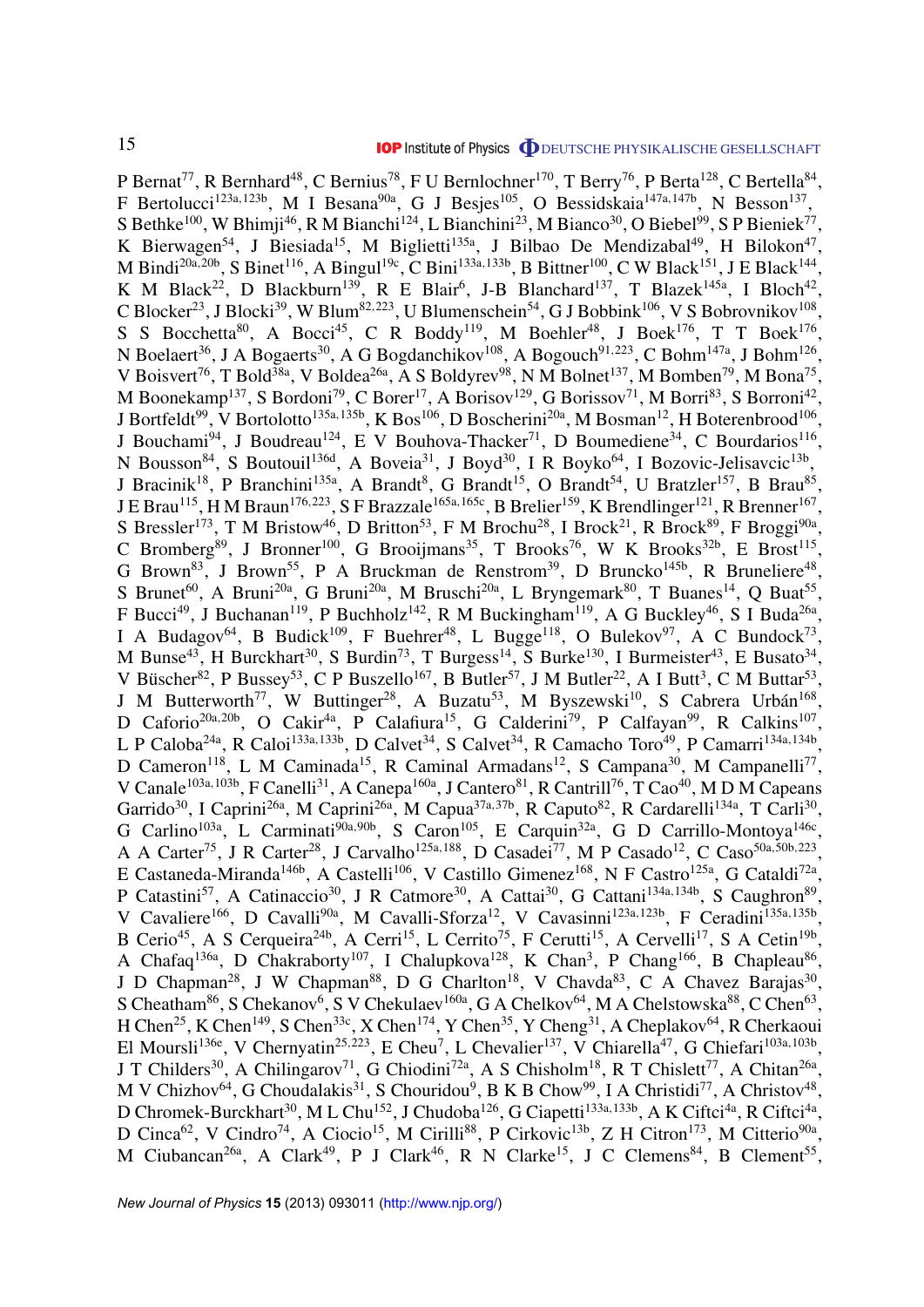C Clement<sup>147a,147b</sup>, Y Coadou<sup>84</sup>, M Cobal<sup>165a,165c</sup>, A Coccaro<sup>139</sup>, J Cochran<sup>63</sup>, S Coelli<sup>90a</sup>, L Coffey<sup>23</sup>, J G Cogan<sup>144</sup>, J Coggeshall<sup>166</sup>, J Colas<sup>5</sup>, B Cole<sup>35</sup>, S Cole<sup>107</sup>, A P Colijn<sup>106</sup>, C Collins-Tooth<sup>53</sup>, J Collot<sup>55</sup>, T Colombo<sup>58c</sup>, G Colon<sup>85</sup>, G Compostella<sup>100</sup>, P Conde Muiño<sup>125a</sup>, E Coniavitis<sup>167</sup>, M C Conidi<sup>12</sup>, S M Consonni<sup>90a, 90b</sup>, V Consorti<sup>48</sup>, S Constantinescu<sup>26a</sup>, C Conta<sup>120a,120b</sup>, G Conti<sup>57</sup>, F Conventi<sup>103a,189</sup>, M Cooke<sup>15</sup>, B D Cooper<sup>77</sup>, A M Cooper-Sarkar<sup>119</sup>, N J Cooper-Smith<sup>76</sup>, K Copic<sup>15</sup>, T Cornelissen<sup>176</sup>, M Corradi<sup>20a</sup>, F Corriveau<sup>86,190</sup>, A Corso-Radu $^{164}$ , A Cortes-Gonzalez $^{12}$ , G Cortiana $^{100}$ , G Costa $^{90a}$ , M J Costa $^{168}$ , D Costanzo $^{140}$ , D Côté<sup>8</sup>, G Cottin<sup>32a</sup>, L Courneyea<sup>170</sup>, G Cowan<sup>76</sup>, B E Cox<sup>83</sup>, K Cranmer<sup>109</sup>, G Cree<sup>29</sup>, S Crépé-Renaudin<sup>55</sup>, F Crescioli<sup>79</sup>, M Cristinziani<sup>21</sup>, G Crosetti<sup>37a,37b</sup>, C-M Cuciuc<sup>26a</sup>, C Cuenca Almenar<sup>177</sup>, T Cuhadar Donszelmann<sup>140</sup>, J Cummings<sup>177</sup>, M Curatolo<sup>47</sup>, C Cuthbert<sup>151</sup>, H Czirr<sup>142</sup>, P Czodrowski<sup>44</sup>, Z Czyczula<sup>177</sup>, S D'Auria<sup>53</sup>, M D'Onofrio<sup>73</sup>, A D'Orazio<sup>133a,133b</sup>, M J Da Cunha Sargedas De Sousa<sup>125a</sup>, C Da Via<sup>83</sup>, W Dabrowski<sup>38a</sup>, A Dafinca<sup>119</sup>, T Dai<sup>88</sup>, F Dallaire<sup>94</sup>, C Dallapiccola<sup>85</sup>, M Dam<sup>36</sup>, D S Damiani<sup>138</sup>, A C Daniells<sup>18</sup>, V Dao<sup>105</sup>, G Darbo<sup>50a</sup>, G L Darlea<sup>26c</sup>, S Darmora<sup>8</sup>, J A Dassoulas<sup>42</sup>, W Davey<sup>21</sup>, C David<sup>170</sup>, T Davidek<sup>128</sup>, E Davies<sup>119,184</sup>, M Davies<sup>94</sup>, O Davignon<sup>79</sup>, A R Davison<sup>77</sup>, Y Davygora<sup>58a</sup>, E Dawe<sup>143</sup>, I Dawson<sup>140</sup>, R K Daya-Ishmukhametova<sup>23</sup>, K De<sup>8</sup>, R de Asmundis<sup>103a</sup>, S De Castro<sup>20a, 20b</sup>, S De Cecco<sup>79</sup>, J de Graat<sup>99</sup>, N De Groot<sup>105</sup>, P de Jong<sup>106</sup>, C De La Taille<sup>116</sup>, H De la Torre<sup>81</sup>, F De Lorenzi<sup>63</sup>, L De Nooij<sup>106</sup>, D De Pedis<sup>133a</sup>, A De Salvo<sup>133a</sup>, U De Sanctis<sup>165a,165c</sup>, A De Santo<sup>150</sup>, J B De Vivie De Regie<sup>116</sup>, G De Zorzi<sup>133a, 133b</sup>, W J Dearnaley<sup>71</sup>, R Debbe<sup>25</sup>, C Debenedetti<sup>46</sup>, B Dechenaux<sup>55</sup>, D V Dedovich<sup>64</sup>, J Degenhardt<sup>121</sup>, J Del Peso<sup>81</sup>, T Del Prete<sup>123a,123b</sup>, T Delemontex<sup>55</sup>, F Deliot<sup>137</sup>, M Deliyergiyev<sup>74</sup>, A Dell'Acqua<sup>30</sup>, L Dell'Asta<sup>22</sup>, M Della Pietra<sup>103a,189</sup>, D della Volpe<sup>103a,103b</sup>, M Delmastro<sup>5</sup>, P A Delsart<sup>55</sup>, C Deluca<sup>106</sup>, S Demers<sup>177</sup>, M Demichev<sup>64</sup>, A Demilly<sup>79</sup>, B Demirkoz<sup>12,191</sup>, S P Denisov<sup>129</sup>, D Derendarz<sup>39</sup>, J E Derkaoui<sup>136d</sup>, F Derue<sup>79</sup>, P Dervan<sup>73</sup>, K Desch<sup>21</sup>, P O Deviveiros<sup>106</sup>, A Dewhurst<sup>130</sup>, B DeWilde<sup>149</sup>, S Dhaliwal<sup>106</sup>, R Dhullipudi<sup>78,192</sup>, A Di Ciaccio<sup>134a,134b</sup>, L Di Ciaccio<sup>5</sup>, C Di Donato<sup>103a,103b</sup>, A Di Girolamo<sup>30</sup>, B Di Girolamo<sup>30</sup>, A Di Mattia<sup>153</sup>, B Di Micco<sup>135a,135b</sup>, R Di Nardo<sup>47</sup>, A Di Simone<sup>48</sup>, R Di Sipio<sup>20a, 20b</sup>, D Di Valentino<sup>29</sup>, M A Diaz<sup>32a</sup>, E B Diehl<sup>88</sup>, J Dietrich<sup>42</sup>, T A Dietzsch<sup>58a</sup>, S Diglio<sup>87</sup>, K Dindar Yagci<sup>40</sup>, J Dingfelder<sup>21</sup>, C Dionisi<sup>133a,133b</sup>, P Dita<sup>26a</sup>, S Dita<sup>26a</sup>, F Dittus<sup>30</sup>, F Djama<sup>84</sup>, T Djobava<sup>51b</sup>, M A B do Vale<sup>24c</sup>, A Do Valle Wemans<sup>125a,193</sup>, T K O Doan<sup>5</sup>, D Dobos<sup>30</sup>, E Dobson<sup>77</sup>, J Dodd<sup>35</sup>, C Doglioni<sup>49</sup>, T Doherty<sup>53</sup>, T Dohmae<sup>156</sup>, Y Doi<sup>65,223</sup>, J Dolejsi<sup>128</sup>, Z Dolezal<sup>128</sup>, B A Dolgoshein<sup>97,223</sup>, M Donadelli<sup>24d</sup>, S Donati<sup>123a,123b</sup>, J Donini<sup>34</sup>, J Dopke<sup>30</sup>, A Doria<sup>103a</sup>, A Dos Anjos<sup>174</sup>, A Dotti<sup>123a,123b</sup>, M T Dova<sup>70</sup>, A T Doyle<sup>53</sup>, M Dris<sup>10</sup>, J Dubbert<sup>88</sup>, S Dube<sup>15</sup>, E Dubreuil<sup>34</sup>, E Duchovni<sup>173</sup>, G Duckeck<sup>99</sup>, D Duda<sup>176</sup>, A Dudarev<sup>30</sup>, F Dudziak<sup>63</sup>, L Duflot<sup>116</sup>, L Duguid<sup>76</sup>, M Dührssen<sup>30</sup>, M Dunford<sup>58a</sup>, H Duran Yildiz<sup>4a</sup>, M Düren<sup>52</sup>, M Dwuznik<sup>38a</sup>, J Ebke<sup>99</sup>, W Edson<sup>2</sup>, C A Edwards<sup>76</sup>, N C Edwards<sup>46</sup>, W Ehrenfeld<sup>21</sup>, T Eifert<sup>144</sup>, G Eigen<sup>14</sup>, K Einsweiler<sup>15</sup>, E Eisenhandler<sup>75</sup>, T Ekelof<sup>167</sup>, M El Kacimi<sup>136c</sup>, M Ellert<sup>167</sup>, S Elles<sup>5</sup>, F Ellinghaus<sup>82</sup>, K Ellis<sup>75</sup>, N Ellis<sup>30</sup>, J Elmsheuser<sup>99</sup>, M Elsing<sup>30</sup>, D Emeliyanov<sup>130</sup>, Y Enari<sup>156</sup>, O C Endner<sup>82</sup>, R Engelmann<sup>149</sup>, A Engl<sup>99</sup>, J Erdmann<sup>177</sup>, A Ereditato<sup>17</sup>, D Eriksson<sup>147a</sup>, G Ernis<sup>176</sup>, J Ernst<sup>2</sup>, M Ernst<sup>25</sup>, J Ernwein<sup>137</sup>, D Errede<sup>166</sup>, S Errede<sup>166</sup>, E Ertel<sup>82</sup>, M Escalier<sup>116</sup>, H Esch<sup>43</sup>, C Escobar<sup>124</sup>, X Espinal Curull<sup>12</sup>, B Esposito<sup>47</sup>, F Etienne<sup>84</sup>, A I Etienvre<sup>137</sup>, E Etzion<sup>154</sup>, D Evangelakou<sup>54</sup>, H Evans<sup>60</sup>, L Fabbri<sup>20a,20b</sup>, G Facini<sup>30</sup>, R M Fakhrutdinov<sup>129</sup>, S Falciano<sup>133a</sup>, Y Fang<sup>33a</sup>, M Fanti<sup>90a, 90b</sup>, A Farbin<sup>8</sup>, A Farilla<sup>135a</sup>, T Farooque<sup>159</sup>, S Farrell<sup>164</sup>, S M Farrington<sup>171</sup>, P Farthouat<sup>30</sup>, F Fassi<sup>168</sup>, P Fassnacht<sup>30</sup>, D Fassouliotis<sup>9</sup>, B Fatholahzadeh<sup>159</sup>, A Favareto<sup>50a,50b</sup>, L Fayard<sup>116</sup>, P Federic<sup>145a</sup>, O L Fedin<sup>122</sup>, W Fedorko<sup>169</sup>, M Fehling-Kaschek<sup>48</sup>, L Feligioni<sup>84</sup>, C Feng<sup>33d</sup>, E J Feng<sup>6</sup>, H Feng<sup>88</sup>, A B Fenyuk<sup>129</sup>, J Ferencei<sup>145b</sup>,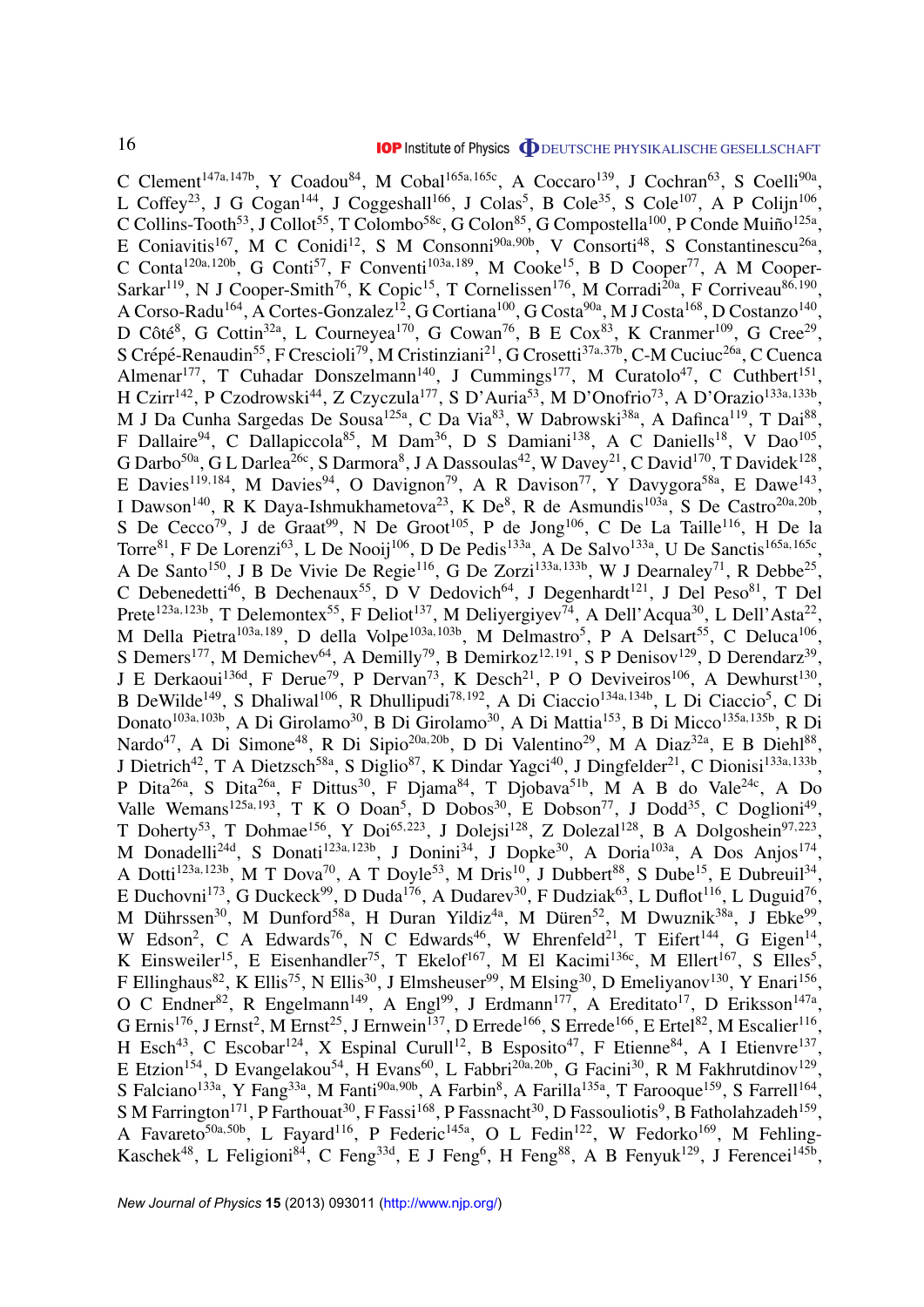W Fernando<sup>6</sup>, S Ferrag<sup>53</sup>, J Ferrando<sup>53</sup>, V Ferrara<sup>42</sup>, A Ferrari<sup>167</sup>, P Ferrari<sup>106</sup>, R Ferrari<sup>120a</sup>, D E Ferreira de Lima<sup>53</sup>, A Ferrer<sup>168</sup>, D Ferrere<sup>49</sup>, C Ferretti<sup>88</sup>, A Ferretto Parodi<sup>50a,50b</sup>, M Fiascaris<sup>31</sup>, F Fiedler<sup>82</sup>, A Filipčič<sup>74</sup>, M Filipuzzi<sup>42</sup>, F Filthaut<sup>105</sup>, M Fincke-Keeler<sup>170</sup>, K D Finelli<sup>45</sup>, M C N Fiolhais<sup>125a,188</sup>, L Fiorini<sup>168</sup>, A Firan<sup>40</sup>, J Fischer<sup>176</sup>, M J Fisher<sup>110</sup>, E A Fitzgerald<sup>23</sup>, M Flechl<sup>48</sup>, I Fleck<sup>142</sup>, P Fleischmann<sup>175</sup>, S Fleischmann<sup>176</sup>, G T Fletcher<sup>140</sup>, G Fletcher<sup>75</sup>, T Flick<sup>176</sup>, A Floderus<sup>80</sup>, L R Flores Castillo<sup>174</sup>, A C Florez Bustos<sup>160b</sup>, M J Flowerdew<sup>100</sup>, T Fonseca Martin<sup>17</sup>, A Formica<sup>137</sup>, A Forti<sup>83</sup>, D Fortin<sup>160a</sup>, D Fournier<sup>116</sup>, H Fox<sup>71</sup>, P Francavilla<sup>12</sup>, M Franchini<sup>20a,20b</sup>, S Franchino<sup>30</sup>, D Francis<sup>30</sup>, M Franklin<sup>57</sup>, S Franz<sup>61</sup>, M Fraternali<sup>120a,120b</sup>, S Fratina<sup>121</sup>, S T French<sup>28</sup>, C Friedrich<sup>42</sup>, F Friedrich<sup>44</sup>, D Froidevaux $^{30}$ , J A Frost $^{28}$ , C Fukunaga $^{157}$ , E Fullana Torregrosa $^{128}$ , B G Fulsom $^{144}$ , J Fuster $^{168}$ , C Gabaldon<sup>55</sup>, O Gabizon<sup>173</sup>, A Gabrielli<sup>20a, 20b</sup>, A Gabrielli<sup>133a, 133b</sup>, S Gadatsch<sup>106</sup>, T Gadfort<sup>25</sup>, S Gadomski<sup>49</sup>, G Gagliardi<sup>50a,50b</sup>, P Gagnon<sup>60</sup>, C Galea<sup>99</sup>, B Galhardo<sup>125a</sup>, E J Gallas<sup>119</sup>, V Gallo<sup>17</sup>, B J Gallop<sup>130</sup>, P Gallus<sup>127</sup>, G Galster<sup>36</sup>, K K Gan<sup>110</sup>, R P Gandrajula<sup>62</sup>, J Gao<sup>33b,194</sup>, Y S Gao<sup>144,186</sup>, F M Garay Walls<sup>46</sup>, F Garberson<sup>177</sup>, C García<sup>168</sup>, J E García Navarro<sup>168</sup>, M Garcia-Sciveres<sup>15</sup>, R W Gardner<sup>31</sup>, N Garelli<sup>144</sup>, V Garonne<sup>30</sup>, C Gatti<sup>47</sup>, G Gaudio<sup>120a</sup>, B Gaur<sup>142</sup>, L Gauthier<sup>94</sup>, P Gauzzi<sup>133a, 133b</sup>, I L Gavrilenko<sup>95</sup>, C Gay<sup>169</sup>, G Gaycken<sup>21</sup>, E N Gazis<sup>10</sup>, P Ge<sup>33d,195</sup>, Z Gecse<sup>169</sup>, C N P Gee<sup>130</sup>, D A A Geerts<sup>106</sup>, Ch Geich-Gimbel<sup>21</sup>, K Gellerstedt<sup>147a,147b</sup>, C Gemme<sup>50a</sup>, A Gemmell<sup>53</sup>, M H Genest<sup>55</sup>, S Gentile<sup>133a,133b</sup>, M George<sup>54</sup>, S George<sup>76</sup>, D Gerbaudo<sup>164</sup>, A Gershon<sup>154</sup>, H Ghazlane<sup>136b</sup>, N Ghodbane<sup>34</sup>, B Giacobbe<sup>20a</sup>, S Giagu<sup>133a,133b</sup>, V Giangiobbe<sup>12</sup>, P Giannetti<sup>123a,123b</sup>, F Gianotti<sup>30</sup>, B Gibbard<sup>25</sup>, S M Gibson<sup>76</sup>, M Gilchriese<sup>15</sup>, T P S Gillam<sup>28</sup>, D Gillberg<sup>30</sup>, A R Gillman<sup>130</sup>, D M Gingrich<sup>3,185</sup>, N Giokaris<sup>9</sup>, M P Giordani<sup>165c</sup>, R Giordano<sup>103a,103b</sup>, F M Giorgi<sup>16</sup>, P Giovannini<sup>100</sup>, P F Giraud<sup>137</sup>, D Giugni<sup>90a</sup>, C Giuliani<sup>48</sup>, M Giunta<sup>94</sup>, B K Gjelsten<sup>118</sup>, I Gkialas<sup>155,196</sup>, L K Gladilin<sup>98</sup>, C Glasman<sup>81</sup>, J Glatzer<sup>21</sup>, A Glazov<sup>42</sup>, G L Glonti<sup>64</sup>, M Goblirsch-Kolb<sup>100</sup>, J R Goddard<sup>75</sup>, J Godfrey<sup>143</sup>, J Godlewski<sup>30</sup>, C Goeringer<sup>82</sup>, S Goldfarb<sup>88</sup>, T Golling<sup>177</sup>, D Golubkov<sup>129</sup>, A Gomes<sup>125a,183</sup>, L S Gomez Fajardo<sup>42</sup>, R Gonçalo<sup>76</sup>, J Goncalves Pinto Firmino Da Costa<sup>42</sup>, L Gonella<sup>21</sup>, S González de la Hoz<sup>168</sup>, G Gonzalez Parra<sup>12</sup>, M L Gonzalez Silva<sup>27</sup>, S Gonzalez-Sevilla<sup>49</sup>, J J Goodson<sup>149</sup>, L Goossens<sup>30</sup>, P A Gorbounov<sup>96</sup>, H A Gordon<sup>25</sup>, I Gorelov<sup>104</sup>, G Gorfine<sup>176</sup>, B Gorini<sup>30</sup>, E Gorini<sup>72a,72b</sup>, A Gorišek<sup>74</sup>, E Gornicki<sup>39</sup>, A T Goshaw<sup>6</sup>, C Gössling<sup>43</sup>, M I Gostkin<sup>64</sup>, I Gough Eschrich<sup>164</sup>, M Gouighri<sup>136a</sup>, D Goujdami<sup>136c</sup>, M P Goulette<sup>49</sup>, A G Goussiou<sup>139</sup>, C Goy<sup>5</sup>, S Gozpinar<sup>23</sup>, H M X Grabas<sup>137</sup>, L Graber<sup>54</sup>, I Grabowska-Bold<sup>38a</sup>, P Grafström<sup>20a,20b</sup>, K-J Grahn<sup>42</sup>, J L Gramling<sup>49</sup>, E Gramstad<sup>118</sup>, F Grancagnolo<sup>72a</sup>, S Grancagnolo<sup>16</sup>, V Grassi<sup>149</sup>, V Gratchev<sup>122</sup>, H M Gray<sup>30</sup>, J A Gray<sup>149</sup>, E Graziani<sup>135a</sup>, O G Grebenyuk<sup>122</sup>, Z D Greenwood<sup>78,192</sup>, K Gregersen<sup>36</sup>, I M Gregor<sup>42</sup>, P Grenier<sup>144</sup>, J Griffiths<sup>8</sup>, N Grigalashvili<sup>64</sup>, A A Grillo<sup>138</sup>, K Grimm<sup>71</sup>, S Grinstein<sup>12,197</sup>, Ph Gris<sup>34</sup>, Y V Grishkevich<sup>98</sup>, J-F Grivaz<sup>116</sup>, J P Grohs<sup>44</sup>, A Grohsjean<sup>42</sup>, E Gross<sup>173</sup>, J Grosse-Knetter<sup>54</sup>, J Groth-Jensen<sup>173</sup>, Z J Grout<sup>150</sup>, K Grybel<sup>142</sup>, F Guescini<sup>49</sup>, D Guest<sup>177</sup>, O Gueta<sup>154</sup>, C Guicheney<sup>34</sup>, E Guido<sup>50a,50b</sup>, T Guillemin<sup>116</sup>, S Guindon<sup>2</sup>, U Gul<sup>53</sup>, C Gumpert<sup>44</sup>, J Gunther<sup>127</sup>, J Guo<sup>35</sup>, S Gupta<sup>119</sup>, P Gutierrez<sup>112</sup>, N G Gutierrez Ortiz<sup>53</sup>, C Gutschow<sup>77</sup>, N Guttman<sup>154</sup>, O Gutzwiller<sup>174</sup>, C Guyot<sup>137</sup>, C Gwenlan<sup>119</sup>, C B Gwilliam<sup>73</sup>, A Haas<sup>109</sup>, C Haber<sup>15</sup>, H K Hadavand<sup>8</sup>, P Haefner<sup>21</sup>, S Hageboeck<sup>21</sup>, Z Hajduk<sup>39</sup>, H Hakobyan<sup>178</sup>, D Hall<sup>119</sup>, G Halladjian<sup>62</sup>, K Hamacher<sup>176</sup>, P Hamal<sup>114</sup>, K Hamano<sup>87</sup>, M Hamer<sup>54</sup>, A Hamilton<sup>146a,198</sup>, S Hamilton<sup>162</sup>, L Han<sup>33b</sup>, K Hanagaki<sup>117</sup>, K Hanawa<sup>156</sup>, M Hance<sup>15</sup>, C Handel<sup>82</sup>, P Hanke<sup>58a</sup>, J R Hansen<sup>36</sup>, J B Hansen<sup>36</sup>, J D Hansen<sup>36</sup>, P H Hansen<sup>36</sup>, P Hansson<sup>144</sup>, K Hara<sup>161</sup>, A S Hard<sup>174</sup>, T Harenberg<sup>176</sup>, S Harkusha<sup>91</sup>, D Harper<sup>88</sup>, R D Harrington<sup>46</sup>, O M Harris<sup>139</sup>, P F Harrison<sup>171</sup>, F Hartjes<sup>106</sup>, A Harvey<sup>56</sup>, S Hasegawa<sup>102</sup>, Y Hasegawa<sup>141</sup>, S Hassani<sup>137</sup>, S Haug<sup>17</sup>,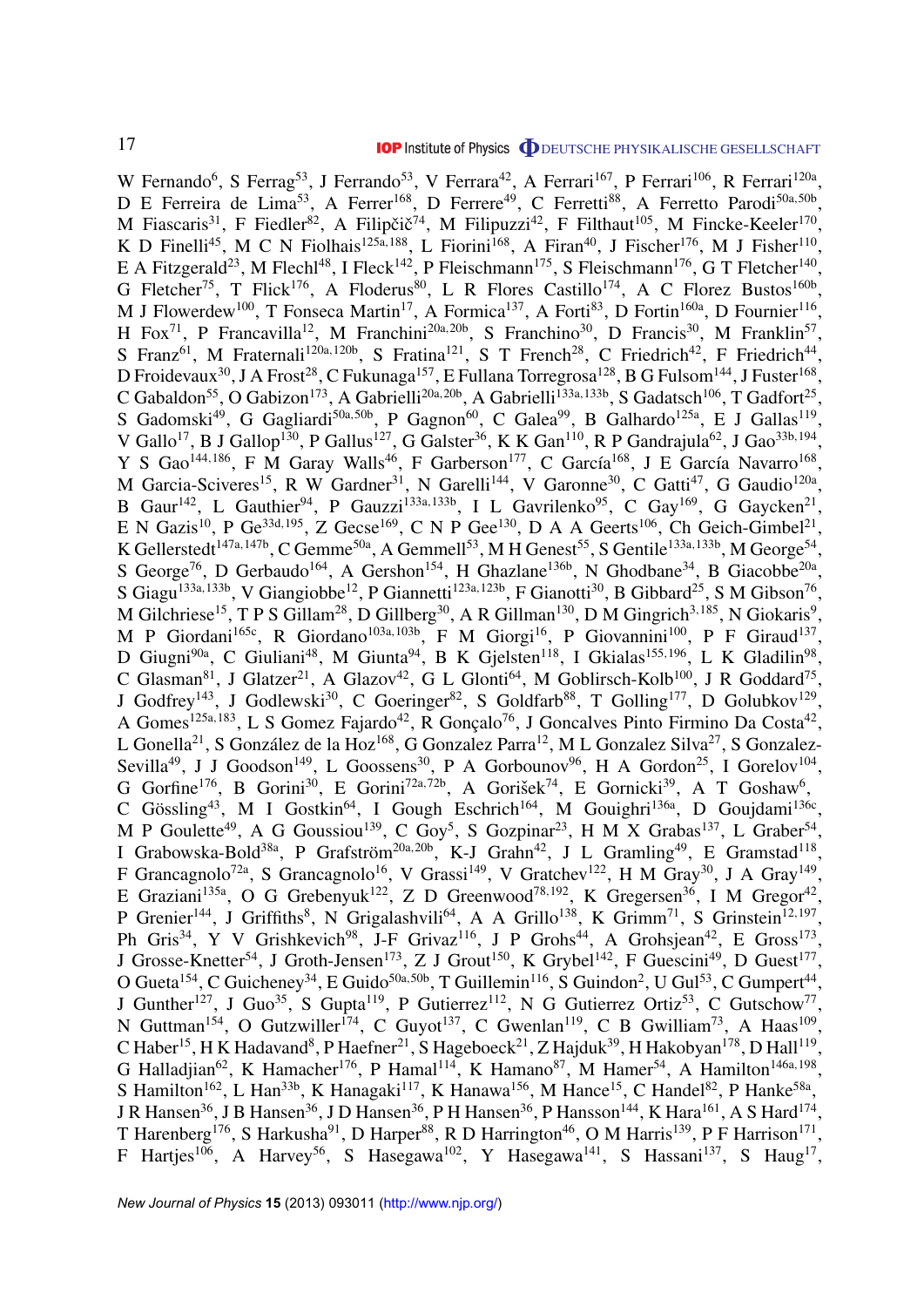M Hauschild<sup>30</sup>, R Hauser<sup>89</sup>, M Havranek<sup>21</sup>, C M Hawkes<sup>18</sup>, R J Hawkings<sup>30</sup>, A D Hawkins<sup>80</sup>, T Hayashi $^{161}$ , D Hayden $^{89}$ , C P Hays $^{119}$ , H S Hayward $^{73}$ , S J Haywood $^{130}$ , S J Head $^{18}$ , T Heck $^{82}$ , V Hedberg<sup>80</sup>, L Heelan<sup>8</sup>, S Heim<sup>121</sup>, B Heinemann<sup>15</sup>, S Heisterkamp<sup>36</sup>, J Hejbal<sup>126</sup>, L Helary<sup>22</sup>, C Heller<sup>99</sup>, M Heller<sup>30</sup>, S Hellman<sup>147a, 147b</sup>, D Hellmich<sup>21</sup>, C Helsens<sup>30</sup>, J Henderson<sup>119</sup>, R C W Henderson<sup>71</sup>, A Henrichs<sup>177</sup>, A M Henriques Correia<sup>30</sup>, S Henrot-Versille<sup>116</sup>, C Hensel<sup>54</sup>, G H Herbert<sup>16</sup>, C M Hernandez<sup>8</sup>, Y Hernández Jiménez<sup>168</sup>, R Herrberg-Schubert<sup>16</sup>, G Herten<sup>48</sup>, R Hertenberger<sup>99</sup>, L Hervas<sup>30</sup>, G G Hesketh<sup>77</sup>, N P Hessey<sup>106</sup>, R Hickling<sup>75</sup>, E Higón-Rodriguez<sup>168</sup>, J C Hill<sup>28</sup>, K H Hiller<sup>42</sup>, S Hillert<sup>21</sup>, S J Hillier<sup>18</sup>, I Hinchliffe<sup>15</sup>, E Hines<sup>121</sup>, M Hirose<sup>117</sup>, D Hirschbuehl<sup>176</sup>, J Hobbs<sup>149</sup>, N Hod<sup>106</sup>, M C Hodgkinson<sup>140</sup>, P Hodgson<sup>140</sup>, A Hoecker<sup>30</sup>, M R Hoeferkamp<sup>104</sup>, J Hoffman<sup>40</sup>, D Hoffmann<sup>84</sup>, J I Hofmann<sup>58a</sup>, M Hohlfeld<sup>82</sup>, S O Holmgren<sup>147a</sup>, T M Hong<sup>121</sup>, L Hooft van Huysduynen<sup>109</sup>, J-Y Hostachy<sup>55</sup>, S Hou<sup>152</sup>, A Hoummada<sup>136a</sup>, J Howard<sup>119</sup>, J Howarth<sup>83</sup>, M Hrabovsky<sup>114</sup>, I Hristova<sup>16</sup>, J Hrivnac<sup>116</sup>, T Hryn'ova<sup>5</sup>, P J Hsu<sup>82</sup>, S-C Hsu<sup>139</sup>, D Hu<sup>35</sup>, X Hu<sup>25</sup>, Y Huang<sup>146c</sup>, Z Hubacek<sup>30</sup>, F Hubaut<sup>84</sup>, F Huegging<sup>21</sup>, A Huettmann<sup>42</sup>, T B Huffman<sup>119</sup>, E W Hughes<sup>35</sup>, G Hughes<sup>71</sup>, M Huhtinen<sup>30</sup>, T A Hülsing<sup>82</sup>, M Hurwitz<sup>15</sup>, N Huseynov<sup>64,182</sup>, J Huston<sup>89</sup>, J Huth<sup>57</sup>, G Iacobucci<sup>49</sup>, G Iakovidis<sup>10</sup>, I Ibragimov<sup>142</sup>, L Iconomidou-Fayard<sup>116</sup>, J Idarraga<sup>116</sup>, P Iengo<sup>103a</sup>, O Igonkina<sup>106</sup>, T Iizawa<sup>172</sup>, Y Ikegami<sup>65</sup>, K Ikematsu<sup>142</sup>, M Ikeno<sup>65</sup>, D Iliadis<sup>155</sup>, N Ilic<sup>159</sup>, Y Inamaru<sup>66</sup>, T Ince<sup>100</sup>, P Ioannou<sup>9</sup>, M Iodice<sup>135a</sup>, K Iordanidou<sup>9</sup>, V Ippolito<sup>133a,133b</sup>, A Irles Quiles<sup>168</sup>, C Isaksson<sup>167</sup>, M Ishino<sup>67</sup>, M Ishitsuka<sup>158</sup>, R Ishmukhametov<sup>110</sup>, C Issever<sup>119</sup>, S Istin<sup>19a</sup>, A V Ivashin<sup>129</sup>, W Iwanski<sup>39</sup>, H Iwasaki<sup>65</sup>, J M Izen<sup>41</sup>, V Izzo<sup>103a</sup>, B Jackson<sup>121</sup>, J N Jackson<sup>73</sup>, M Jackson<sup>73</sup>, P Jackson<sup>1</sup>, M R Jaekel<sup>30</sup>, V Jain<sup>2</sup>, K Jakobs<sup>48</sup>, S Jakobsen<sup>36</sup>, T Jakoubek<sup>126</sup>, J Jakubek<sup>127</sup>, D O Jamin<sup>152</sup>, D K Jana<sup>112</sup>, E Jansen<sup>77</sup>, H Jansen<sup>30</sup>, J Janssen<sup>21</sup>, M Janus<sup>171</sup>, R C Jared<sup>174</sup>, G Jarlskog<sup>80</sup>, L Jeanty<sup>57</sup>, G-Y Jeng<sup>151</sup>, I Jen-La Plante<sup>31</sup>, D Jennens<sup>87</sup>, P Jenni<sup>48,199</sup>, J Jentzsch<sup>43</sup>, C Jeske<sup>171</sup>, S Jézéquel<sup>5</sup>, M K Jha<sup>20a</sup>, H Ji<sup>174</sup>, W Ji<sup>82</sup>, J Jia<sup>149</sup>, Y Jiang<sup>33b</sup>, M Jimenez Belenguer<sup>42</sup>, S Jin<sup>33a</sup>, O Jinnouchi<sup>158</sup>, M D Joergensen<sup>36</sup>, D Joffe<sup>40</sup>, K E Johansson<sup>147a</sup>, P Johansson<sup>140</sup>, K A Johns<sup>7</sup>, K Jon-And<sup>147a,147b</sup>, G Jones<sup>171</sup>, R W L Jones<sup>71</sup>, T J Jones<sup>73</sup>, P M Jorge<sup>125a</sup>, K D Joshi<sup>83</sup>, J Jovicevic<sup>148</sup>, X Ju<sup>174</sup>, C A Jung<sup>43</sup>, R M Jungst<sup>30</sup>, P Jussel<sup>61</sup>, A Juste Rozas<sup>12,197</sup>, M Kaci<sup>168</sup>, A Kaczmarska<sup>39</sup>, P Kadlecik<sup>36</sup>, M Kado<sup>116</sup>, H Kagan<sup>110</sup>, M Kagan<sup>144</sup>, E Kajomovitz<sup>45</sup>, S Kalinin<sup>176</sup>, S Kama<sup>40</sup>, N Kanaya<sup>156</sup>, M Kaneda<sup>30</sup>, S Kaneti<sup>28</sup>, T Kanno<sup>158</sup>, V A Kantserov<sup>97</sup>, J Kanzaki<sup>65</sup>, B Kaplan<sup>109</sup>, A Kapliy<sup>31</sup>, D Kar<sup>53</sup>, K Karakostas<sup>10</sup>, N Karastathis<sup>10</sup>, M Karnevskiy<sup>82</sup>, S N Karpov<sup>64</sup>, K Karthik<sup>109</sup>, V Kartvelishvili<sup>71</sup>, A N Karyukhin<sup>129</sup>, L Kashif<sup>174</sup>, G Kasieczka<sup>58b</sup>, R D Kass<sup>110</sup>, A Kastanas<sup>14</sup>, Y Kataoka<sup>156</sup>, A Katre<sup>49</sup>, J Katzy<sup>42</sup>, V Kaushik<sup>7</sup>, K Kawagoe<sup>69</sup>, T Kawamoto<sup>156</sup>, G Kawamura<sup>54</sup>, S Kazama<sup>156</sup>, V F Kazanin<sup>108</sup>, M Y Kazarinov<sup>64</sup>, R Keeler<sup>170</sup>, P T Keener<sup>121</sup>, R Kehoe<sup>40</sup>, M Keil<sup>54</sup>, J S Keller<sup>139</sup>, H Keoshkerian<sup>5</sup>, O Kepka<sup>126</sup>, B P Kerševan<sup>74</sup>, S Kersten<sup>176</sup>, K Kessoku<sup>156</sup>, J Keung<sup>159</sup>, F Khalil-zada<sup>11</sup>, H Khandanyan<sup>147a,147b</sup>, A Khanov<sup>113</sup>, D Kharchenko<sup>64</sup>, A Khodinov<sup>97</sup>, A Khomich<sup>58a</sup>, T J Khoo<sup>28</sup>, G Khoriauli<sup>21</sup>, A Khoroshilov<sup>176</sup>, V Khovanskiy<sup>96</sup>, E Khramov<sup>64</sup>, J Khubua<sup>51b</sup>, H Kim<sup>147a,147b</sup>, S H Kim<sup>161</sup>, N Kimura<sup>172</sup>, O Kind<sup>16</sup>, B T King<sup>73</sup>, M King<sup>66</sup>, R S B King<sup>119</sup>, S B King<sup>169</sup>, J Kirk<sup>130</sup>, A E Kiryunin<sup>100</sup>, T Kishimoto<sup>66</sup>, D Kisielewska<sup>38a</sup>, T Kitamura<sup>66</sup>, T Kittelmann<sup>124</sup>, K Kiuchi<sup>161</sup>, E Kladiva<sup>145b</sup>, M Klein<sup>73</sup>, U Klein<sup>73</sup>, K Kleinknecht<sup>82</sup>, P Klimek<sup>147a,147b</sup>, A Klimentov<sup>25</sup>, R Klingenberg<sup>43</sup>, J A Klinger<sup>83</sup>, E B Klinkby<sup>36</sup>, T Klioutchnikova<sup>30</sup>, P F Klok<sup>105</sup>, E-E Kluge<sup>58a</sup>, P Kluit<sup>106</sup>, S Kluth<sup>100</sup>, E Kneringer<sup>61</sup>, E B F G Knoops<sup>84</sup>, A Knue<sup>54</sup>, B R Ko<sup>45</sup>, T Kobayashi<sup>156</sup>, M Kobel<sup>44</sup>, M Kocian<sup>144</sup>, P Kodys<sup>128</sup>, S Koenig<sup>82</sup>, P Koevesarki<sup>21</sup>, T Koffas<sup>29</sup>, E Koffeman<sup>106</sup>, L A Kogan<sup>119</sup>, S Kohlmann<sup>176</sup>, F Kohn<sup>54</sup>, Z Kohout<sup>127</sup>, T Kohriki<sup>65</sup>, T Koi<sup>144</sup>, H Kolanoski<sup>16</sup>, I Koletsou<sup>90a</sup>, J Koll<sup>89</sup>, A A Komar<sup>95,223</sup>, Y Komori<sup>156</sup>,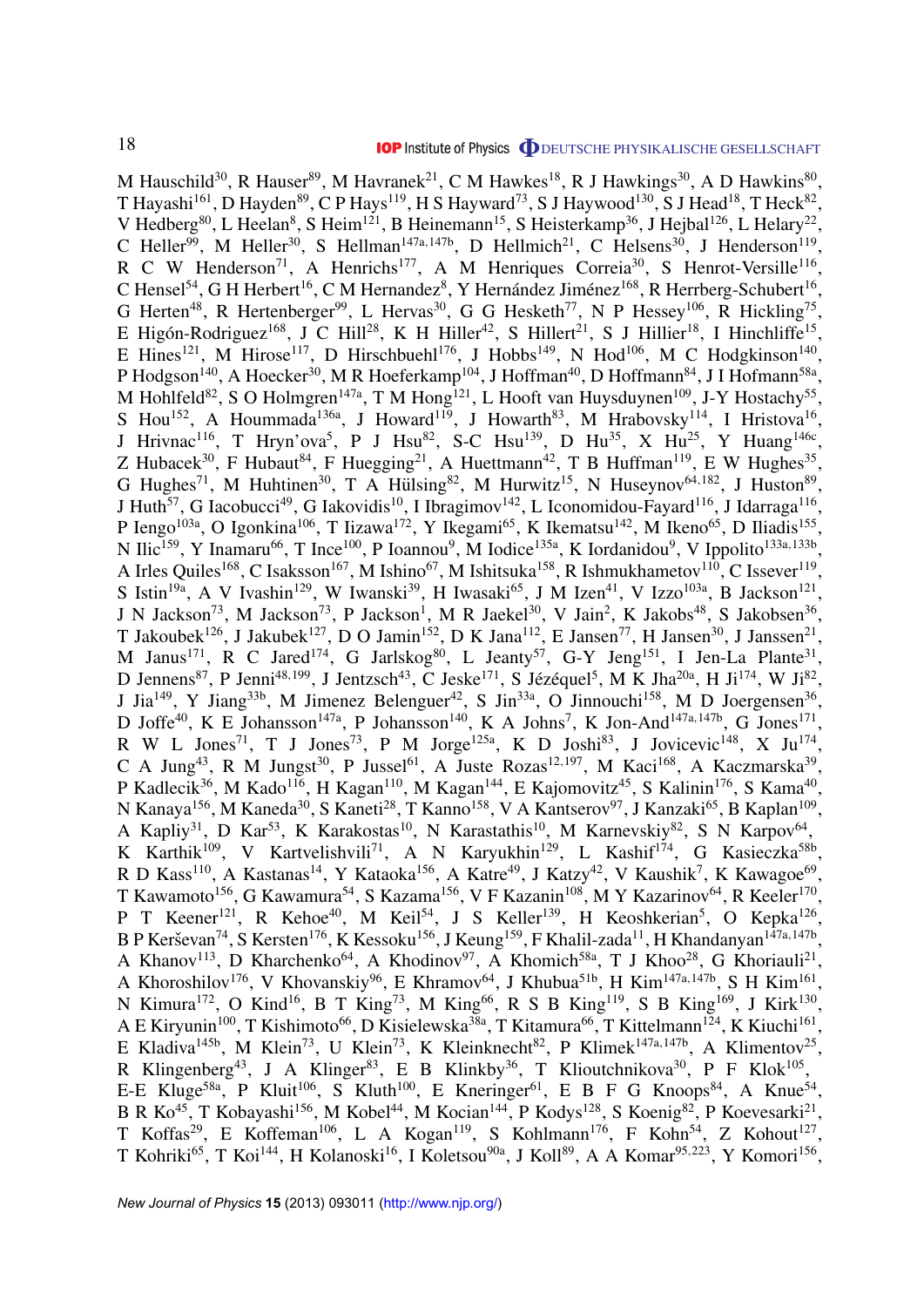T Kondo<sup>65</sup>, K Köneke<sup>48</sup>, A C König<sup>105</sup>, T Kono<sup>42,200</sup>, R Konoplich<sup>109,201</sup>, N Konstantinidis<sup>77</sup>, R Kopeliansky<sup>153</sup>, S Koperny<sup>38a</sup>, L Köpke<sup>82</sup>, A K Kopp<sup>48</sup>, K Korcyl<sup>39</sup>, K Kordas<sup>155</sup>, A Korn<sup>46</sup>, A A Korol<sup>108</sup>, I Korolkov<sup>12</sup>, E V Korolkova<sup>140</sup>, V A Korotkov<sup>129</sup>, O Kortner<sup>100</sup>, S Kortner<sup>100</sup>, V V Kostyukhin<sup>21</sup>, S Kotov<sup>100</sup>, V M Kotov<sup>64</sup>, A Kotwal<sup>45</sup>, C Kourkoumelis<sup>9</sup>, V Kouskoura<sup>155</sup>, A Koutsman<sup>160a</sup>, R Kowalewski<sup>170</sup>, T Z Kowalski<sup>38a</sup>, W Kozanecki<sup>137</sup>, A S Kozhin<sup>129</sup>, V Kral<sup>127</sup>, V A Kramarenko<sup>98</sup>, G Kramberger<sup>74</sup>, M W Krasny<sup>79</sup>, A Krasznahorkay<sup>109</sup>, J K Kraus<sup>21</sup>, A Kravchenko<sup>25</sup>, S Kreiss<sup>109</sup>, J Kretzschmar<sup>73</sup>, K Kreutzfeldt<sup>52</sup>, N Krieger<sup>54</sup>, P Krieger<sup>159</sup>, K Kroeninger<sup>54</sup>, H Kroha<sup>100</sup>, J Kroll<sup>121</sup>, J Kroseberg<sup>21</sup>, J Krstic<sup>13a</sup>, U Kruchonak<sup>64</sup>, H Krüger<sup>21</sup>, T Kruker<sup>17</sup>, N Krumnack<sup>63</sup>, Z V Krumshteyn<sup>64</sup>, A Kruse<sup>174</sup>, M K Kruse<sup>45</sup>, M Kruskal<sup>22</sup>, T Kubota<sup>87</sup>, S Kuday<sup>4a</sup>, S Kuehn<sup>48</sup>, A Kugel<sup>58c</sup>, T Kuhl<sup>42</sup>, V Kukhtin<sup>64</sup>, Y Kulchitsky<sup>91</sup>, S Kuleshov<sup>32b</sup>, M Kuna<sup>133a,133b</sup>, J Kunkle<sup>121</sup>, A Kupco<sup>126</sup>, H Kurashige<sup>66</sup>, M Kurata<sup>161</sup>, Y A Kurochkin<sup>91</sup>, R Kurumida<sup>66</sup>, V Kus<sup>126</sup>, E S Kuwertz<sup>148</sup>, M Kuze<sup>158</sup>, J Kvita<sup>143</sup>, R Kwee<sup>16</sup>, A La Rosa<sup>49</sup>, L La Rotonda<sup>37a,37b</sup>, L Labarga<sup>81</sup>, S Lablak<sup>136a</sup>, C Lacasta<sup>168</sup>, F Lacava<sup>133a,133b</sup>, J Lacey<sup>29</sup>, H Lacker<sup>16</sup>, D Lacour<sup>79</sup>, V R Lacuesta<sup>168</sup>, E Ladygin<sup>64</sup>, R Lafaye<sup>5</sup>, B Laforge<sup>79</sup>, T Lagouri<sup>177</sup>, S Lai<sup>48</sup>, H Laier<sup>58a</sup>, E Laisne<sup>55</sup>, L Lambourne<sup>77</sup>, C L Lampen<sup>7</sup>, W Lampl<sup>7</sup>, E Lançon<sup>137</sup>, U Landgraf<sup>48</sup>, M P J Landon<sup>75</sup>, V S Lang<sup>58a</sup>, C Lange<sup>42</sup>, A J Lankford<sup>164</sup>, F Lanni<sup>25</sup>, K Lantzsch<sup>30</sup>, A Lanza<sup>120a</sup>, S Laplace<sup>79</sup>, C Lapoire<sup>21</sup>, J F Laporte<sup>137</sup>, T Lari<sup>90a</sup>, A Larner<sup>119</sup>, M Lassnig<sup>30</sup>, P Laurelli<sup>47</sup>, V Lavorini<sup>37a,37b</sup>, W Lavrijsen<sup>15</sup>, P Laycock<sup>73</sup>, B T Le<sup>55</sup>, O Le Dortz<sup>79</sup>, E Le Guirriec<sup>84</sup>, E Le Menedeu<sup>12</sup>, T LeCompte<sup>6</sup>, F Ledroit-Guillon<sup>55</sup>, C A Lee<sup>152</sup>, H Lee<sup>106</sup>, J S H Lee<sup>117</sup>, S C Lee<sup>152</sup>, L Lee<sup>177</sup>, G Lefebvre<sup>79</sup>, M Lefebvre<sup>170</sup>, M Legendre<sup>137</sup>, F Legger<sup>99</sup>, C Leggett<sup>15</sup>, A Lehan<sup>73</sup>, M Lehmacher<sup>21</sup>, G Lehmann Miotto<sup>30</sup>, A G Leister<sup>177</sup>, M A L Leite<sup>24d</sup>, R Leitner<sup>128</sup>, D Lellouch<sup>173</sup>, B Lemmer<sup>54</sup>, V Lendermann<sup>58a</sup>, K J C Leney<sup>146c</sup>, T Lenz<sup>106</sup>, G Lenzen<sup>176</sup>, B Lenzi<sup>30</sup>, R Leone<sup>7</sup>, K Leonhardt<sup>44</sup>, S Leontsinis<sup>10</sup>, C Leroy<sup>94</sup>, J-R Lessard<sup>170</sup>, C G Lester<sup>28</sup>, C M Lester<sup>121</sup>, J Levêque<sup>5</sup>, D Levin<sup>88</sup>, L J Levinson<sup>173</sup>, A Lewis<sup>119</sup>, G H Lewis<sup>109</sup>, A M Leyko<sup>21</sup>, M Leyton<sup>16</sup>, B Li<sup>33b,202</sup>, B Li<sup>84</sup>, H Li<sup>149</sup>, H L Li<sup>31</sup>, S Li<sup>45</sup>, X Li<sup>88</sup>, Z Liang<sup>119,203</sup>, H Liao<sup>34</sup>, B Liberti<sup>134a</sup>, P Lichard<sup>30</sup>, K Lie<sup>166</sup>, J Liebal<sup>21</sup>, W Liebig<sup>14</sup>, C Limbach<sup>21</sup>, A Limosani<sup>87</sup>, M Limper<sup>62</sup>, S C Lin<sup>152,204</sup>, F Linde<sup>106</sup>, B E Lindquist<sup>149</sup>, J T Linnemann<sup>89</sup>, E Lipeles<sup>121</sup>, A Lipniacka<sup>14</sup>, M Lisovyi<sup>42</sup>, T M Liss<sup>166</sup>, D Lissauer<sup>25</sup>, A Lister<sup>169</sup>, A M Litke<sup>138</sup>, B Liu<sup>152</sup>, D Liu<sup>152</sup>, J B Liu<sup>33b</sup>, K Liu<sup>33b,205</sup>, L Liu<sup>88</sup>, M Liu<sup>45</sup>, M Liu<sup>33b</sup>, Y Liu<sup>33b</sup>, M Livan<sup>120a,120b</sup>, S S A Livermore<sup>119</sup>, A Lleres<sup>55</sup>, J Llorente Merino<sup>81</sup>, S L Lloyd<sup>75</sup>, F Lo Sterzo<sup>133a,133b</sup>, E Lobodzinska<sup>42</sup>, P Loch<sup>7</sup>, W S Lockman<sup>138</sup>, T Loddenkoetter<sup>21</sup>, F K Loebinger<sup>83</sup>, A E Loevschall-Jensen<sup>36</sup>, A Loginov<sup>177</sup>, C W Loh<sup>169</sup>, T Lohse<sup>16</sup>, K Lohwasser<sup>48</sup>, M Lokajicek<sup>126</sup>, V P Lombardo<sup>5</sup>, R E Long<sup>71</sup>, L Lopes<sup>125a</sup>, D Lopez Mateos<sup>57</sup>, B Lopez Paredes<sup>140</sup>, J Lorenz<sup>99</sup>, N Lorenzo Martinez<sup>116</sup>, M Losada<sup>163</sup>, P Loscutoff<sup>15</sup>, M J Losty<sup>160a,223</sup>, X Lou<sup>41</sup>, A Lounis<sup>116</sup>, J Love<sup>6</sup>, P A Love<sup>71</sup>, A J Lowe<sup>144,186</sup>, F Lu<sup>33a</sup>, H J Lubatti<sup>139</sup>, C Luci<sup>133a,133b</sup>, A Lucotte<sup>55</sup>, D Ludwig<sup>42</sup>, I Ludwig<sup>48</sup>, J Ludwig<sup>48</sup>, F Luehring<sup>60</sup>, W Lukas<sup>61</sup>, L Luminari<sup>133a</sup>, E Lund<sup>118</sup>, J Lundberg<sup>147a,147b</sup>, O Lundberg<sup>147a, 147b</sup>, B Lund-Jensen<sup>148</sup>, M Lungwitz<sup>82</sup>, D Lynn<sup>25</sup>, R Lysak<sup>126</sup>, E Lytken<sup>80</sup>, H Ma<sup>25</sup>, L L Ma<sup>33d</sup>, G Maccarrone<sup>47</sup>, A Macchiolo<sup>100</sup>, B Maček<sup>74</sup>, J Machado Miguens<sup>125a</sup>, D Macina<sup>30</sup>, R Mackeprang<sup>36</sup>, R Madar<sup>48</sup>, R J Madaras<sup>15</sup>, H J Maddocks<sup>71</sup>, W F Mader<sup>44</sup>, A Madsen<sup>167</sup>, M Maeno<sup>8</sup>, T Maeno<sup>25</sup>, L Magnoni<sup>164</sup>, E Magradze<sup>54</sup>, K Mahboubi<sup>48</sup>, J Mahlstedt<sup>106</sup>, S Mahmoud<sup>73</sup>, G Mahout<sup>18</sup>, C Maiani<sup>137</sup>, C Maidantchik<sup>24a</sup>, A Maio<sup>125a,183</sup>, S Majewski<sup>115</sup>, Y Makida<sup>65</sup>, N Makovec<sup>116</sup>, P Mal<sup>137,206</sup>, B Malaescu<sup>79</sup>, Pa Malecki<sup>39</sup>, V P Maleev<sup>122</sup>, F Malek<sup>55</sup>, U Mallik<sup>62</sup>, D Malon<sup>6</sup>, C Malone<sup>144</sup>, S Maltezos<sup>10</sup>, V M Malyshev<sup>108</sup>, S Malyukov<sup>30</sup>, J Mamuzic<sup>13b</sup>, L Mandelli<sup>90a</sup>, I Mandić<sup>74</sup>, R Mandrysch<sup>62</sup>, J Maneira<sup>125a</sup>, A Manfredini<sup>100</sup>, L Manhaes de Andrade Filho<sup>24b</sup>, J A Manjarres Ramos<sup>137</sup>, A Mann<sup>99</sup>,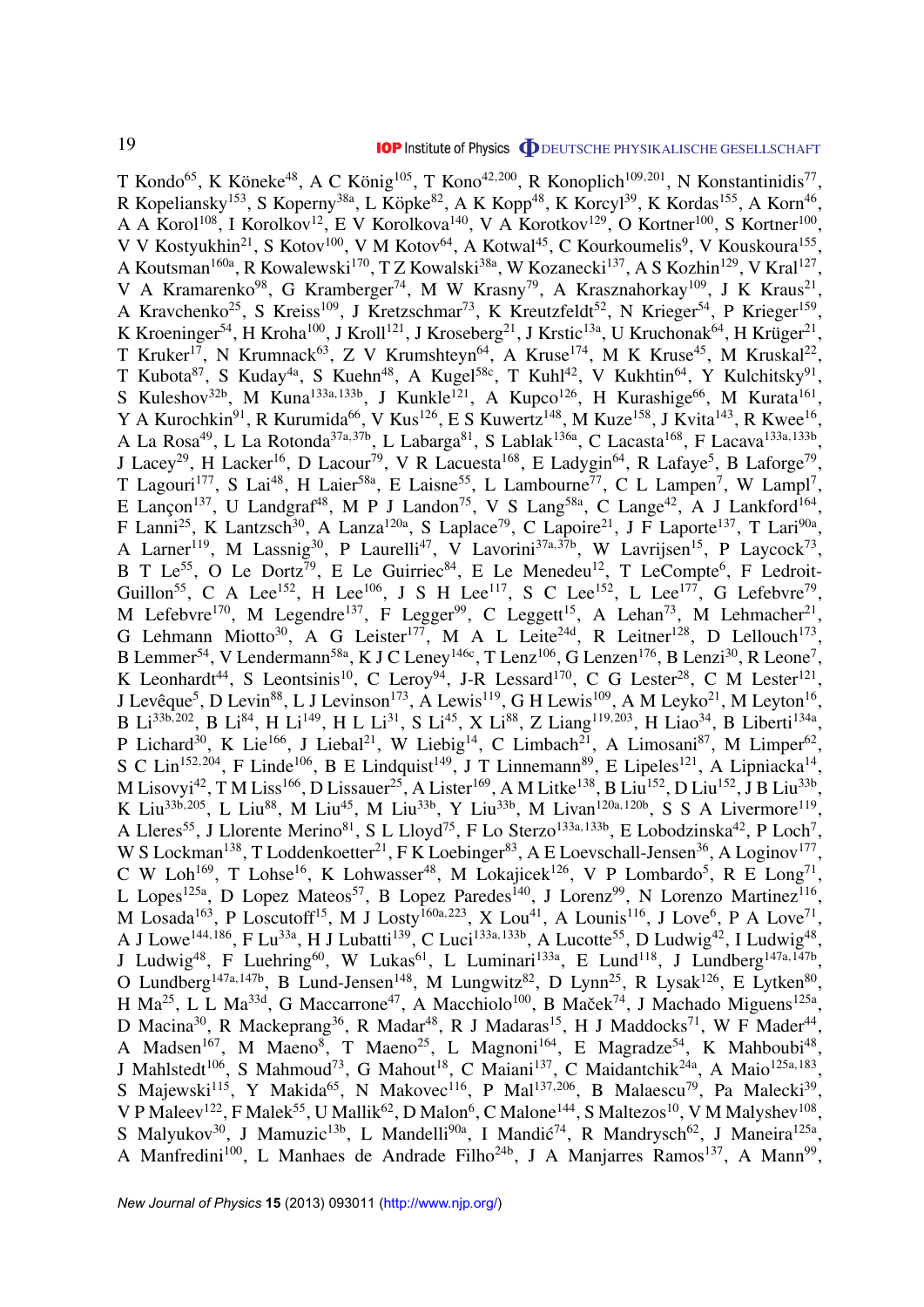P M Manning<sup>138</sup>, A Manousakis-Katsikakis<sup>9</sup>, B Mansoulie<sup>137</sup>, R Mantifel<sup>86</sup>, L Mapelli<sup>30</sup>, L March<sup>168</sup>, J F Marchand<sup>29</sup>, F Marchese<sup>134a,134b</sup>, G Marchiori<sup>79</sup>, M Marcisovsky<sup>126</sup>, C P Marino<sup>170</sup>, C N Marques<sup>125a</sup>, F Marroquim<sup>24a</sup>, Z Marshall<sup>15</sup>, L F Marti<sup>17</sup>, S Marti-Garcia<sup>168</sup>, B Martin<sup>30</sup>, B Martin<sup>89</sup>, J P Martin<sup>94</sup>, T A Martin<sup>171</sup>, V J Martin<sup>46</sup>, B Martin dit Latour<sup>49</sup>, H Martinez<sup>137</sup>, M Martinez<sup>12,197</sup>, S Martin-Haugh<sup>150</sup>, A C Martyniuk<sup>170</sup>, M Marx<sup>139</sup>, F Marzano<sup>133a</sup>, A Marzin<sup>112</sup>, L Masetti<sup>82</sup>, T Mashimo<sup>156</sup>, R Mashinistov<sup>95</sup>, J Masik<sup>83</sup>, A L Maslennikov<sup>108</sup>, I Massa<sup>20a, 20b</sup>, N Massol<sup>5</sup>, P Mastrandrea<sup>149</sup>, A Mastroberardino<sup>37a, 37b</sup>, T Masubuchi<sup>156</sup>, H Matsunaga<sup>156</sup>, T Matsushita<sup>66</sup>, P Mättig<sup>176</sup>, S Mättig<sup>42</sup>, J Mattmann<sup>82</sup>, C Mattravers<sup>119,184</sup>, J Maurer<sup>84</sup>, S J Maxfield<sup>73</sup>, D A Maximov<sup>108,187</sup>, R Mazini<sup>152</sup>, L Mazzaferro<sup>134a,134b</sup>, M Mazzanti<sup>90a</sup>, G Mc Goldrick<sup>159</sup>, S P Mc Kee<sup>88</sup>, A McCarn<sup>166</sup>, R L McCarthy<sup>149</sup>, T G McCarthy<sup>29</sup>, N A McCubbin<sup>130</sup>, K W McFarlane<sup>56,223</sup>, J A Mcfayden<sup>140</sup>, G Mchedlidze<sup>51b</sup>, T Mclaughlan<sup>18</sup>, S J McMahon<sup>130</sup>, R A McPherson<sup>170,190</sup>, A Meade<sup>85</sup>, J Mechnich<sup>106</sup>, M Mechtel<sup>176</sup>, M Medinnis<sup>42</sup>, S Meehan<sup>31</sup>, R Meera-Lebbai<sup>112</sup>, S Mehlhase<sup>36</sup>, A Mehta<sup>73</sup>, K Meier<sup>58a</sup>, C Meineck<sup>99</sup>, B Meirose<sup>80</sup>, C Melachrinos<sup>31</sup>, B R Mellado Garcia<sup>146c</sup>, F Meloni<sup>90a,90b</sup>, L Mendoza Navas<sup>163</sup>, A Mengarelli<sup>20a,20b</sup>, S Menke<sup>100</sup>, E Meoni<sup>162</sup>, K M Mercurio<sup>57</sup>, S Mergelmeyer<sup>21</sup>, N Meric<sup>137</sup>, P Mermod<sup>49</sup>, L Merola<sup>103a,103b</sup>, C Meroni<sup>90a</sup>, F S Merritt<sup>31</sup>, H Merritt<sup>110</sup>, A Messina<sup>30,207</sup>, J Metcalfe<sup>25</sup>, A S Mete<sup>164</sup>, C Meyer<sup>82</sup>, C Meyer<sup>31</sup>, J-P Meyer<sup>137</sup>, J Meyer<sup>30</sup>, J Meyer<sup>54</sup>, S Michal<sup>30</sup>, R P Middleton<sup>130</sup>, S Migas<sup>73</sup>, L Mijović<sup>137</sup>, G Mikenberg<sup>173</sup>, M Mikestikova<sup>126</sup>, M Mikuž<sup>74</sup>, D W Miller<sup>31</sup>, W J Mills<sup>169</sup>, C Mills<sup>57</sup>, A Milov<sup>173</sup>, D A Milstead<sup>147a, 147b</sup>, D Milstein<sup>173</sup>, A A Minaenko<sup>129</sup>, M Miñano Moya<sup>168</sup>, I A Minashvili<sup>64</sup>, A I Mincer<sup>109</sup>, B Mindur<sup>38a</sup>, M Mineev<sup>64</sup>, Y Ming<sup>174</sup>, L M Mir<sup>12</sup>, G Mirabelli<sup>133a</sup>, T Mitani<sup>172</sup>, J Mitrevski<sup>138</sup>, V A Mitsou<sup>168</sup>, S Mitsui<sup>65</sup>, P S Miyagawa<sup>140</sup>, J U Mjörnmark $^{80}$ , T Moa $^{147$ a,147b, V Moeller $^{28}$ , S Mohapatra $^{149}$ , W Mohr $^{48}$ , S Molander $^{147$ a,147b, R Moles-Valls<sup>168</sup>, A Molfetas<sup>30</sup>, K Mönig<sup>42</sup>, C Monini<sup>55</sup>, J Monk<sup>36</sup>, E Monnier<sup>84</sup>, J Montejo Berlingen<sup>12</sup>, F Monticelli<sup>70</sup>, S Monzani<sup>20a, 20b</sup>, R W Moore<sup>3</sup>, C Mora Herrera<sup>49</sup>, A Moraes<sup>53</sup>, N Morange<sup>62</sup>, J Morel<sup>54</sup>, D Moreno<sup>82</sup>, M Moreno Llácer<sup>168</sup>, P Morettini<sup>50a</sup>, M Morgenstern<sup>44</sup>, M Morii<sup>57</sup>, S Moritz<sup>82</sup>, A K Morley<sup>148</sup>, G Mornacchi<sup>30</sup>, J D Morris<sup>75</sup>, L Morvaj<sup>102</sup>, H G Moser<sup>100</sup>, M Mosidze<sup>51b</sup>, J Moss<sup>110</sup>, R Mount<sup>144</sup>, E Mountricha<sup>10,208</sup>, S V Mouraviev<sup>95,223</sup>, E J W Moyse<sup>85</sup>, R D Mudd<sup>18</sup>, F Mueller<sup>58a</sup>, J Mueller<sup>124</sup>, K Mueller<sup>21</sup>, T Mueller<sup>28</sup>, T Mueller<sup>82</sup>, D Muenstermann<sup>49</sup>, Y Munwes<sup>154</sup>, J A Murillo Quijada<sup>18</sup>, W J Murray<sup>130</sup>, I Mussche<sup>106</sup>, E Musto<sup>153</sup>, A G Myagkov<sup>129,209</sup>, M Myska<sup>126</sup>, O Nackenhorst<sup>54</sup>, J Nadal<sup>12</sup>, K Nagai<sup>61</sup>, R Nagai<sup>158</sup>, Y Nagai<sup>84</sup>, K Nagano<sup>65</sup>, A Nagarkar<sup>110</sup>, Y Nagasaka<sup>59</sup>, M Nagel<sup>100</sup>, A M Nairz<sup>30</sup>, Y Nakahama<sup>30</sup>, K Nakamura<sup>65</sup>, T Nakamura<sup>156</sup>, I Nakano<sup>111</sup>, H Namasivayam<sup>41</sup>, G Nanava<sup>21</sup>, A Napier<sup>162</sup>, R Narayan<sup>58b</sup>, M Nash<sup>77,184</sup>, T Nattermann<sup>21</sup>, T Naumann<sup>42</sup>, G Navarro<sup>163</sup>, H A Neal<sup>88</sup>, P Yu Nechaeva<sup>95</sup>, T J Neep<sup>83</sup>, A Negri<sup>120a,120b</sup>, G Negri<sup>30</sup>, M Negrini<sup>20a</sup>, S Nektarijevic<sup>49</sup>, A Nelson<sup>164</sup>, T K Nelson<sup>144</sup>, S Nemecek<sup>126</sup>, P Nemethy<sup>109</sup>, A A Nepomuceno<sup>24a</sup>, M Nessi<sup>30,210</sup>, M S Neubauer<sup>166</sup>, M Neumann<sup>176</sup>, A Neusiedl<sup>82</sup>, R M Neves<sup>109</sup>, P Nevski<sup>25</sup>, F M Newcomer<sup>121</sup>, P R Newman<sup>18</sup>, D H Nguyen<sup>6</sup>, V Nguyen Thi Hong<sup>137</sup>, R B Nickerson<sup>119</sup>, R Nicolaidou<sup>137</sup>, B Nicquevert<sup>30</sup>, J Nielsen<sup>138</sup>, N Nikiforou<sup>35</sup>, A Nikiforov<sup>16</sup>, V Nikolaenko<sup>129,209</sup>, I Nikolic-Audit<sup>79</sup>, K Nikolics<sup>49</sup>, K Nikolopoulos<sup>18</sup>, P Nilsson<sup>8</sup>, Y Ninomiya<sup>156</sup>, A Nisati<sup>133a</sup>, R Nisius<sup>100</sup>, T Nobe<sup>158</sup>, L Nodulman<sup>6</sup>, M Nomachi<sup>117</sup>, I Nomidis<sup>155</sup>, S Norberg<sup>112</sup>, M Nordberg<sup>30</sup>, J Novakova<sup>128</sup>, M Nozaki<sup>65</sup>, L Nozka<sup>114</sup>, K Ntekas<sup>10</sup>, A-E Nuncio-Quiroz<sup>21</sup>, G Nunes Hanninger<sup>87</sup>, T Nunnemann<sup>99</sup>, E Nurse<sup>77</sup>, B J O'Brien<sup>46</sup>, F O'grady<sup>7</sup>, D C O'Neil<sup>143</sup>, V O'Shea<sup>53</sup>, L B Oakes<sup>99</sup>, F G Oakham<sup>29,185</sup>, H Oberlack<sup>100</sup>, J Ocariz<sup>79</sup>, A Ochi<sup>66</sup>, M I Ochoa<sup>77</sup>, S Oda<sup>69</sup>, S Odaka<sup>65</sup>, J Odier<sup>84</sup>, H Ogren<sup>60</sup>, A Oh<sup>83</sup>, S H Oh<sup>45</sup>, C C Ohm<sup>30</sup>, T Ohshima<sup>102</sup>, W Okamura<sup>117</sup>, H Okawa<sup>25</sup>, Y Okumura<sup>31</sup>,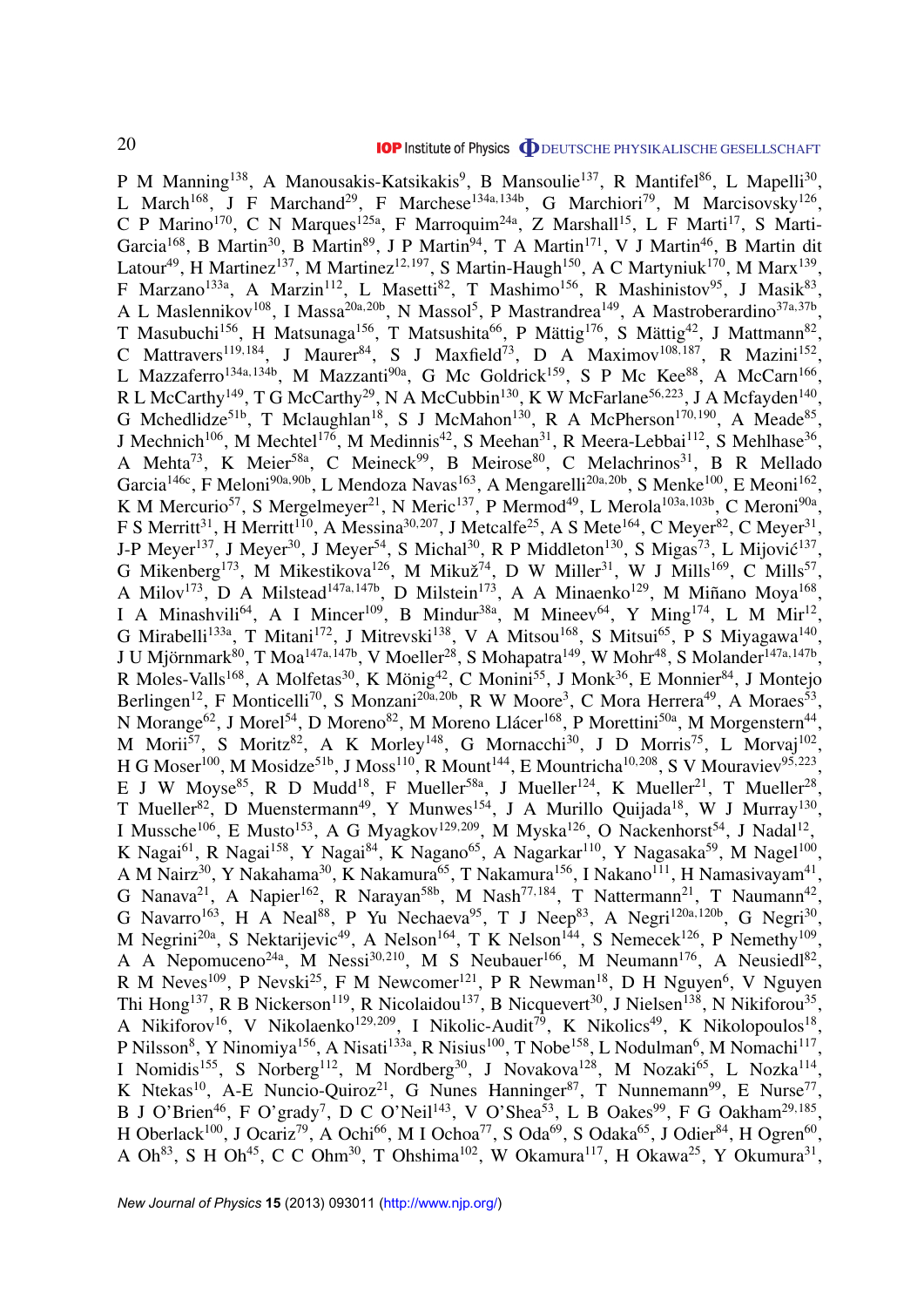T Okuyama<sup>156</sup>, A Olariu<sup>26a</sup>, A G Olchevski<sup>64</sup>, S A Olivares Pino<sup>46</sup>, M Oliveira<sup>125a,188</sup>, D Oliveira Damazio<sup>25</sup>, E Oliver Garcia<sup>168</sup>, D Olivito<sup>121</sup>, A Olszewski<sup>39</sup>, J Olszowska<sup>39</sup>, A Onofre<sup>125a,211</sup>, P U E Onyisi<sup>31,212</sup>, C J Oram<sup>160a</sup>, M J Oreglia<sup>31</sup>, Y Oren<sup>154</sup>, D Orestano<sup>135a,135b</sup>, N Orlando<sup>72a,72b</sup>, C Oropeza Barrera<sup>53</sup>, R S Orr<sup>159</sup>, B Osculati<sup>50a,50b</sup>, R Ospanov<sup>121</sup>, G Otero y Garzon<sup>27</sup>, H Otono<sup>69</sup>, J P Ottersbach<sup>106</sup>, M Ouchrif<sup>136d</sup>, E A Ouellette<sup>170</sup>, F Ould-Saada<sup>118</sup>, A Ouraou<sup>137</sup>, K P Oussoren<sup>106</sup>, Q Ouyang<sup>33a</sup>, A Ovcharova<sup>15</sup>, M Owen<sup>83</sup>, S Owen<sup>140</sup>, V E Ozcan<sup>19a</sup>, N Ozturk<sup>8</sup>, K Pachal<sup>119</sup>, A Pacheco Pages<sup>12</sup>, C Padilla Aranda<sup>12</sup>, S Pagan Griso<sup>15</sup>, E Paganis<sup>140</sup>, C Pahl<sup>100</sup>, F Paige<sup>25</sup>, P Pais<sup>85</sup>, K Pajchel<sup>118</sup>, G Palacino<sup>160b</sup>, S Palestini<sup>30</sup>, D Pallin<sup>34</sup>, A Palma<sup>125a</sup>, J D Palmer<sup>18</sup>, Y B Pan<sup>174</sup>, E Panagiotopoulou<sup>10</sup>, J G Panduro Vazquez<sup>76</sup>, P Pani<sup>106</sup>, N Panikashvili<sup>88</sup>, S Panitkin<sup>25</sup>, D Pantea<sup>26a</sup>, A Papadelis<sup>147a</sup>, Th D Papadopoulou<sup>10</sup>, K Papageorgiou<sup>155,196</sup>, A Paramonov<sup>6</sup>, D Paredes Hernandez<sup>34</sup>, M A Parker<sup>28</sup>, F Parodi<sup>50a,50b</sup>, J A Parsons<sup>35</sup>, U Parzefall<sup>48</sup>, S Pashapour<sup>54</sup>, E Pasqualucci<sup>133a</sup>, S Passaggio<sup>50a</sup>, A Passeri<sup>135a</sup>, F Pastore<sup>135a,135b,223</sup>, Fr Pastore<sup>76</sup>, G Pásztor<sup>49,213</sup>, S Pataraia<sup>176</sup>, N D Patel<sup>151</sup>, J R Pater<sup>83</sup>, S Patricelli<sup>103a,103b</sup>, T Pauly<sup>30</sup>, J Pearce<sup>170</sup>, M Pedersen<sup>118</sup>, S Pedraza Lopez<sup>168</sup>, M I Pedraza Morales<sup>174</sup>, S V Peleganchuk<sup>108</sup>, D Pelikan<sup>167</sup>, H Peng<sup>33b</sup>, B Penning<sup>31</sup>, A Penson<sup>35</sup>, J Penwell<sup>60</sup>, D V Perepelitsa<sup>35</sup>, T Perez Cavalcanti<sup>42</sup>, E Perez Codina<sup>160a</sup>, M T Pérez García-Estañ<sup>168</sup>, V Perez Reale<sup>35</sup>, L Perini<sup>90a, 90b</sup>, H Pernegger<sup>30</sup>, R Perrino<sup>72a</sup>, V D Peshekhonov<sup>64</sup>, K Peters<sup>30</sup>, R F Y Peters<sup>54,214</sup>, B A Petersen<sup>30</sup>, J Petersen<sup>30</sup>, T C Petersen<sup>36</sup>, E Petit<sup>5</sup>, A Petridis<sup>147a, 147b</sup>, C Petridou<sup>155</sup>, E Petrolo<sup>133a</sup>, F Petrucci<sup>135a, 135b</sup>, M Petteni<sup>143</sup>, R Pezoa<sup>32b</sup>, P W Phillips<sup>130</sup>, G Piacquadio<sup>144</sup>, E Pianori<sup>171</sup>, A Picazio<sup>49</sup>, E Piccaro<sup>75</sup>, M Piccinini<sup>20a,20b</sup>, S M Piec<sup>42</sup>, R Piegaia<sup>27</sup>, D T Pignotti<sup>110</sup>, J E Pilcher<sup>31</sup>, A D Pilkington<sup>77</sup>, J Pina<sup>125a,183</sup>, M Pinamonti<sup>165a,165c,215</sup>, A Pinder<sup>119</sup>, J L Pinfold<sup>3</sup>, A Pingel<sup>36</sup>, B Pinto<sup>125a</sup>, C Pizio<sup>90a,90b</sup>, M-A Pleier<sup>25</sup>, V Pleskot<sup>128</sup>, E Plotnikova<sup>64</sup>, P Plucinski<sup>147a,147b</sup>, S Poddar<sup>58a</sup>, F Podlyski<sup>34</sup>, R Poettgen<sup>82</sup>, L Poggioli<sup>116</sup>, D Pohl<sup>21</sup>, M Pohl<sup>49</sup>, G Polesello<sup>120a</sup>, A Policicchio<sup>37a,37b</sup>, R Polifka<sup>159</sup>, A Polini<sup>20a</sup>, C S Pollard<sup>45</sup>, V Polychronakos<sup>25</sup>, D Pomeroy<sup>23</sup>, K Pommès<sup>30</sup>, L Pontecorvo<sup>133a</sup>, B G Pope<sup>89</sup>, G A Popeneciu<sup>26b</sup>, D S Popovic<sup>13a</sup>, A Poppleton<sup>30</sup>, X Portell Bueso<sup>12</sup>, G E Pospelov<sup>100</sup>, S Pospisil<sup>127</sup>, K Potamianos<sup>15</sup>, I N Potrap<sup>64</sup>, C J Potter<sup>150</sup>, C T Potter<sup>115</sup>, G Poulard<sup>30</sup>, J Poveda<sup>60</sup>, V Pozdnyakov<sup>64</sup>, R Prabhu<sup>77</sup>, P Pralavorio<sup>84</sup>, A Pranko<sup>15</sup>, S Prasad<sup>30</sup>, R Pravahan<sup>8</sup>, S Prell<sup>63</sup>, D Price<sup>60</sup>, J Price<sup>73</sup>, L E Price<sup>6</sup>, D Prieur<sup>124</sup>, M Primavera<sup>72a</sup>, M Proissl<sup>46</sup>, K Prokofiev<sup>109</sup>, F Prokoshin<sup>32b</sup>, E Protopapadaki<sup>137</sup>, S Protopopescu<sup>25</sup>, J Proudfoot<sup>6</sup>, X Prudent<sup>44</sup>, M Przybycien<sup>38a</sup>, H Przysiezniak<sup>5</sup>, S Psoroulas<sup>21</sup>, E Ptacek<sup>115</sup>, E Pueschel<sup>85</sup>, D Puldon<sup>149</sup>, M Purohit<sup>25,216</sup>, P Puzo<sup>116</sup>, Y Pylypchenko<sup>62</sup>, J Qian<sup>88</sup>, A Quadt<sup>54</sup>, D R Quarrie<sup>15</sup>, W B Quayle<sup>146c</sup>, D Quilty<sup>53</sup>, V Radeka<sup>25</sup>, V Radescu<sup>42</sup>, P Radloff<sup>115</sup>, F Ragusa<sup>90a, 90b</sup>, G Rahal<sup>179</sup>, S Rajagopalan<sup>25</sup>, M Rammensee<sup>48</sup>, M Rammes<sup>142</sup>, A S Randle-Conde<sup>40</sup>, C Rangel-Smith<sup>79</sup>, K Rao<sup>164</sup>, F Rauscher<sup>99</sup>, T C Rave<sup>48</sup>, T Ravenscroft<sup>53</sup>, M Raymond<sup>30</sup>, A L Read<sup>118</sup>, D M Rebuzzi<sup>120a, 120b</sup>, A Redelbach<sup>175</sup>, G Redlinger<sup>25</sup>, R Reece<sup>121</sup>, K Reeves<sup>41</sup>, A Reinsch<sup>115</sup>, I Reisinger<sup>43</sup>, M Relich<sup>164</sup>, C Rembser<sup>30</sup>, Z L Ren<sup>152</sup>, A Renaud<sup>116</sup>, M Rescigno<sup>133a</sup>, S Resconi<sup>90a</sup>, B Resende<sup>137</sup>, P Reznicek<sup>99</sup>, R Rezvani<sup>94</sup>, R Richter<sup>100</sup>, E Richter-Was<sup>38b</sup>, M Ridel<sup>79</sup>, P Rieck<sup>16</sup>, M Rijssenbeek<sup>149</sup>, A Rimoldi<sup>120a, 120b</sup>, L Rinaldi<sup>20a</sup>, R R Rios<sup>40</sup>, E Ritsch<sup>61</sup>, I Riu<sup>12</sup>, G Rivoltella<sup>90a, 90b</sup>, F Rizatdinova<sup>113</sup>, E Rizvi<sup>75</sup>, S H Robertson<sup>86, 190</sup>, A Robichaud-Veronneau<sup>119</sup>, D Robinson<sup>28</sup>, J E M Robinson<sup>83</sup>, A Robson<sup>53</sup>, J G Rocha de Lima<sup>107</sup>, C Roda<sup>123a,123b</sup>, D Roda Dos Santos<sup>126</sup>, L Rodrigues<sup>30</sup>, A Roe<sup>54</sup>, S Roe<sup>30</sup>, O Røhne<sup>118</sup>, S Rolli<sup>162</sup>, A Romaniouk<sup>97</sup>, M Romano<sup>20a, 20b</sup>, G Romeo<sup>27</sup>, E Romero Adam<sup>168</sup>, N Rompotis<sup>139</sup>, L Roos<sup>79</sup>, E Ros<sup>168</sup>, S Rosati<sup>133a</sup>, K Rosbach<sup>49</sup>, A Rose<sup>150</sup>, M Rose<sup>76</sup>, P L Rosendahl<sup>14</sup>, O Rosenthal<sup>142</sup>, V Rossetti<sup>12</sup>, E Rossi<sup>103a, 103b</sup>, L P Rossi<sup>50a</sup>, R Rosten<sup>139</sup>, M Rotaru<sup>26a</sup>, I Roth<sup>173</sup>, J Rothberg<sup>139</sup>, D Rousseau<sup>116</sup>, C R Royon<sup>137</sup>, A Rozanov<sup>84</sup>, Y Rozen<sup>153</sup>, X Ruan<sup>146c</sup>, F Rubbo<sup>12</sup>,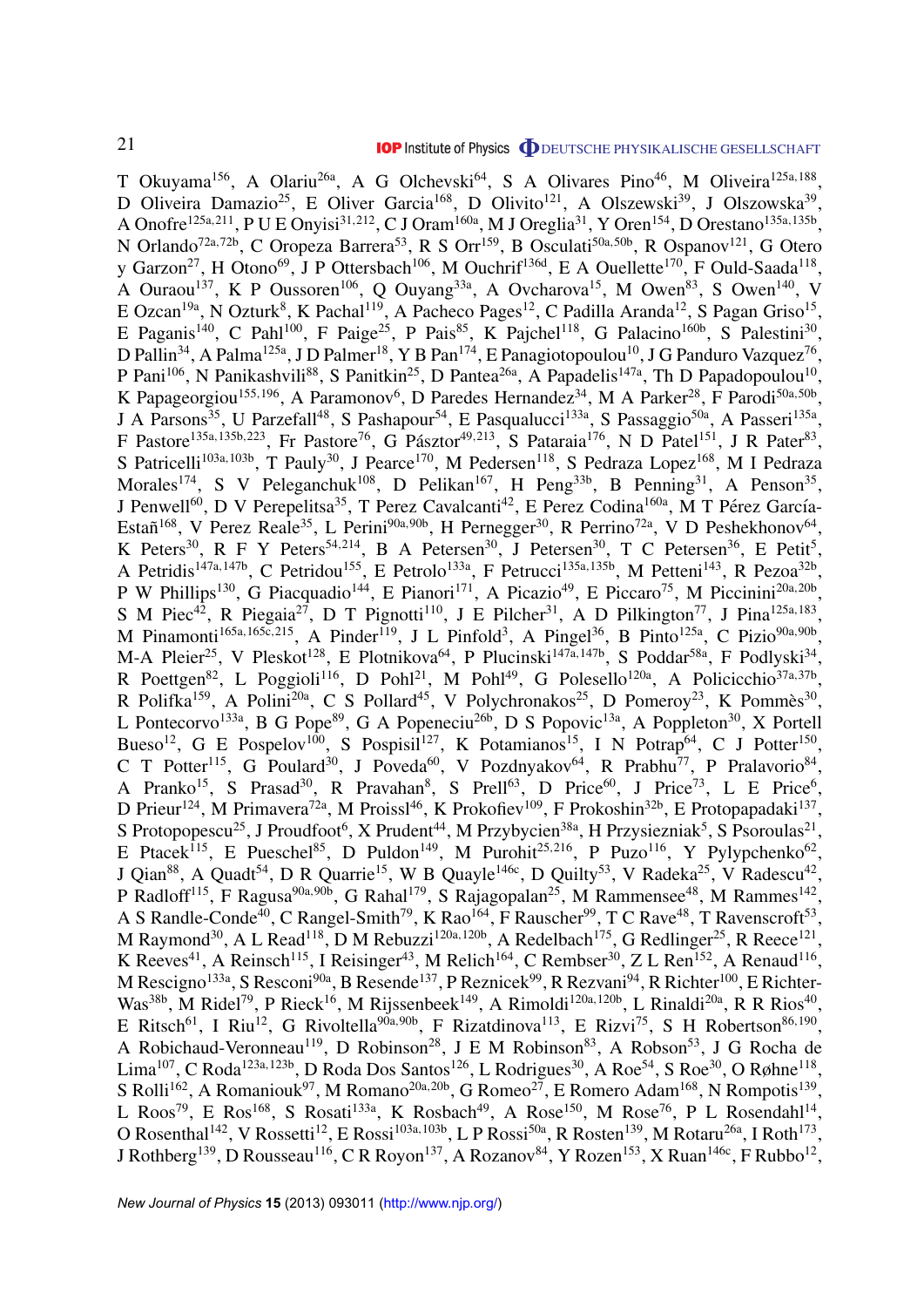I Rubinskiy<sup>42</sup>, N Ruckstuhl<sup>106</sup>, V I Rud<sup>98</sup>, C Rudolph<sup>44</sup>, M S Rudolph<sup>159</sup>, F Rühr<sup>7</sup>, A Ruiz-Martinez<sup>63</sup>, L Rumyantsev<sup>64</sup>, Z Rurikova<sup>48</sup>, N A Rusakovich<sup>64</sup>, A Ruschke<sup>99</sup>, J P Rutherfoord<sup>7</sup>, N Ruthmann<sup>48</sup>, P Ruzicka<sup>126</sup>, Y F Ryabov<sup>122</sup>, M Rybar<sup>128</sup>, G Rybkin<sup>116</sup>, N C Ryder<sup>119</sup>, A F Saavedra<sup>151</sup>, A Saddique<sup>3</sup>, I Sadeh<sup>154</sup>, H F-W Sadrozinski<sup>138</sup>, R Sadykov<sup>64</sup>, F Safai Tehrani<sup>133a</sup>, H Sakamoto<sup>156</sup>, Y Sakurai<sup>172</sup>, G Salamanna<sup>75</sup>, A Salamon<sup>134a</sup>, M Saleem<sup>112</sup>, D Salek $^{30}$ , D Salihagic $^{100}$ , A Salnikov $^{144}$ , J Salt $^{168}$ , B M Salvachua Ferrando<sup>6</sup>, D Salvatore $^{37a,37b}$ , F Salvatore<sup>150</sup>, A Salvucci<sup>105</sup>, A Salzburger<sup>30</sup>, D Sampsonidis<sup>155</sup>, A Sanchez<sup>103a,103b</sup>, J Sánchez<sup>168</sup>, V Sanchez Martinez<sup>168</sup>, H Sandaker<sup>14</sup>, H G Sander<sup>82</sup>, M P Sanders<sup>99</sup>, M Sandhoff<sup>176</sup>, T Sandoval<sup>28</sup>, C Sandoval<sup>163</sup>, R Sandstroem<sup>100</sup>, D P C Sankey<sup>130</sup>, A Sansoni<sup>47</sup>, C Santoni<sup>34</sup>, R Santonico<sup>134a,134b</sup>, H Santos<sup>125a</sup>, I Santoyo Castillo<sup>150</sup>, K Sapp<sup>124</sup>, A Sapronov<sup>64</sup>, J G Saraiva<sup>125a</sup>, E Sarkisyan-Grinbaum<sup>8</sup>, B Sarrazin<sup>21</sup>, F Sarri<sup>123a,123b</sup>, G Sartisohn<sup>176</sup>, O Sasaki<sup>65</sup>, Y Sasaki<sup>156</sup>, N Sasao<sup>67</sup>, I Satsounkevitch<sup>91</sup>, G Sauvage<sup>5,223</sup>, E Sauvan<sup>5</sup>, J B Sauvan<sup>116</sup>, P Savard<sup>159,185</sup>, V Savinov<sup>124</sup>, D O Savu<sup>30</sup>, C Sawyer<sup>119</sup>, L Sawyer<sup>78,192</sup>, D H Saxon<sup>53</sup>, J Saxon<sup>121</sup>, C Sbarra<sup>20a</sup>, A Sbrizzi<sup>3</sup>, T Scanlon<sup>30</sup>, D A Scannicchio<sup>164</sup>, M Scarcella<sup>151</sup>, J Schaarschmidt<sup>116</sup>, P Schacht<sup>100</sup>, D Schaefer<sup>121</sup>, A Schaelicke<sup>46</sup>, S Schaepe<sup>21</sup>, S Schaetzel<sup>58b</sup>, U Schäfer<sup>82</sup>, A C Schaffer<sup>116</sup>, D Schaile<sup>99</sup>, R D Schamberger<sup>149</sup>, V Scharf<sup>58a</sup>, V A Schegelsky<sup>122</sup>, D Scheirich<sup>88</sup>, M Schernau<sup>164</sup>, M I Scherzer<sup>35</sup>, C Schiavi<sup>50a,50b</sup>, J Schieck<sup>99</sup>, C Schillo<sup>48</sup>, M Schioppa<sup>37a,37b</sup>, S Schlenker<sup>30</sup>, E Schmidt<sup>48</sup>, K Schmieden<sup>30</sup>, C Schmitt<sup>82</sup>, C Schmitt<sup>99</sup>, S Schmitt<sup>58b</sup>, B Schneider<sup>17</sup>, Y J Schnellbach<sup>73</sup>, U Schnoor<sup>44</sup>, L Schoeffel<sup>137</sup>, A Schoening<sup>58b</sup>, A L S Schorlemmer<sup>54</sup>, M Schott<sup>82</sup>, D Schouten<sup>160a</sup>, J Schovancova<sup>25</sup>, M Schram<sup>86</sup>, S Schramm<sup>159</sup>, M Schreyer<sup>175</sup>, C Schroeder<sup>82</sup>, N Schroer<sup>58c</sup>, N Schuh<sup>82</sup>, M J Schultens<sup>21</sup>, H-C Schultz-Coulon<sup>58a</sup>, H Schulz<sup>16</sup>, M Schumacher<sup>48</sup>, B A Schumm<sup>138</sup>, Ph Schune<sup>137</sup>, A Schwartzman<sup>144</sup>, Ph Schwegler<sup>100</sup>, Ph Schwemling<sup>137</sup>, R Schwienhorst<sup>89</sup>, J Schwindling<sup>137</sup>, T Schwindt<sup>21</sup>, M Schwoerer<sup>5</sup>, F G Sciacca<sup>17</sup>, E Scifo<sup>116</sup>, G Sciolla<sup>23</sup>, W G Scott<sup>130</sup>, F Scutti<sup>21</sup>, J Searcy<sup>88</sup>, G Sedov<sup>42</sup>, E Sedykh<sup>122</sup>, S C Seidel<sup>104</sup>, A Seiden<sup>138</sup>, F Seifert<sup>44</sup>, J M Seixas<sup>24a</sup>, G Sekhniaidze<sup>103a</sup>, S J Sekula<sup>40</sup>, K E Selbach<sup>46</sup>, D M Seliverstov<sup>122</sup>, G Sellers<sup>73</sup>, M Seman<sup>145b</sup>, N Semprini-Cesari<sup>20a, 20b</sup>, C Serfon<sup>30</sup>, L Serin<sup>116</sup>, L Serkin<sup>54</sup>, T Serre<sup>84</sup>, R Seuster<sup>160a</sup>, H Severini<sup>112</sup>, F Sforza<sup>100</sup>, A Sfyrla<sup>30</sup>, E Shabalina<sup>54</sup>, M Shamim<sup>115</sup>, L Y Shan<sup>33a</sup>, J T Shank<sup>22</sup>, Q T Shao<sup>87</sup>, M Shapiro<sup>15</sup>, P B Shatalov<sup>96</sup>, K Shaw<sup>165a,165c</sup>, P Sherwood<sup>77</sup>, S Shimizu<sup>66</sup>, M Shimojima<sup>101</sup>, T Shin<sup>56</sup>, M Shiyakova<sup>64</sup>, A Shmeleva<sup>95</sup>, M J Shochet<sup>31</sup>, D Short<sup>119</sup>, S Shrestha<sup>63</sup>, E Shulga<sup>97</sup>, M A Shupe<sup>7</sup>, S Shushkevich<sup>42</sup>, P Sicho<sup>126</sup>, D Sidorov<sup>113</sup>, A Sidoti<sup>133a</sup>, F Siegert<sup>48</sup>, Dj Sijacki<sup>13a</sup>, O Silbert<sup>173</sup>, J Silva<sup>125a</sup>, Y Silver<sup>154</sup>, D Silverstein<sup>144</sup>, S B Silverstein<sup>147a</sup>, V Simak<sup>127</sup>, O Simard<sup>5</sup>, Lj Simic<sup>13a</sup>, S Simion<sup>116</sup>, E Simioni<sup>82</sup>, B Simmons<sup>77</sup>, R Simoniello<sup>90a, 90b</sup>, M Simonyan<sup>36</sup>, P Sinervo<sup>159</sup>, N B Sinev<sup>115</sup>, V Sipica<sup>142</sup>, G Siragusa<sup>175</sup>, A Sircar<sup>78</sup>, A N Sisakyan<sup>64,223</sup>, S Yu Sivoklokov<sup>98</sup>, J Sjölin<sup>147a,147b</sup>, T B Sjursen<sup>14</sup>, L A Skinnari<sup>15</sup>, H P Skottowe<sup>57</sup>, K Yu Skovpen<sup>108</sup>, P Skubic<sup>112</sup>, M Slater<sup>18</sup>, T Slavicek<sup>127</sup>, K Sliwa<sup>162</sup>, V Smakhtin<sup>173</sup>, B H Smart<sup>46</sup>, L Smestad<sup>118</sup>, S Yu Smirnov<sup>97</sup>, Y Smirnov<sup>97</sup>, L N Smirnova<sup>98,217</sup>, O Smirnova<sup>80</sup>, K M Smith<sup>53</sup>, M Smizanska<sup>71</sup>, K Smolek<sup>127</sup>, A A Snesarev<sup>95</sup>, G Snidero<sup>75</sup>, J Snow<sup>112</sup>, S Snyder<sup>25</sup>, R Sobie<sup>170,190</sup>, J Sodomka<sup>127</sup>, A Soffer<sup>154</sup>, D A Soh<sup>152,203</sup>, C A Solans<sup>30</sup>, M Solar<sup>127</sup>, J Solc<sup>127</sup>, E Yu Soldatov<sup>97</sup>, U Soldevila<sup>168</sup>, E Solfaroli Camillocci<sup>133a,133b</sup>, A A Solodkov<sup>129</sup>, O V Solovyanov<sup>129</sup>, V Solovyev<sup>122</sup>, N Soni<sup>1</sup>, A Sood<sup>15</sup>, V Sopko<sup>127</sup>, B Sopko<sup>127</sup>, M Sosebee<sup>8</sup>, R Soualah<sup>165a,165c</sup>, P Soueid<sup>94</sup>, A M Soukharev<sup>108</sup>, D South<sup>42</sup>, S Spagnolo<sup>72a,72b</sup>, F Spanò<sup>76</sup>, W R Spearman<sup>57</sup>, R Spighi<sup>20a</sup>, G Spigo<sup>30</sup>, M Spousta<sup>128,218</sup>, T Spreitzer<sup>159</sup>, B Spurlock<sup>8</sup>, R D St Denis<sup>53</sup>, J Stahlman<sup>121</sup>, R Stamen<sup>58a</sup>, E Stanecka<sup>39</sup>, R W Stanek<sup>6</sup>, C Stanescu<sup>135a</sup>, M Stanescu-Bellu<sup>42</sup>, M M Stanitzki<sup>42</sup>, S Stapnes<sup>118</sup>, E A Starchenko<sup>129</sup>, J Stark<sup>55</sup>, P Staroba<sup>126</sup>, P Starovoitov<sup>42</sup>, R Staszewski<sup>39</sup>,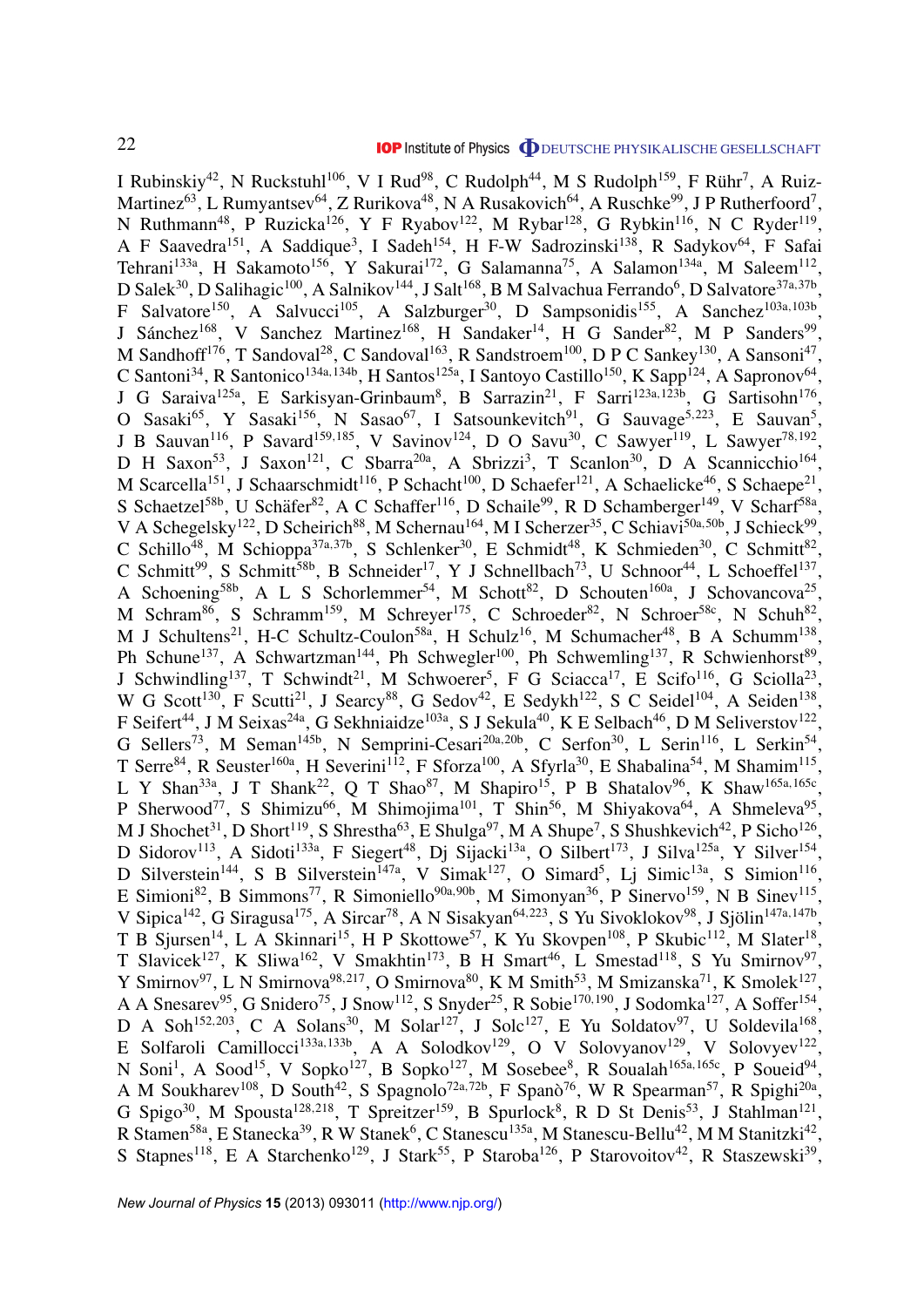A Staude<sup>99</sup>, P Stavina<sup>145a, 223</sup>, G Steele<sup>53</sup>, P Steinbach<sup>44</sup>, P Steinberg<sup>25</sup>, I Stekl<sup>127</sup>, B Stelzer<sup>143</sup>, H J Stelzer<sup>89</sup>, O Stelzer-Chilton<sup>160a</sup>, H Stenzel<sup>52</sup>, S Stern<sup>100</sup>, G A Stewart<sup>30</sup>, J A Stillings<sup>21</sup>, M C Stockton<sup>86</sup>, M Stoebe<sup>86</sup>, K Stoerig<sup>48</sup>, G Stoicea<sup>26a</sup>, S Stonjek<sup>100</sup>, A R Stradling<sup>8</sup>, A Straessner<sup>44</sup>, J Strandberg<sup>148</sup>, S Strandberg<sup>147a, 147b</sup>, A Strandlie<sup>118</sup>, E Strauss<sup>144</sup>, M Strauss<sup>112</sup>, P Strizenec<sup>145b</sup>, R Ströhmer<sup>175</sup>, D M Strom<sup>115</sup>, R Stroynowski<sup>40</sup>, B Stugu<sup>14</sup>, I Stumer<sup>25,223</sup>, J Stupak<sup>149</sup>, P Sturm<sup>176</sup>, N A Styles<sup>42</sup>, D Su<sup>144</sup>, H S Subramania<sup>3</sup>, R Subramaniam<sup>78</sup>, A Succurro<sup>12</sup>, Y Sugaya<sup>117</sup>, C Suhr<sup>107</sup>, M Suk<sup>127</sup>, V V Sulin<sup>95</sup>, S Sultansoy<sup>4c</sup>, T Sumida<sup>67</sup>, X Sun<sup>55</sup>, J E Sundermann<sup>48</sup>, K Suruliz<sup>140</sup>, G Susinno<sup>37a,37b</sup>, M R Sutton<sup>150</sup>, Y Suzuki<sup>65</sup>, M Svatos<sup>126</sup>, S Swedish<sup>169</sup>, M Swiatlowski<sup>144</sup>, I Sykora<sup>145a</sup>, T Sykora<sup>128</sup>, D Ta<sup>106</sup>, K Tackmann<sup>42</sup>, J Taenzer<sup>159</sup>, A Taffard<sup>164</sup>, R Tafirout<sup>160a</sup>, N Taiblum<sup>154</sup>, Y Takahashi<sup>102</sup>, H Takai<sup>25</sup>, R Takashima $^{68}$ , H Takeda $^{66}$ , T Takeshita $^{141}$ , Y Takubo $^{65}$ , M Talby $^{84}$ , A A Talyshev $^{108,187}$ , J Y C Tam<sup>175</sup>, M C Tamsett<sup>78,219</sup>, K G Tan<sup>87</sup>, J Tanaka<sup>156</sup>, R Tanaka<sup>116</sup>, S Tanaka<sup>132</sup>, S Tanaka<sup>65</sup>, A J Tanasijczuk<sup>143</sup>, K Tani<sup>66</sup>, N Tannoury<sup>84</sup>, S Tapprogge<sup>82</sup>, S Tarem<sup>153</sup>, F Tarrade<sup>29</sup>, G F Tartarelli<sup>90a</sup>, P Tas<sup>128</sup>, M Tasevsky<sup>126</sup>, T Tashiro<sup>67</sup>, E Tassi<sup>37a,37b</sup>, A Tavares Delgado<sup>125a</sup>, Y Tayalati<sup>136d</sup>, C Taylor<sup>77</sup>, F E Taylor<sup>93</sup>, G N Taylor<sup>87</sup>, W Taylor<sup>160b</sup>, F A Teischinger<sup>30</sup>, M Teixeira Dias Castanheira<sup>75</sup>, P Teixeira-Dias<sup>76</sup>, K K Temming<sup>48</sup>, H Ten Kate<sup>30</sup>, P K Teng<sup>152</sup>, S Terada<sup>65</sup>, K Terashi<sup>156</sup>, J Terron<sup>81</sup>, S Terzo<sup>100</sup>, M Testa<sup>47</sup>, R J Teuscher<sup>159,190</sup>, J Therhaag<sup>21</sup>, T Theveneaux-Pelzer<sup>34</sup>, S Thoma<sup>48</sup>, J P Thomas<sup>18</sup>, E N Thompson<sup>35</sup>, P D Thompson<sup>18</sup>, P D Thompson<sup>159</sup>, A S Thompson<sup>53</sup>, L A Thomsen<sup>36</sup>, E Thomson<sup>121</sup>, M Thomson<sup>28</sup>, W M Thong<sup>87</sup>, R P Thun<sup>88,223</sup>, F Tian<sup>35</sup>, M J Tibbetts<sup>15</sup>, T Tic<sup>126</sup>, V O Tikhomirov<sup>95</sup>, Yu A Tikhonov<sup>108,187</sup>, S Timoshenko<sup>97</sup>, E Tiouchichine<sup>84</sup>, P Tipton<sup>177</sup>, S Tisserant<sup>84</sup>, T Todorov<sup>5</sup>, S Todorova-Nova<sup>128</sup>, B Toggerson<sup>164</sup>, J Tojo<sup>69</sup>, S Tokár<sup>145a</sup>, K Tokushuku<sup>65</sup>, K Tollefson<sup>89</sup>, L Tomlinson<sup>83</sup>, M Tomoto<sup>102</sup>, L Tompkins<sup>31</sup>, K Toms<sup>104</sup>, A Tonoyan<sup>14</sup>, N D Topilin<sup>64</sup>, E Torrence<sup>115</sup>, H Torres<sup>143</sup>, E Torró Pastor<sup>168</sup>, J Toth<sup>84,213</sup>, F Touchard<sup>84</sup>, D R Tovey<sup>140</sup>, H L Tran<sup>116</sup>, T Trefzger<sup>175</sup>, L Tremblet<sup>30</sup>, A Tricoli<sup>30</sup>, I M Trigger<sup>160a</sup>, S Trincaz-Duvoid<sup>79</sup>, M F Tripiana<sup>70</sup>, N Triplett<sup>25</sup>, W Trischuk<sup>159</sup>, B Trocmé<sup>55</sup>, C Troncon<sup>90a</sup>, M Trottier-McDonald<sup>143</sup>, M Trovatelli<sup>135a,135b</sup>, P True<sup>89</sup>, M Trzebinski<sup>39</sup>, A Trzupek<sup>39</sup>, C Tsarouchas<sup>30</sup>, J C-L Tseng<sup>119</sup>, P V Tsiareshka $^{91}$ , D Tsionou<sup>137</sup>, G Tsipolitis<sup>10</sup>, S Tsiskaridze<sup>12</sup>, V Tsiskaridze<sup>48</sup>, E G Tskhadadze<sup>51a</sup>, I I Tsukerman<sup>96</sup>, V Tsulaia<sup>15</sup>, J-W Tsung<sup>21</sup>, S Tsuno<sup>65</sup>, D Tsybychev<sup>149</sup>, A Tua<sup>140</sup>, A Tudorache<sup>26a</sup>, V Tudorache<sup>26a</sup>, J M Tuggle<sup>31</sup>, A N Tuna<sup>121</sup>, S A Tupputi<sup>20a,20b</sup>, S Turchikhin<sup>98,217</sup>, D Turecek<sup>127</sup>, I Turk Cakir<sup>4d</sup>, R Turra<sup>90a,90b</sup>, P M Tuts<sup>35</sup>, A Tykhonov<sup>74</sup>, M Tylmad<sup>147a, 147b</sup>, M Tyndel<sup>130</sup>, K Uchida<sup>21</sup>, I Ueda<sup>156</sup>, R Ueno<sup>29</sup>, M Ughetto<sup>84</sup>, M Ugland<sup>14</sup>, M Uhlenbrock<sup>21</sup>, F Ukegawa<sup>161</sup>, G Unal<sup>30</sup>, A Undrus<sup>25</sup>, G Unel<sup>164</sup>, F C Ungaro<sup>48</sup>, Y Unno<sup>65</sup>, D Urbaniec<sup>35</sup>, P Urquijo<sup>21</sup>, G Usai<sup>8</sup>, A Usanova<sup>61</sup>, L Vacavant<sup>84</sup>, V Vacek<sup>127</sup>, B Vachon<sup>86</sup>, S Vahsen<sup>15</sup>, N Valencic<sup>106</sup>, S Valentinetti<sup>20a,20b</sup>, A Valero<sup>168</sup>, L Valery<sup>34</sup>, S Valkar<sup>128</sup>, E Valladolid Gallego<sup>168</sup>, S Vallecorsa<sup>49</sup>, J A Valls Ferrer<sup>168</sup>, R Van Berg<sup>121</sup>, P C Van Der Deijl<sup>106</sup>, R van der Geer<sup>106</sup>, H van der Graaf<sup>106</sup>, R Van Der Leeuw<sup>106</sup>, D van der Ster<sup>30</sup>, N van Eldik<sup>30</sup>, P van Gemmeren<sup>6</sup>, J Van Nieuwkoop<sup>143</sup>, I van Vulpen<sup>106</sup>, M Vanadia<sup>100</sup>, W Vandelli<sup>30</sup>, A Vaniachine<sup>6</sup>, P Vankov<sup>42</sup>, F Vannucci<sup>79</sup>, R Vari<sup>133a</sup>, E W Varnes<sup>7</sup>, T Varol<sup>85</sup>, D Varouchas<sup>15</sup>, A Vartapetian<sup>8</sup>, K E Varvell<sup>151</sup>, V I Vassilakopoulos<sup>56</sup>, F Vazeille<sup>34</sup>, T Vazquez Schroeder<sup>54</sup>, J Veatch<sup>7</sup>, F Veloso<sup>125a</sup>, S Veneziano<sup>133a</sup>, A Ventura<sup>72a,72b</sup>, D Ventura<sup>85</sup>, M Venturi<sup>48</sup>, N Venturi<sup>159</sup>, V Vercesi<sup>120a</sup>, M Verducci<sup>139</sup>, W Verkerke<sup>106</sup>, J C Vermeulen<sup>106</sup>, A Vest<sup>44</sup>, M C Vetterli<sup>143,185</sup>, I Vichou<sup>166</sup>, T Vickey<sup>146c,220</sup>, O E Vickey Boeriu<sup>146c</sup>, G H A Viehhauser<sup>119</sup>, S Viel<sup>169</sup>, R Vigne<sup>30</sup>, M Villa<sup>20a,20b</sup>, M Villaplana Perez<sup>168</sup>, E Vilucchi<sup>47</sup>, M G Vincter<sup>29</sup>, V B Vinogradov<sup>64</sup>, J Virzi<sup>15</sup>, O Vitells<sup>173</sup>, M Viti<sup>42</sup>, I Vivarelli<sup>48</sup>, F Vives Vaque<sup>3</sup>, S Vlachos<sup>10</sup>,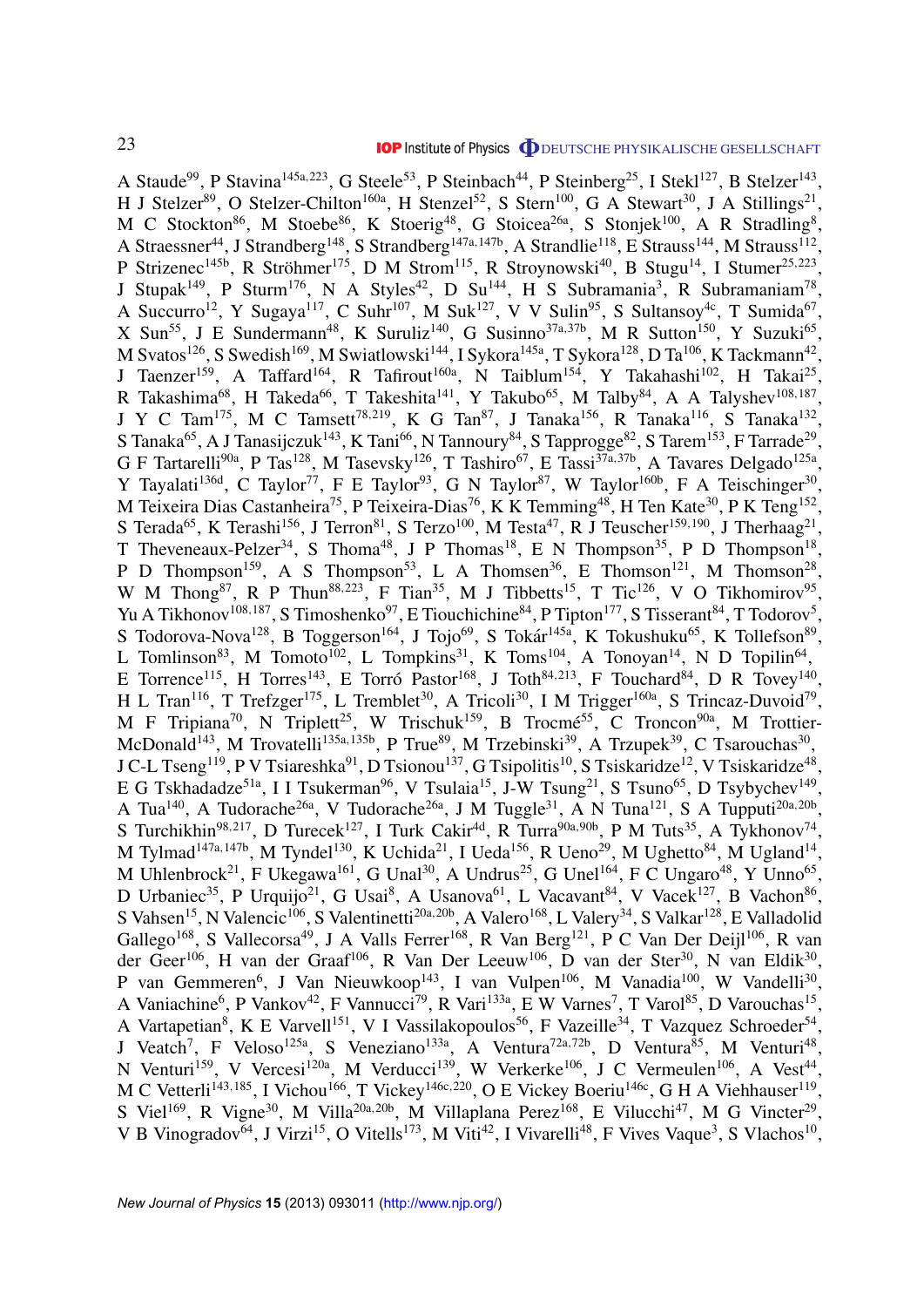D Vladoiu<sup>99</sup>, M Vlasak<sup>127</sup>, A Vogel<sup>21</sup>, P Vokac<sup>127</sup>, G Volpi<sup>47</sup>, M Volpi<sup>87</sup>, G Volpini<sup>90a</sup>, H von der Schmitt<sup>100</sup>, H von Radziewski<sup>48</sup>, E von Toerne<sup>21</sup>, V Vorobel<sup>128</sup>, M Vos<sup>168</sup>, R Voss<sup>30</sup>, J H Vossebeld<sup>73</sup>, N Vranjes<sup>137</sup>, M Vranjes Milosavljevic<sup>106</sup>, V Vrba<sup>126</sup>, M Vreeswijk<sup>106</sup>, T Vu Anh<sup>48</sup>, R Vuillermet<sup>30</sup>, I Vukotic<sup>31</sup>, Z Vykydal<sup>127</sup>, W Wagner<sup>176</sup>, P Wagner<sup>21</sup>, S Wahrmund<sup>44</sup>, J Wakabayashi<sup>102</sup>, S Walch<sup>88</sup>, J Walder<sup>71</sup>, R Walker<sup>99</sup>, W Walkowiak<sup>142</sup>, R Wall<sup>177</sup>, P Waller<sup>73</sup>, B Walsh<sup>177</sup>, C Wang<sup>45</sup>, H Wang<sup>174</sup>, H Wang<sup>40</sup>, J Wang<sup>152</sup>, J Wang<sup>33a</sup>, K Wang<sup>86</sup>, R Wang<sup>104</sup>, S M Wang<sup>152</sup>, T Wang<sup>21</sup>, X Wang<sup>177</sup>, A Warburton<sup>86</sup>, C P Ward<sup>28</sup>, D R Wardrope<sup>77</sup>, M Warsinsky<sup>48</sup>, A Washbrook<sup>46</sup>, C Wasicki<sup>42</sup>, I Watanabe<sup>66</sup>, P M Watkins<sup>18</sup>, A T Watson<sup>18</sup>, I J Watson<sup>151</sup>, M F Watson<sup>18</sup>, G Watts<sup>139</sup>, S Watts<sup>83</sup>, A T Waugh<sup>151</sup>, B M Waugh<sup>77</sup>, S Webb<sup>83</sup>, M S Weber<sup>17</sup>, S W Weber<sup>175</sup>, J S Webster<sup>31</sup>, A R Weidberg<sup>119</sup>, P Weigell<sup>100</sup>, J Weingarten<sup>54</sup>, C Weiser<sup>48</sup>, H Weits<sup>106</sup>, P S Wells<sup>30</sup>, T Wenaus<sup>25</sup>, D Wendland<sup>16</sup>, Z Weng<sup>152,203</sup>, T Wengler<sup>30</sup>, S Wenig<sup>30</sup>, N Wermes<sup>21</sup>, M Werner<sup>48</sup>, P Werner<sup>30</sup>, M Werth<sup>164</sup>, M Wessels<sup>58a</sup>, J Wetter<sup>162</sup>, K Whalen<sup>29</sup>, A White<sup>8</sup>, M J White<sup>87</sup>, R White<sup>32b</sup>, S White<sup>123a,123b</sup>, D Whiteson<sup>164</sup>, D Whittington<sup>60</sup>, D Wicke<sup>176</sup>, F J Wickens<sup>130</sup>, W Wiedenmann<sup>174</sup>, M Wielers<sup>80,184</sup>, P Wienemann<sup>21</sup>, C Wiglesworth<sup>36</sup>, L A M Wiik-Fuchs<sup>21</sup>, P A Wijeratne<sup>77</sup>, A Wildauer<sup>100</sup>, M A Wildt<sup>42,200</sup>, I Wilhelm<sup>128</sup>, H G Wilkens<sup>30</sup>, J Z Will<sup>99</sup>, E Williams<sup>35</sup>, H H Williams<sup>121</sup>, S Williams<sup>28</sup>, W Willis<sup>35,223</sup>, S Willocq<sup>85</sup>, J A Wilson<sup>18</sup>, A Wilson<sup>88</sup>, I Wingerter-Seez<sup>5</sup>, S Winkelmann<sup>48</sup>, F Winklmeier<sup>30</sup>, M Wittgen<sup>144</sup>, T Wittig<sup>43</sup>, J Wittkowski<sup>99</sup>, S J Wollstadt<sup>82</sup>, M W Wolter<sup>39</sup>, H Wolters<sup>125a,188</sup>, W C Wong<sup>41</sup>, G Wooden<sup>88</sup>, B K Wosiek<sup>39</sup>, J Wotschack<sup>30</sup>, M J Woudstra<sup>83</sup>, K W Wozniak<sup>39</sup>, K Wraight<sup>53</sup>, M Wright<sup>53</sup>, B Wrona<sup>73</sup>, S L Wu<sup>174</sup>, X Wu<sup>49</sup>, Y Wu<sup>88</sup>, E Wulf<sup>35</sup>, T R Wyatt<sup>83</sup>, B M Wynne<sup>46</sup>, S Xella<sup>36</sup>, M Xiao<sup>137</sup>, C Xu<sup>33b,208</sup>, D Xu<sup>33a</sup>, L Xu<sup>33b,221</sup>, B Yabsley<sup>151</sup>, S Yacoob<sup>146b,222</sup>, M Yamada<sup>65</sup>, H Yamaguchi<sup>156</sup>, Y Yamaguchi<sup>156</sup>, A Yamamoto<sup>65</sup>, K Yamamoto<sup>63</sup>, S Yamamoto<sup>156</sup>, T Yamamura<sup>156</sup>, T Yamanaka<sup>156</sup>, K Yamauchi<sup>102</sup>, Y Yamazaki<sup>66</sup>, Z Yan<sup>22</sup>, H Yang<sup>33e</sup>, H Yang<sup>174</sup>, U K Yang<sup>83</sup>, Y Yang<sup>110</sup>, Z Yang<sup>147a,147b</sup>, S Yanush<sup>92</sup>, L Yao<sup>33a</sup>, Y Yasu<sup>65</sup>, E Yatsenko<sup>42</sup>, K H Yau Wong<sup>21</sup>, J Ye<sup>40</sup>, S Ye<sup>25</sup>, A L Yen<sup>57</sup>, E Yildirim<sup>42</sup>, M Yilmaz<sup>4b</sup>, R Yoosoofmiya<sup>124</sup>, K Yorita<sup>172</sup>, R Yoshida<sup>6</sup>, K Yoshihara<sup>156</sup>, C Young<sup>144</sup>, C J S Young<sup>119</sup>, S Youssef<sup>22</sup>, D R Yu<sup>15</sup>, J Yu<sup>8</sup>, J Yu<sup>113</sup>, L Yuan<sup>66</sup>, A Yurkewicz<sup>107</sup>, B Zabinski<sup>39</sup>, R Zaidan<sup>62</sup>, A M Zaitsev<sup>129,209</sup>, S Zambito<sup>23</sup>, L Zanello<sup>133a,133b</sup>, D Zanzi<sup>100</sup>, A Zaytsev<sup>25</sup>, C Zeitnitz<sup>176</sup>, M Zeman<sup>127</sup>, A Zemla<sup>39</sup>, O Zenin<sup>129</sup>, T Ženiš<sup>145a</sup>, D Zerwas<sup>116</sup>, G Zevi della Porta<sup>57</sup>, D Zhang<sup>88</sup>, H Zhang<sup>89</sup>, J Zhang<sup>6</sup>, L Zhang<sup>152</sup>, X Zhang<sup>33d</sup>, Z Zhang<sup>116</sup>, Z Zhao<sup>33b</sup>, A Zhemchugov<sup>64</sup>, J Zhong<sup>119</sup>, B Zhou<sup>88</sup>, L Zhou<sup>35</sup>, N Zhou<sup>164</sup>, C G Zhu<sup>33d</sup>, H Zhu<sup>42</sup>, J Zhu<sup>88</sup>, Y Zhu<sup>33b</sup>, X Zhuang<sup>33a</sup>, A Zibell<sup>99</sup>, D Zieminska<sup>60</sup>, N I Zimin<sup>64</sup>, C Zimmermann<sup>82</sup>, R Zimmermann<sup>21</sup>, S Zimmermann<sup>21</sup>, S Zimmermann<sup>48</sup>, Z Zinonos<sup>123a,123b</sup>, M Ziolkowski<sup>142</sup>, R Zitoun<sup>5</sup>, L Živković<sup>35</sup>, G Zobernig<sup>174</sup>, A Zoccoli<sup>20a,20b</sup>, M zur Nedden<sup>16</sup>, G Zurzolo<sup>103a, 103b</sup>, V Zutshi<sup>107</sup> and L Zwalinski<sup>30</sup>

<sup>1</sup> School of Chemistry and Physics, University of Adelaide, Adelaide, Australia

<sup>2</sup> Physics Department, SUNY Albany, Albany, NY, USA

<sup>3</sup> Department of Physics, University of Alberta, Edmonton, AB, Canada

4a Department of Physics, Ankara University, Ankara, Turkey

4b Department of Physics, Gazi University, Ankara, Turkey

4c Division of Physics, TOBB University of Economics and Technology, Ankara, Turkey

4d Turkish Atomic Energy Authority, Ankara, Turkey

<sup>5</sup> LAPP, CNRS/IN2P3 and Université de Savoie, Annecy-le-Vieux, France

<sup>6</sup> High Energy Physics Division, Argonne National Laboratory, Argonne, IL, USA

<sup>7</sup> Department of Physics, University of Arizona, Tucson, AZ, USA

*New Journal of Physics* **15** (2013) 093011 [\(http://www.njp.org/\)](http://www.njp.org/)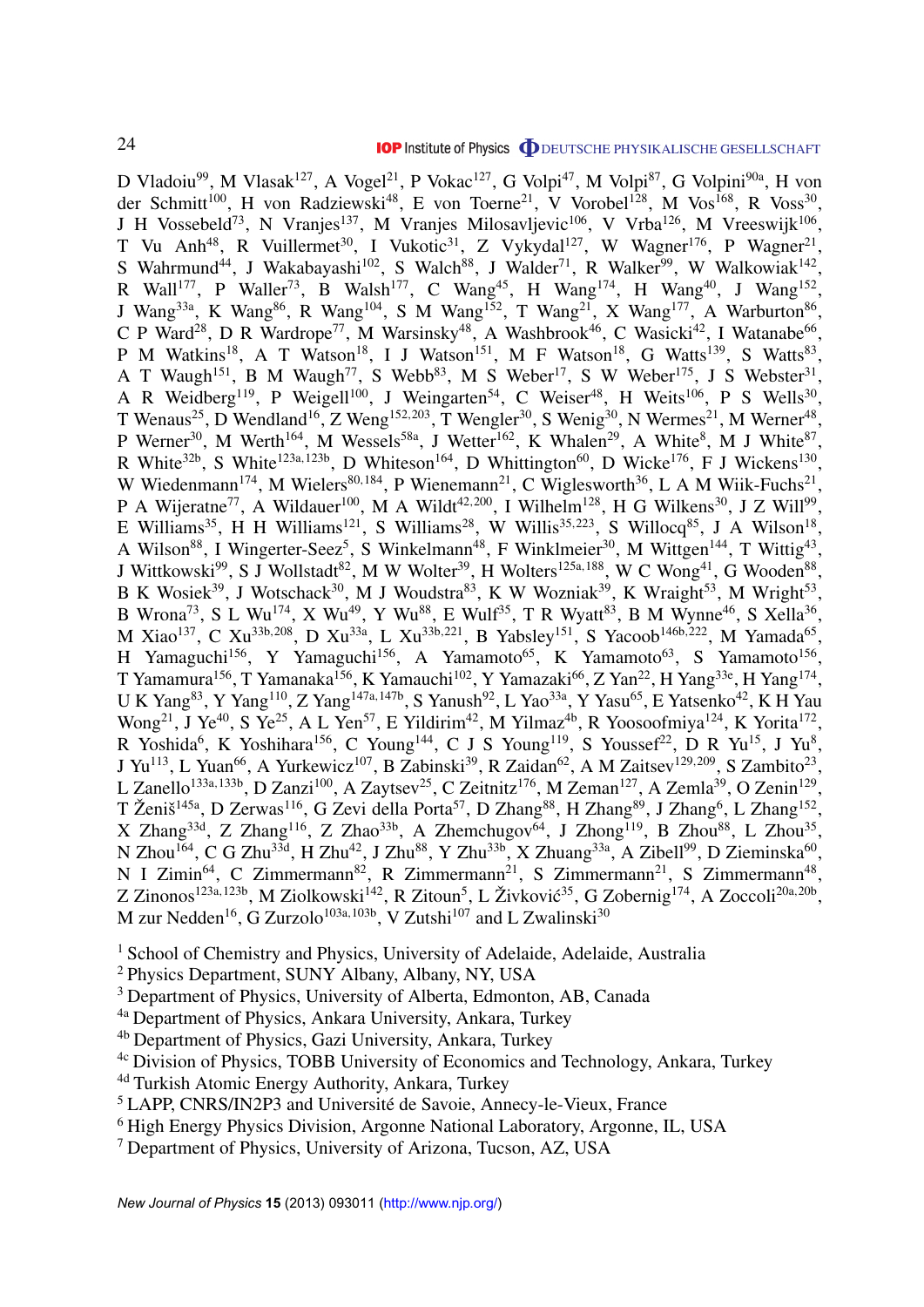<sup>8</sup> Department of Physics, The University of Texas at Arlington, Arlington, TX, USA <sup>9</sup> Physics Department, University of Athens, Athens, Greece <sup>10</sup> Physics Department, National Technical University of Athens, Zografou, Greece <sup>11</sup> Institute of Physics, Azerbaijan Academy of Sciences, Baku, Azerbaijan  $12$  Institut de Física d'Altes Energies and Departament de Física de la Universitat Autònoma de Barcelona, Barcelona, Spain 13a Institute of Physics, University of Belgrade, Belgrade, Serbia <sup>13b</sup> Vinca Institute of Nuclear Sciences, University of Belgrade, Belgrade, Serbia <sup>14</sup> Department for Physics and Technology, University of Bergen, Bergen, Norway <sup>15</sup> Physics Division, Lawrence Berkeley National Laboratory and University of California, Berkeley, CA, USA <sup>16</sup> Department of Physics, Humboldt University, Berlin, Germany <sup>17</sup> Albert Einstein Center for Fundamental Physics and Laboratory for High Energy Physics, University of Bern, Bern, Switzerland <sup>18</sup> School of Physics and Astronomy, University of Birmingham, Birmingham, UK 19a Department of Physics, Bogazici University, Istanbul <sup>19b</sup> Department of Physics, Dogus University, Istanbul 19c Department of Physics Engineering, Gaziantep University, Gaziantep, Turkey 20a INFN Sezione di Bologna, Bologna, Italy 20b Dipartimento di Fisica e Astronomia, Universita di Bologna, Bologna, Italy `  $21$  Physikalisches Institut, University of Bonn, Bonn, Germany <sup>22</sup> Department of Physics, Boston University, Boston, MA, USA <sup>23</sup> Department of Physics, Brandeis University, Waltham, MA, USA 24a Universidade Federal do Rio De Janeiro COPPE/EE/IF, Rio de Janeiro, Brazil 24b Federal University of Juiz de Fora (UFJF), Juiz de Fora, Brazil 24c Federal University of Sao Joao del Rei (UFSJ), Sao Joao del Rei, Brazil 24d Instituto de Fisica, Universidade de Sao Paulo, Sao Paulo, Brazil <sup>25</sup> Physics Department, Brookhaven National Laboratory, Upton, NY, USA 26a National Institute of Physics and Nuclear Engineering, Bucharest, Romania 26b Physics Department, National Institute for Research and Development of Isotopic and Molecular Technologies, Cluj Napoca, Romania 26c University Politehnica Bucharest, Bucharest, Romania 26d West University in Timisoara, Timisoara, Romania  $27$  Departamento de Física, Universidad de Buenos Aires, Buenos Aires, Argentina <sup>28</sup> Cavendish Laboratory, University of Cambridge, Cambridge, UK <sup>29</sup> Department of Physics, Carleton University, Ottawa, ON, Canada <sup>30</sup> CERN, Geneva, Switzerland <sup>31</sup> Enrico Fermi Institute, University of Chicago, Chicago, IL, USA <sup>32a</sup> Departamento de Física, Pontificia Universidad Católica de Chile, Santiago, Chile 32b Departamento de Física, Universidad Técnica Federico Santa María, Valparaíso, Chile <sup>33a</sup> Institute of High Energy Physics, Chinese Academy of Sciences, Beijing, China <sup>33b</sup> Department of Modern Physics, University of Science and Technology of China, Anhui, China 33c Department of Physics, Nanjing University, Jiangsu, China <sup>33d</sup> School of Physics, Shandong University, Shandong, China

33e Physics Department, Shanghai Jiao Tong University, Shanghai, China

25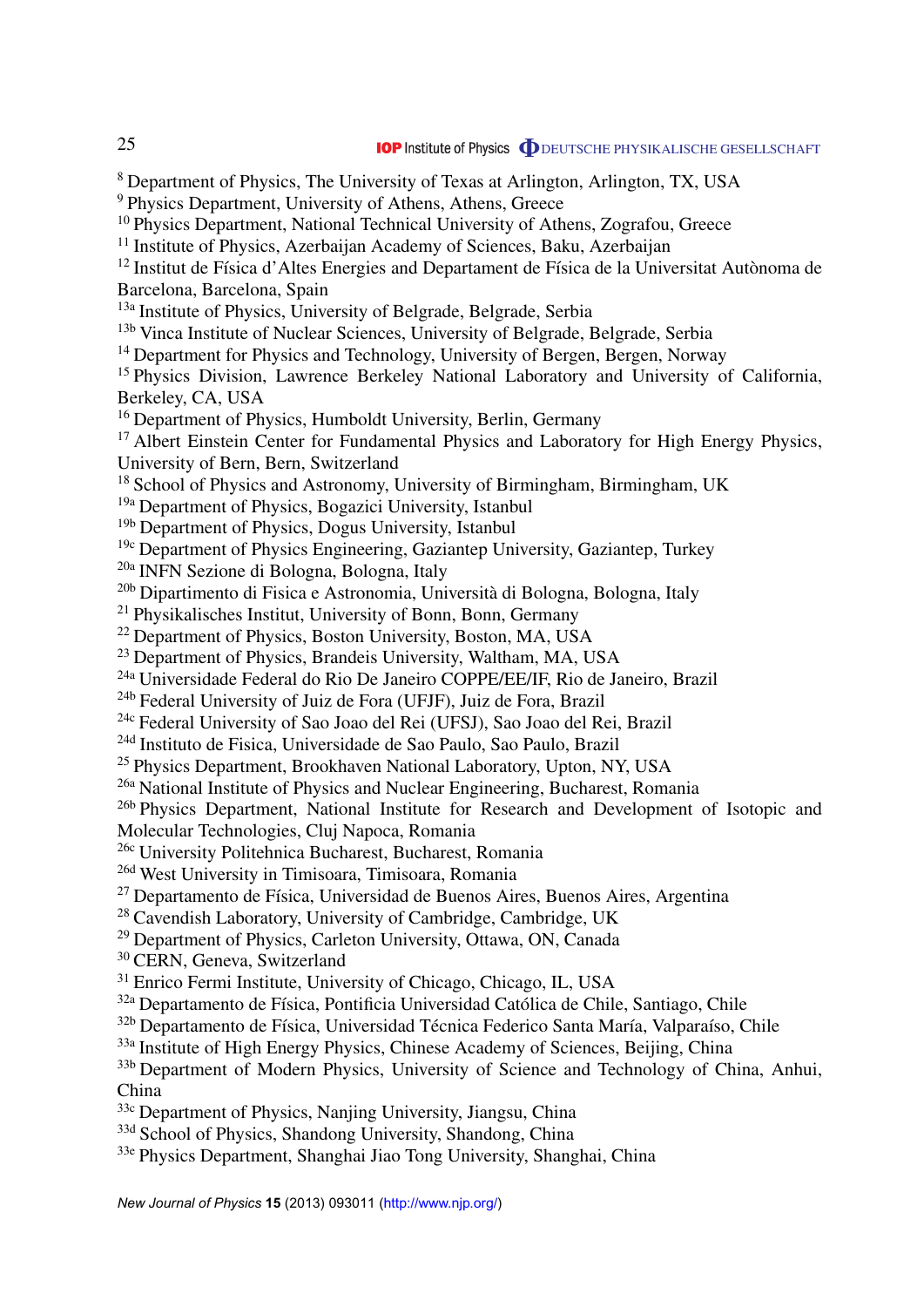<sup>34</sup> Laboratoire de Physique Corpusculaire, Clermont Université and Université Blaise Pascal and CNRS/IN2P3, Clermont-Ferrand, France

<sup>35</sup> Nevis Laboratory, Columbia University, Irvington, NY, USA

<sup>36</sup> Niels Bohr Institute, University of Copenhagen, Kobenhavn, Denmark

37a INFN Gruppo Collegato di Cosenza, Italy

37b Dipartimento di Fisica, Universita della Calabria, Rende, Italy `

<sup>38a</sup> AGH University of Science and Technology, Faculty of Physics and Applied Computer Science, Krakow, Poland

38b Marian Smoluchowski Institute of Physics, Jagiellonian University, Krakow, Poland

<sup>39</sup> The Henryk Niewodniczanski Institute of Nuclear Physics, Polish Academy of Sciences, Krakow, Poland

<sup>40</sup> Physics Department, Southern Methodist University, Dallas, TX, USA

<sup>41</sup> Physics Department, University of Texas at Dallas, Richardson, TX, USA

<sup>42</sup> DESY, Hamburg and Zeuthen, Germany

<sup>43</sup> Institut für Experimentelle Physik IV, Technische Universität Dortmund, Dortmund, Germany

<sup>44</sup> Institut für Kern- und Teilchenphysik, Technische Universität Dresden, Dresden, Germany

<sup>45</sup> Department of Physics, Duke University, Durham, NC, USA

<sup>46</sup> SUPA—School of Physics and Astronomy, University of Edinburgh, Edinburgh, UK

<sup>47</sup> INFN Laboratori Nazionali di Frascati, Frascati, Italy

<sup>48</sup> Fakultät für Mathematik und Physik, Albert-Ludwigs-Universität, Freiburg, Germany

<sup>49</sup> Section de Physique, Université de Genève, Geneva, Switzerland

50a INFN Sezione di Genova, Genova, Italy

50b Dipartimento di Fisica, Universita di Genova, Genova, Italy `

51a E. Andronikashvili Institute of Physics, Ivane Javakhishvili Tbilisi State University, Tbilisi, Georgia

51b High Energy Physics Institute, Tbilisi State University, Tbilisi, Georgia

<sup>52</sup> II Physikalisches Institut, Justus-Liebig-Universität Giessen, Giessen, Germany

<sup>53</sup> SUPA—School of Physics and Astronomy, University of Glasgow, Glasgow, UK

 $<sup>54</sup>$  II Physikalisches Institut, Georg-August-Universität, Göttingen, Germany</sup>

<sup>55</sup> Laboratoire de Physique Subatomique et de Cosmologie, Université Joseph Fourier and

CNRS/IN2P3 and Institut National Polytechnique de Grenoble, Grenoble, France

<sup>56</sup> Department of Physics, Hampton University, Hampton, VA, USA

<sup>57</sup> Laboratory for Particle Physics and Cosmology, Harvard University, Cambridge, MA, USA

<sup>58a</sup> Kirchhoff-Institut für Physik, Ruprecht-Karls-Universität Heidelberg, Heidelberg, Germany

<sup>58b</sup> Physikalisches Institut, Ruprecht-Karls-Universität Heidelberg, Heidelberg, Germany

<sup>58c</sup> ZITI Institut für technische Informatik, Ruprecht-Karls-Universität Heidelberg, Mannheim, Germany

<sup>59</sup> Faculty of Applied Information Science, Hiroshima Institute of Technology, Hiroshima, Japan

<sup>60</sup> Department of Physics, Indiana University, Bloomington, IN, USA

 $<sup>61</sup>$  Institut für Astro- und Teilchenphysik, Leopold-Franzens-Universität, Innsbruck, Austria</sup>

<sup>62</sup> University of Iowa, Iowa City, IA, USA

<sup>63</sup> Department of Physics and Astronomy, Iowa State University, Ames, IA, USA

<sup>64</sup> Joint Institute for Nuclear Research, JINR Dubna, Dubna, Russia

<sup>65</sup> KEK, High Energy Accelerator Research Organization, Tsukuba, Japan

<sup>66</sup> Graduate School of Science, Kobe University, Kobe, Japan

<sup>67</sup> Faculty of Science, Kyoto University, Kyoto, Japan

*New Journal of Physics* **15** (2013) 093011 [\(http://www.njp.org/\)](http://www.njp.org/)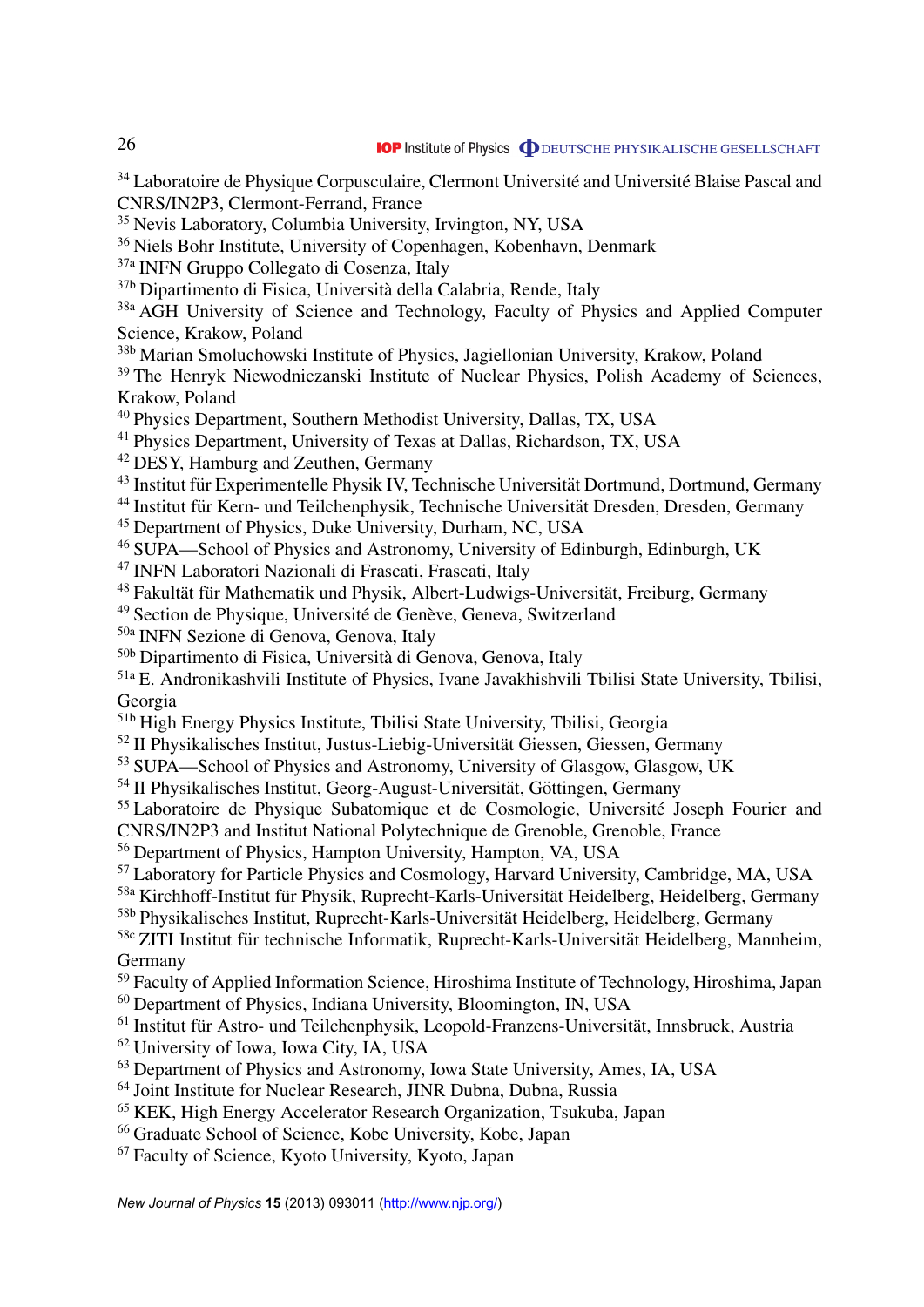<sup>68</sup> Kyoto University of Education, Kyoto, Japan

<sup>69</sup> Department of Physics, Kyushu University, Fukuoka, Japan

<sup>70</sup> Instituto de Física La Plata, Universidad Nacional de La Plata and CONICET, La Plata, Argentina

<sup>71</sup> Physics Department, Lancaster University, Lancaster, UK

72a INFN Sezione di Lecce, Lecce, Italy

72b Dipartimento di Matematica e Fisica, Universita del Salento, Lecce, Italy `

<sup>73</sup> Oliver Lodge Laboratory, University of Liverpool, Liverpool, UK

74 Department of Physics, Jožef Stefan Institute and University of Ljubljana, Ljubljana, Slovenia

<sup>75</sup> School of Physics and Astronomy, Queen Mary University of London, London, UK

<sup>76</sup> Department of Physics, Royal Holloway University of London, Surrey, UK

<sup>77</sup> Department of Physics and Astronomy, University College London, London, UK

<sup>78</sup> Louisiana Tech University, Ruston, LA, USA

 $79$  Laboratoire de Physique Nucléaire et de Hautes Energies, UPMC and Université Paris-Diderot and CNRS/IN2P3, Paris, France

<sup>80</sup> Fysiska institutionen, Lunds Universitet, Lund, Sweden

<sup>81</sup> Departamento de Fisica Teorica C-15, Universidad Autonoma de Madrid, Madrid, Spain

 $^{82}$  Institut für Physik, Universität Mainz, Mainz, Germany

<sup>83</sup> School of Physics and Astronomy, University of Manchester, Manchester, UK

<sup>84</sup> CPPM, Aix-Marseille Université and CNRS/IN2P3, Marseille, France

<sup>85</sup> Department of Physics, University of Massachusetts, Amherst, MA, USA

<sup>86</sup> Department of Physics, McGill University, Montreal, QC, Canada

<sup>87</sup> School of Physics, University of Melbourne, Victoria, Australia

<sup>88</sup> Department of Physics, The University of Michigan, Ann Arbor, MI, USA

<sup>89</sup> Department of Physics and Astronomy, Michigan State University, East Lansing, MI, USA

90a INFN Sezione di Milano, Milano, Italy

90b Dipartimento di Fisica, Universita di Milano, Milano, Italy `

 $91$  B.I. Stepanov Institute of Physics, National Academy of Sciences of Belarus, Minsk, Republic of Belarus

<sup>92</sup> National Scientific and Educational Centre for Particle and High Energy Physics, Minsk, Republic of Belarus

<sup>93</sup> Department of Physics, Massachusetts Institute of Technology, Cambridge, MA, USA

<sup>94</sup> Group of Particle Physics, University of Montreal, Montreal, QC, Canada

<sup>95</sup> P N Lebedev Institute of Physics, Academy of Sciences, Moscow, Russia

<sup>96</sup> Institute for Theoretical and Experimental Physics (ITEP), Moscow, Russia

 $97$  Moscow Engineering and Physics Institute (MEPhI), Moscow, Russia

<sup>98</sup> D V Skobeltsyn Institute of Nuclear Physics, M.V. Lomonosov Moscow State University, Moscow, Russia

99 Fakultät für Physik, Ludwig-Maximilians-Universität München, München, Germany

 $100$  Max-Planck-Institut für Physik (Werner-Heisenberg-Institut), München, Germany

<sup>101</sup> Nagasaki Institute of Applied Science, Nagasaki, Japan

<sup>102</sup> Graduate School of Science and Kobayashi-Maskawa Institute, Nagoya University, Nagoya, Japan

103a INFN Sezione di Napoli, Napoli, Italy

<sup>103b</sup> Dipartimento di Scienze Fisiche, Università di Napoli, Napoli, Italy

27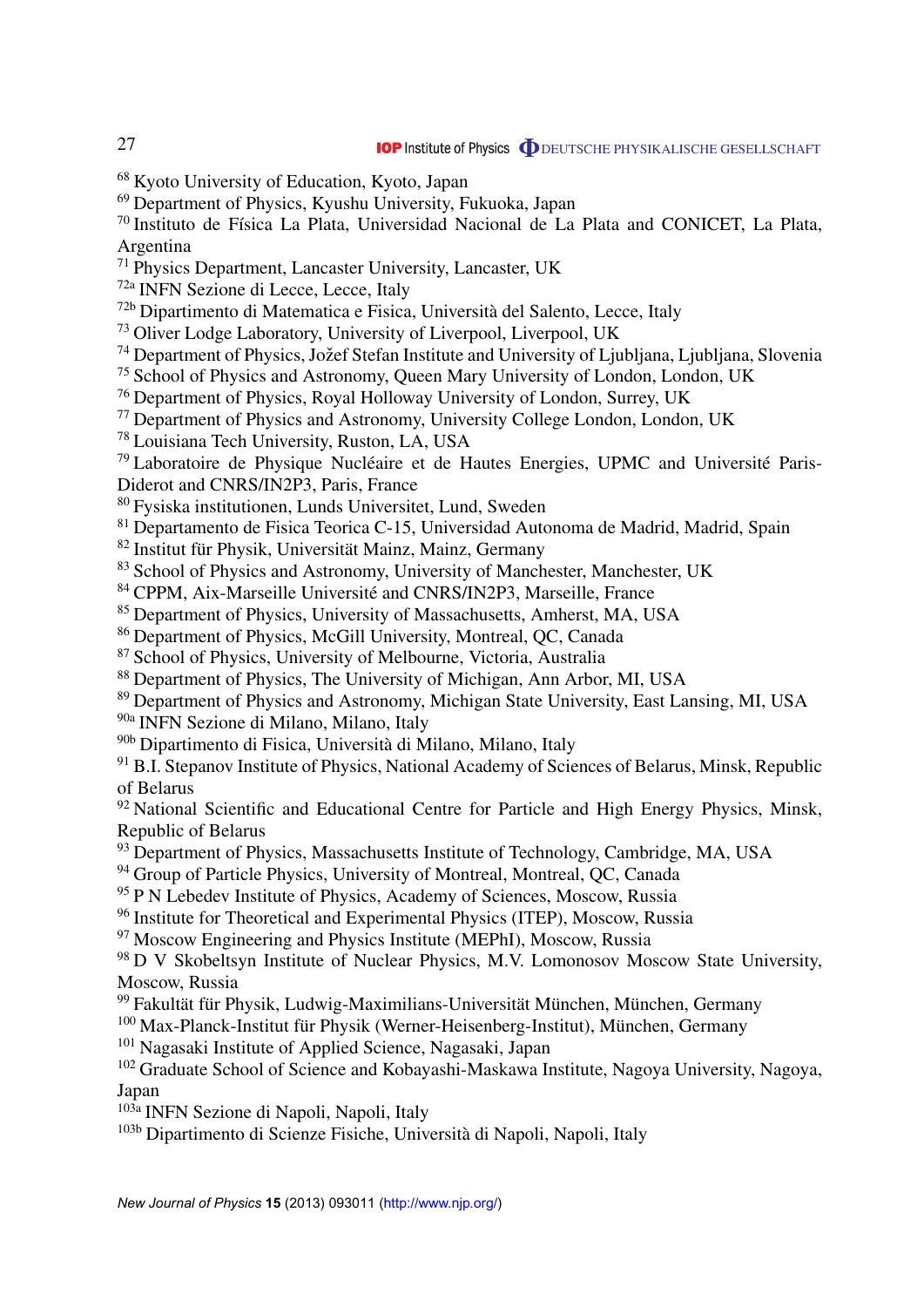<sup>104</sup> Department of Physics and Astronomy, University of New Mexico, Albuquerque, NM, USA <sup>105</sup> Institute for Mathematics, Astrophysics and Particle Physics, Radboud University Nijmegen/Nikhef, Nijmegen, Netherlands

<sup>106</sup> Nikhef National Institute for Subatomic Physics and University of Amsterdam, Amsterdam, Netherlands

- <sup>107</sup> Department of Physics, Northern Illinois University, DeKalb, IL, USA
- <sup>108</sup> Budker Institute of Nuclear Physics, SB RAS, Novosibirsk, Russia
- <sup>109</sup> Department of Physics, New York University, New York, NY, USA
- <sup>110</sup> Ohio State University, Columbus, OH, USA
- <sup>111</sup> Faculty of Science, Okayama University, Okayama, Japan

<sup>112</sup> Homer L. Dodge Department of Physics and Astronomy, University of Oklahoma, Norman, OK, USA

<sup>113</sup> Department of Physics, Oklahoma State University, Stillwater, OK, USA

<sup>114</sup> Palacký University, RCPTM, Olomouc, Czech Republic

<sup>115</sup> Center for High Energy Physics, University of Oregon, Eugene, OR, USA

<sup>116</sup> LAL, Université Paris-Sud and CNRS/IN2P3, Orsay, France

<sup>117</sup> Graduate School of Science, Osaka University, Osaka, Japan

<sup>118</sup> Department of Physics, University of Oslo, Oslo, Norway

<sup>119</sup> Department of Physics, Oxford University, Oxford, UK

120a INFN Sezione di Pavia, Italy

- 120b Dipartimento di Fisica, Universita di Pavia, Pavia, Italy `
- <sup>121</sup> Department of Physics, University of Pennsylvania, Philadelphia, PA, USA
- <sup>122</sup> Petersburg Nuclear Physics Institute, Gatchina, Russia

123a INFN Sezione di Pisa, Pisa, Italy

- 123b Dipartimento di Fisica E. Fermi, Universita di Pisa, Pisa, Italy `
- <sup>124</sup> Department of Physics and Astronomy, University of Pittsburgh, Pittsburgh, PA, USA

125a Laboratorio de Instrumentacao e Fisica Experimental de Particulas—LIP, Lisboa, Portugal

<sup>125b</sup> Departamento de Fisica Teorica y del Cosmos and CAFPE, Universidad de Granada, Granada, Spain

- <sup>126</sup> Institute of Physics, Academy of Sciences of the Czech Republic, Praha, Czech Republic
- <sup>127</sup> Czech Technical University in Prague, Praha, Czech Republic

<sup>128</sup> Faculty of Mathematics and Physics, Charles University in Prague, Praha, Czech Republic

- <sup>129</sup> State Research Center Institute for High Energy Physics, Protvino, Russia
- <sup>130</sup> Particle Physics Department, Rutherford Appleton Laboratory, Didcot, UK
- <sup>131</sup> Physics Department, University of Regina, Regina, SK, Canada
- <sup>132</sup> Ritsumeikan University, Kusatsu, Shiga, Japan
- 133a INFN Sezione di Roma I, Roma, Italy

133b Dipartimento di Fisica, Universita La Sapienza, Roma, Italy `

134a INFN Sezione di Roma Tor Vergata, Roma, Italy

<sup>134b</sup> Dipartimento di Fisica, Università di Roma Tor Vergata, Roma, Italy

135a INFN Sezione di Roma Tre, Roma, Italy

<sup>135b</sup> Dipartimento di Matematica e Fisica, Università Roma Tre, Roma, Italy

 $136a$  Faculté des Sciences Ain Chock, Réseau Universitaire de Physique des Hautes Energies—Universite Hassan II, Casablanca, Morocco ´

136b Centre National de l'Energie des Sciences Techniques Nucleaires, Rabat, Morocco

<sup>136c</sup> Faculté des Sciences Semlalia, Université Cadi Ayyad, LPHEA-Marrakech, Morocco

28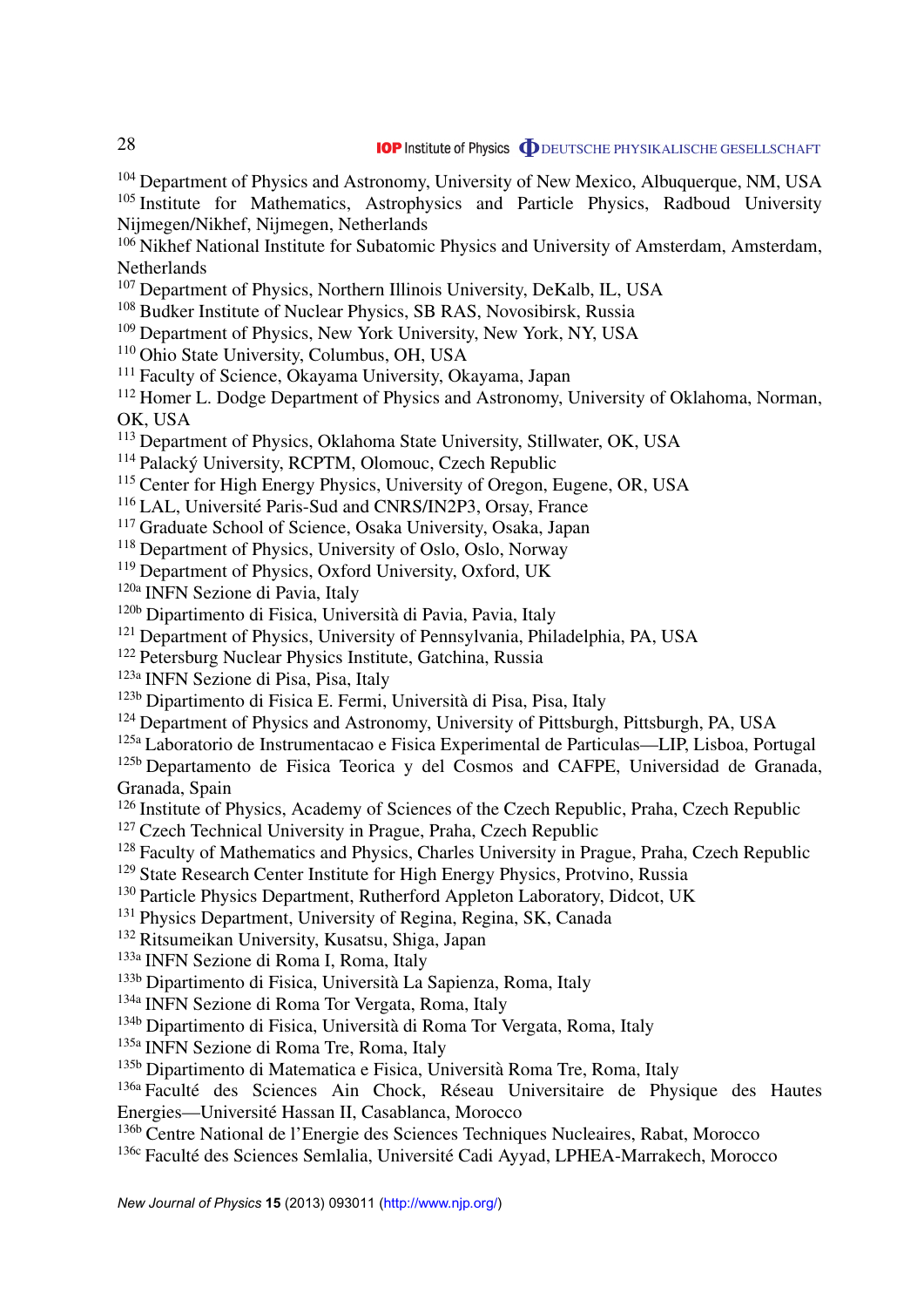<sup>136d</sup> Faculté des Sciences, Université Mohamed Premier and LPTPM, Oujda, Morocco

<sup>136e</sup> Faculté des Sciences, Université Mohammed V-Agdal, Rabat, Morocco

<sup>137</sup> DSM/IRFU (Institut de Recherches sur les Lois Fondamentales de l'Univers), CEA Saclay

(Commissariat a l'Energie Atomique et aux Energies Alternatives), Gif-sur-Yvette, France `

<sup>138</sup> Santa Cruz Institute for Particle Physics, University of California Santa Cruz, Santa Cruz, CA, USA

<sup>139</sup> Department of Physics, University of Washington, Seattle, WA, USA

<sup>140</sup> Department of Physics and Astronomy, University of Sheffield, Sheffield, UK

<sup>141</sup> Department of Physics, Shinshu University, Nagano, Japan

<sup>142</sup> Fachbereich Physik, Universität Siegen, Siegen, Germany

<sup>143</sup> Department of Physics, Simon Fraser University, Burnaby, BC, Canada

<sup>144</sup> SLAC National Accelerator Laboratory, Stanford, CA, USA

<sup>145a</sup> Faculty of Mathematics, Physics and Informatics, Comenius University, Bratislava, Slovakia

<sup>145b</sup> Department of Subnuclear Physics, Institute of Experimental Physics of the Slovak Academy of Sciences, Kosice, Slovak Republic

146a Department of Physics, University of Cape Town, Cape Town, South Africa

146b Department of Physics, University of Johannesburg, Johannesburg, South Africa

<sup>146c</sup> School of Physics, University of the Witwatersrand, Johannesburg, South Africa

<sup>147a</sup> Department of Physics, Stockholm University, Sweden

<sup>147b</sup> The Oskar Klein Centre, Stockholm, Sweden

<sup>148</sup> Physics Department, Royal Institute of Technology, Stockholm, Sweden

<sup>149</sup> Departments of Physics and Astronomy and Chemistry, Stony Brook University, Stony Brook, NY, USA

<sup>150</sup> Department of Physics and Astronomy, University of Sussex, Brighton, UK

<sup>151</sup> School of Physics, University of Sydney, Sydney, Australia

<sup>152</sup> Institute of Physics, Academia Sinica, Taipei, Taiwan

<sup>153</sup> Department of Physics, Technion: Israel Institute of Technology, Haifa, Israel

<sup>154</sup> Raymond and Beverly Sackler School of Physics and Astronomy, Tel Aviv University, Tel Aviv, Israel

<sup>155</sup> Department of Physics, Aristotle University of Thessaloniki, Thessaloniki, Greece

<sup>156</sup> International Center for Elementary Particle Physics and Department of Physics. The University of Tokyo, Tokyo, Japan

<sup>157</sup> Graduate School of Science and Technology, Tokyo Metropolitan University, Tokyo, Japan

<sup>158</sup> Department of Physics, Tokyo Institute of Technology, Tokyo, Japan

<sup>159</sup> Department of Physics, University of Toronto, Toronto, ON, Canada

160a TRIUMF, Vancouver, BC, Canada

160b Department of Physics and Astronomy, York University, Toronto, ON, Canada

<sup>161</sup> Faculty of Pure and Applied Sciences, University of Tsukuba, Tsukuba, Japan

<sup>162</sup> Department of Physics and Astronomy, Tufts University, Medford, MA, USA

<sup>163</sup> Centro de Investigaciones, Universidad Antonio Narino, Bogota, Colombia

<sup>164</sup> Department of Physics and Astronomy, University of California Irvine, Irvine, CA, USA

165a INFN Gruppo Collegato di Udine, Udine, Italy

165b ICTP, Trieste, Italy

165c Dipartimento di Chimica, Fisica e Ambiente, Universita di Udine, Udine, Italy `

<sup>166</sup> Department of Physics, University of Illinois, Urbana, IL, USA

<sup>167</sup> Department of Physics and Astronomy, University of Uppsala, Uppsala, Sweden

*New Journal of Physics* **15** (2013) 093011 [\(http://www.njp.org/\)](http://www.njp.org/)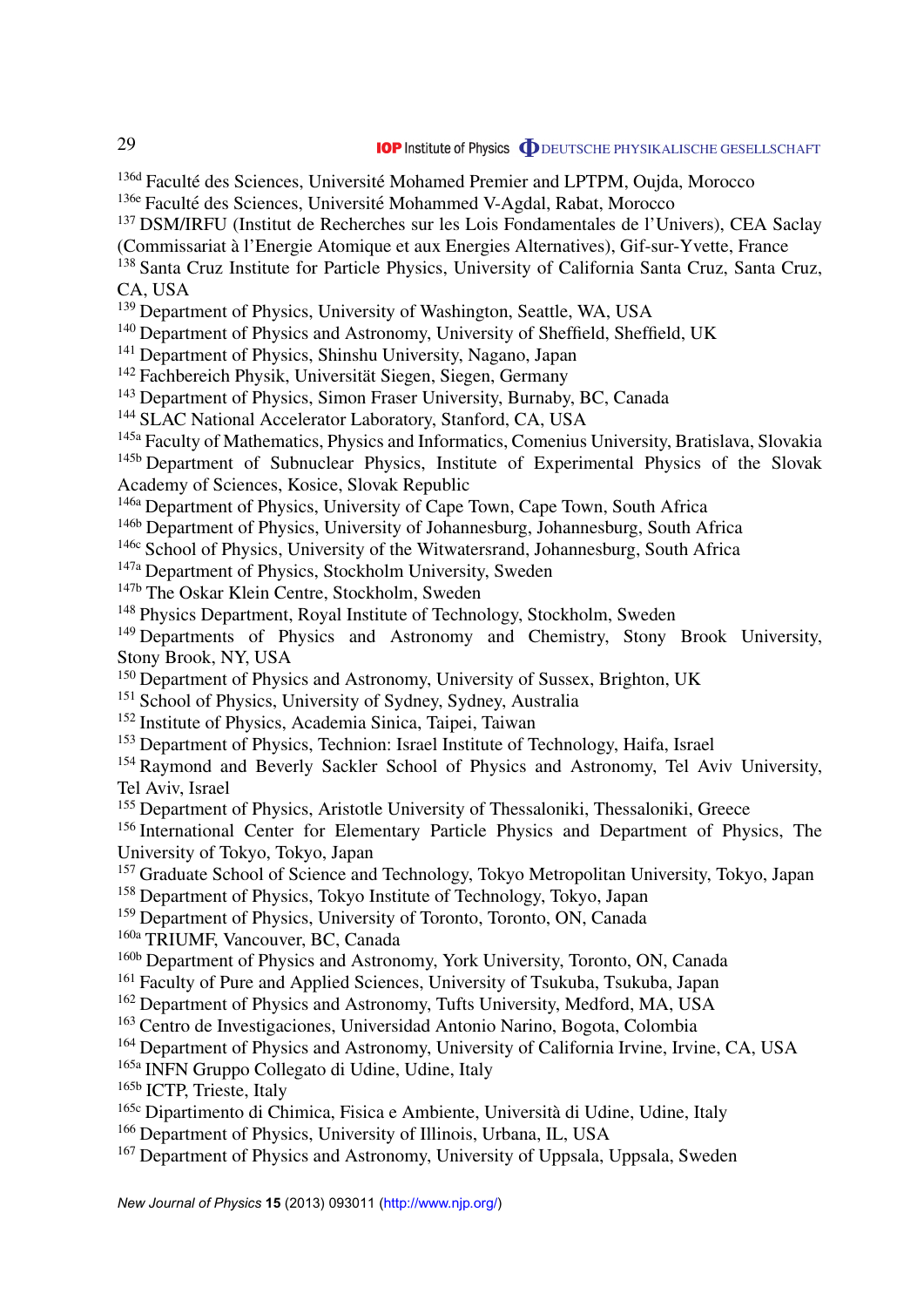$168$  Instituto de Física Corpuscular (IFIC) and Departamento de Física Atómica, Molecular y Nuclear and Departamento de Ingeniería Electrónica and Instituto de Microelectrónica de Barcelona (IMB-CNM), University of Valencia and CSIC, Valencia, Spain

<sup>169</sup> Department of Physics, University of British Columbia, Vancouver, BC, Canada

<sup>170</sup> Department of Physics and Astronomy, University of Victoria, Victoria, BC, Canada

<sup>171</sup> Department of Physics, University of Warwick, Coventry, UK

<sup>172</sup> Waseda University, Tokyo, Japan

<sup>173</sup> Department of Particle Physics, The Weizmann Institute of Science, Rehovot, Israel

<sup>174</sup> Department of Physics, University of Wisconsin, Madison, WI, USA

<sup>175</sup> Fakultät für Physik und Astronomie, Julius-Maximilians-Universität, Würzburg, Germany

<sup>176</sup> Fachbereich C Physik, Bergische Universität Wuppertal, Wuppertal, Germany

<sup>177</sup> Department of Physics, Yale University, New Haven, CT, USA

<sup>178</sup> Yerevan Physics Institute, Yerevan, Armenia

<sup>179</sup> Centre de Calcul de l'Institut National de Physique Nucléaire et de Physique des Particules (IN2P3), Villeurbanne, France

<sup>180</sup> Also at Department of Physics, King's College London, London, UK

<sup>181</sup> Also at Laboratorio de Instrumentacao e Fisica Experimental de Particulas—LIP, Lisboa, Portugal

<sup>182</sup> Also at Institute of Physics, Azerbaijan Academy of Sciences, Baku, Azerbaijan

<sup>183</sup> Also at Faculdade de Ciencias and CFNUL, Universidade de Lisboa, Lisboa, Portugal

<sup>184</sup> Also at Particle Physics Department, Rutherford Appleton Laboratory, Didcot, UK

<sup>185</sup> Also at TRIUMF, Vancouver, BC, Canada

<sup>186</sup> Also at Department of Physics, California State University, Fresno, CA, USA

<sup>187</sup> Also at Novosibirsk State University, Novosibirsk, Russia

<sup>188</sup> Also at Department of Physics, University of Coimbra, Coimbra, Portugal

<sup>189</sup> Also at Università di Napoli Parthenope, Napoli, Italy

<sup>190</sup> Also at Institute of Particle Physics (IPP), Canada

<sup>191</sup> Also at Department of Physics, Middle East Technical University, Ankara, Turkey

<sup>192</sup> Also at Louisiana Tech University, Ruston, LA, USA

<sup>193</sup> Also at Dep Fisica and CEFITEC of Faculdade de Ciencias e Tecnologia, Universidade Nova de Lisboa, Caparica, Portugal

<sup>194</sup> Also at CPPM, Aix-Marseille Universite and CNRS/IN2P3, Marseille, France ´

<sup>195</sup> Also at Department of Physics and Astronomy, Michigan State University, East Lansing, MI, USA

<sup>196</sup> Also at Department of Financial and Management Engineering, University of the Aegean, Chios, Greece

<sup>197</sup> Also at Institucio Catalana de Recerca i Estudis Avancats, ICREA, Barcelona, Spain

<sup>198</sup> Also at Department of Physics, University of Cape Town, Cape Town, South Africa

<sup>199</sup> Also at CERN, Geneva, Switzerland

 $200$  Also at Institut für Experimentalphysik, Universität Hamburg, Hamburg, Germany

<sup>201</sup> Also at Manhattan College, New York, NY, USA

<sup>202</sup> Also at Institute of Physics, Academia Sinica, Taipei, Taiwan

<sup>203</sup> Also at School of Physics and Engineering, Sun Yat-sen University, Guanzhou, China

<sup>204</sup> Also at Academia Sinica Grid Computing, Institute of Physics, Academia Sinica, Taipei, Taiwan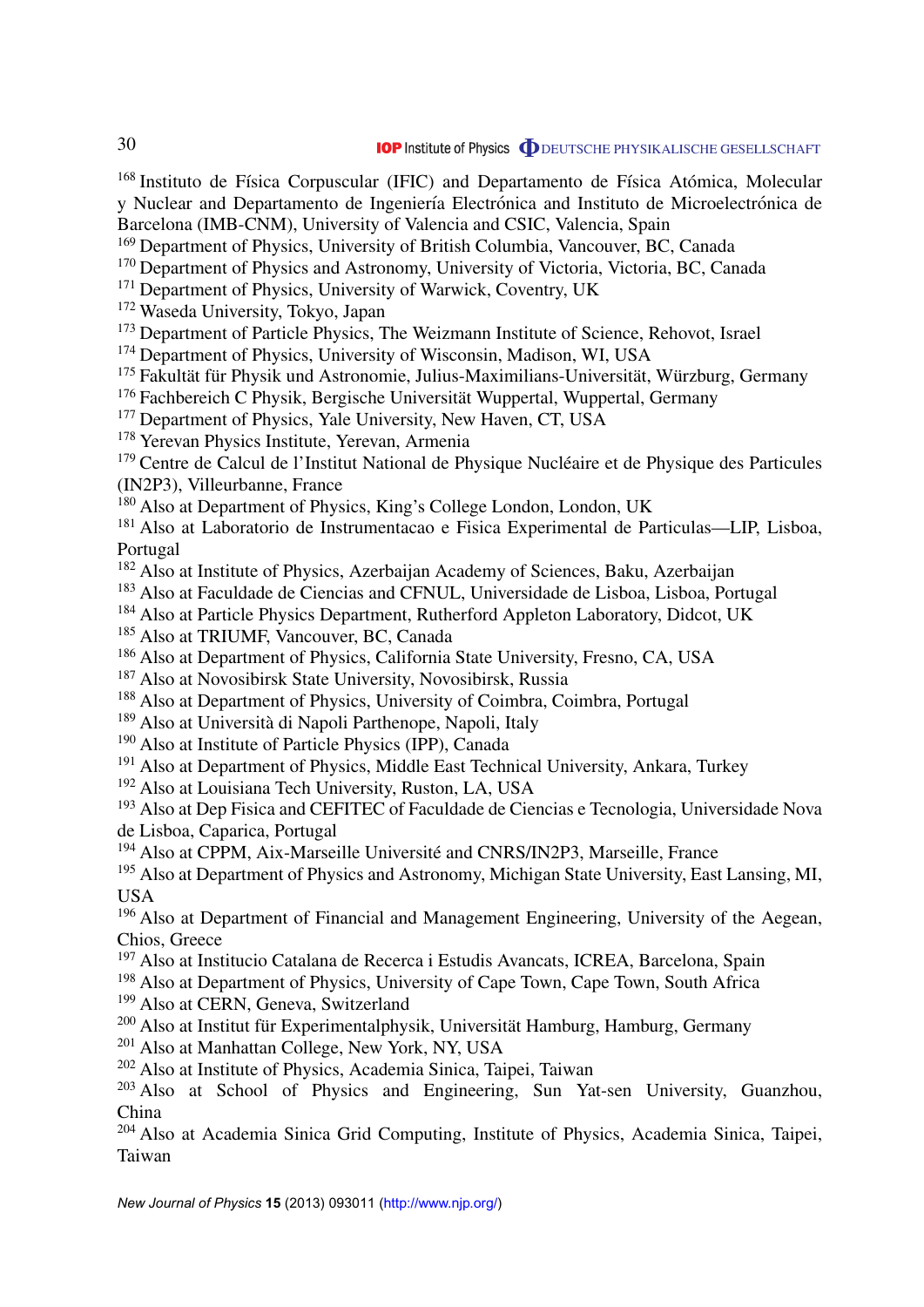<span id="page-31-0"></span> $205$  Also at Laboratoire de Physique Nucléaire et de Hautes Energies, UPMC and Université Paris-Diderot and CNRS/IN2P3, Paris, France

<sup>206</sup> Also at School of Physical Sciences, National Institute of Science Education and Research, Bhubaneswar, India

<sup>207</sup> Also at Dipartimento di Fisica, Universita La Sapienza, Roma, Italy `

<sup>208</sup> Also at DSM/IRFU (Institut de Recherches sur les Lois Fondamentales de l'Univers), CEA Saclay (Commissariat à l'Energie Atomique et aux Energies Alternatives), Gif-sur-Yvette, France

<sup>209</sup> Also at Moscow Institute of Physics and Technology State University, Dolgoprudny, Russia  $210$  Also at section de Physique, Université de Genève, Geneva, Switzerland

<sup>211</sup> Also at Departamento de Fisica, Universidade de Minho, Braga, Portugal

<sup>212</sup> Also at Department of Physics, The University of Texas at Austin, Austin, TX, USA

<sup>213</sup> Also at Institute for Particle and Nuclear Physics, Wigner Research Centre for Physics, Budapest, Hungary

<sup>214</sup> Also at DESY, Hamburg and Zeuthen, Germany

<sup>215</sup> Also at International School for Advanced Studies (SISSA), Trieste, Italy

<sup>216</sup> Also at Department of Physics and Astronomy, University of South Carolina, Columbia, SC, **USA** 

<sup>217</sup> Also at Faculty of Physics, M V Lomonosov Moscow State University, Moscow, Russia

<sup>218</sup> Also at Nevis Laboratory, Columbia University, Irvington, NY, USA

<sup>219</sup> Also at Physics Department, Brookhaven National Laboratory, Upton, NY, USA

<sup>220</sup> Also at Department of Physics, Oxford University, Oxford, UK

 $221$  Also at Department of Physics, The University of Michigan, Ann Arbor, MI, USA

<sup>222</sup> Also at Discipline of Physics, University of KwaZulu-Natal, Durban, South Africa

<sup>223</sup> Deceased

### **References**

- [1] Pati J C and Salam A 1974 *Phys. Rev.* D **10** [275](http://dx.doi.org/10.1103/PhysRevD.10.275)
- [2] Pati J C and Salam A 1975 *Phys. Rev.* D **11** [703](http://dx.doi.org/10.1103/PhysRevD.11.703.2)
- [3] Eichten E J, Lane K D and Peskin M E 1983 *Phys. Rev. Lett.* **50** [811](http://dx.doi.org/10.1103/PhysRevLett.50.811)

[4] Cabibbo N, Maiani L and Srivastava Y 1984 *Phys. Lett.* B **139** [459](http://dx.doi.org/10.1016/0370-2693(84)91850-1)

- [5] Hagiwara K, Zeppenfeld D and Komamiya S 1985 *Z. Phys.* C **29** [115](http://dx.doi.org/10.1007/BF01571391)
- [6] Baur U, Spira M and Zerwas P M 1990 *Phys. Rev.* D **42** [815](http://dx.doi.org/10.1103/PhysRevD.42.815)
- [7] Anders T B, von Mellenthin R, Pfeil B and Salecker H 1993 *Found. Phys.* **23** [399](http://dx.doi.org/10.1007/BF01883720)
- [8] Buskulic D *et al* (ALEPH Collaboration) 1996 *Phys. Lett.* B **385** [445](http://dx.doi.org/10.1016/0370-2693(96)00961-6)
- [9] Abbiendi G *et al* (OPAL Collaboration) 2000 *Eur. Phys. J.* C **14** [73](http://dx.doi.org/10.1007/s100520050734)
- [10] Achard P *et al* (L3 Collaboration) 2003 *Phys. Lett.* B **[568](http://dx.doi.org/10.1016/j.physletb.2003.05.004)** 23
- [11] Abdallah J *et al* (DELPHI Collaboration) 2006 *Eur. Phys. J.* C **46** [277](http://dx.doi.org/10.1140/epjc/s2006-02501-3)
- [12] Chekanov S *et al* (ZEUS Collaboration) 2002 *Phys. Lett.* B **[549](http://dx.doi.org/10.1016/S0370-2693(02)02863-0)** 32
- [13] Aaron F D *et al* (H1 Collaboration) 2008 *Phys. Lett.* B **[666](http://dx.doi.org/10.1016/j.physletb.2008.07.014)** 131
- [14] Acosta D *et al* (CDF Collaboration) 2005 *Phys. Rev. Lett.* **94** [101802](http://dx.doi.org/10.1103/PhysRevLett.94.101802)
- [15] Abulencia A *et al* (CDF Collaboration) 2006 *Phys. Rev. Lett.* **97** [191802](http://dx.doi.org/10.1103/PhysRevLett.97.191802)
- [16] Abazov V M *et al* (D0 Collaboration) 2006 *Phys. Rev.* D **73** [111102](http://dx.doi.org/10.1103/PhysRevD.73.111102)
- [17] Abazov V M *et al* (D0 Collaboration) 2008 *Phys. Rev.* D **77** [091102](http://dx.doi.org/10.1103/PhysRevD.77.091102)
- [18] ATLAS Collaboration 2012 *Phys. Rev.* D **85** [072003](http://dx.doi.org/10.1103/PhysRevD.85.072003)
- [19] CMS Collaboration 2013 *Phys. Lett.* B **720** [309](http://dx.doi.org/10.1016/j.physletb.2013.02.031)

*New Journal of Physics* **15** (2013) 093011 [\(http://www.njp.org/\)](http://www.njp.org/)